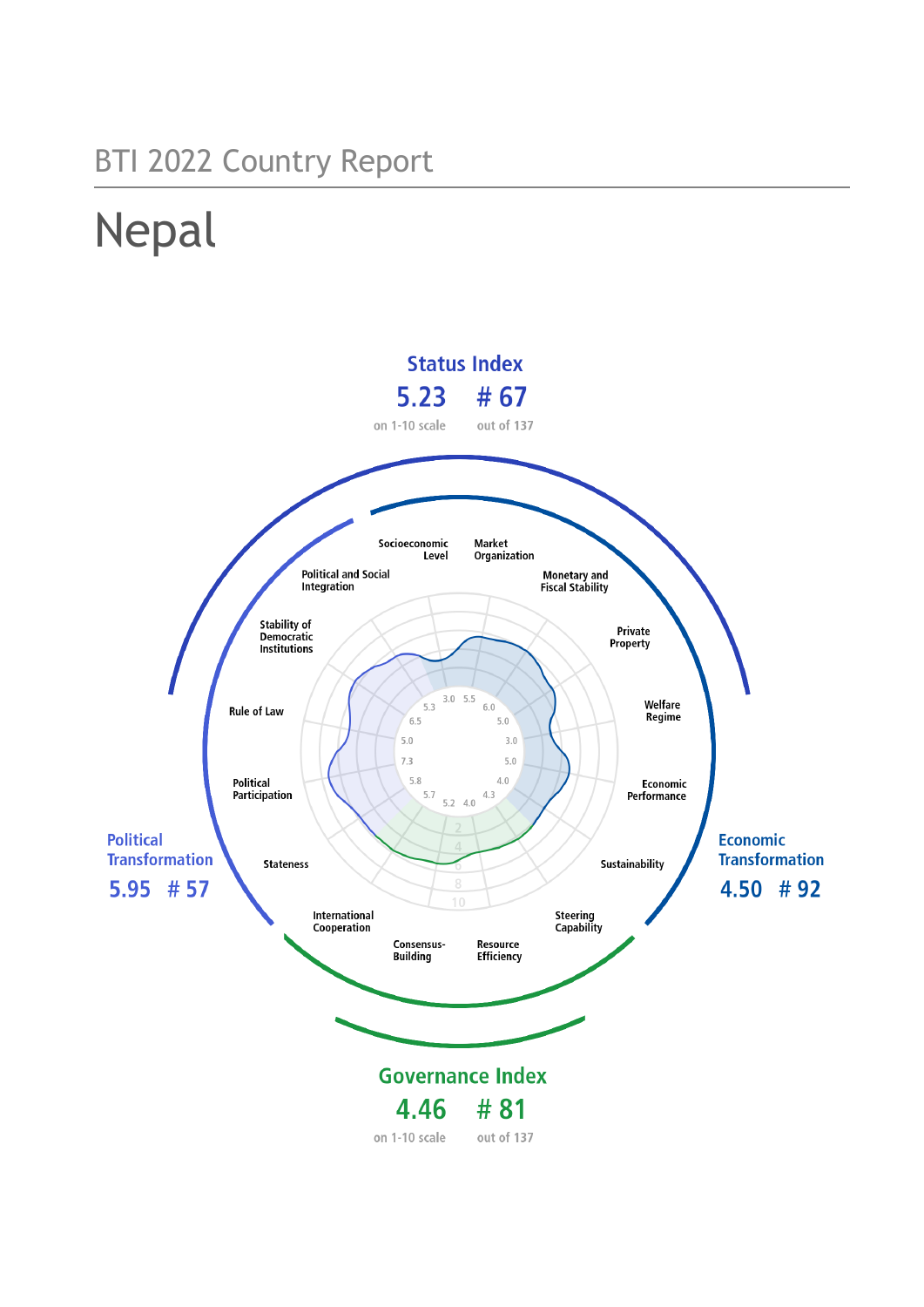This report is part of the **Bertelsmann Stiftung's Transformation Index (BTI) 2022**. It covers the period from February 1, 2019 to January 31, 2021. The BTI assesses the transformation toward democracy and a market economy as well as the quality of governance in 137 countries. More on the BTI at [https://www.bti-project.org.](https://www.bti-project.org/)

Please cite as follows: Bertelsmann Stiftung, BTI 2022 Country Report — Nepal. Gütersloh: Bertelsmann Stiftung, 2022.

This work is licensed under a **Creative Commons Attribution 4.0 International License**.

#### **Contact**

Bertelsmann Stiftung Carl-Bertelsmann-Strasse 256 33111 Gütersloh Germany

**Sabine Donner** Phone +49 5241 81 81501 sabine.donner@bertelsmann-stiftung.de

**Hauke Hartmann** Phone +49 5241 81 81389 hauke.hartmann@bertelsmann-stiftung.de

**Claudia Härterich** Phone +49 5241 81 81263 claudia.haerterich@bertelsmann-stiftung.de

#### **Sabine Steinkamp** Phone +49 5241 81 81507 sabine.steinkamp@bertelsmann-stiftung.de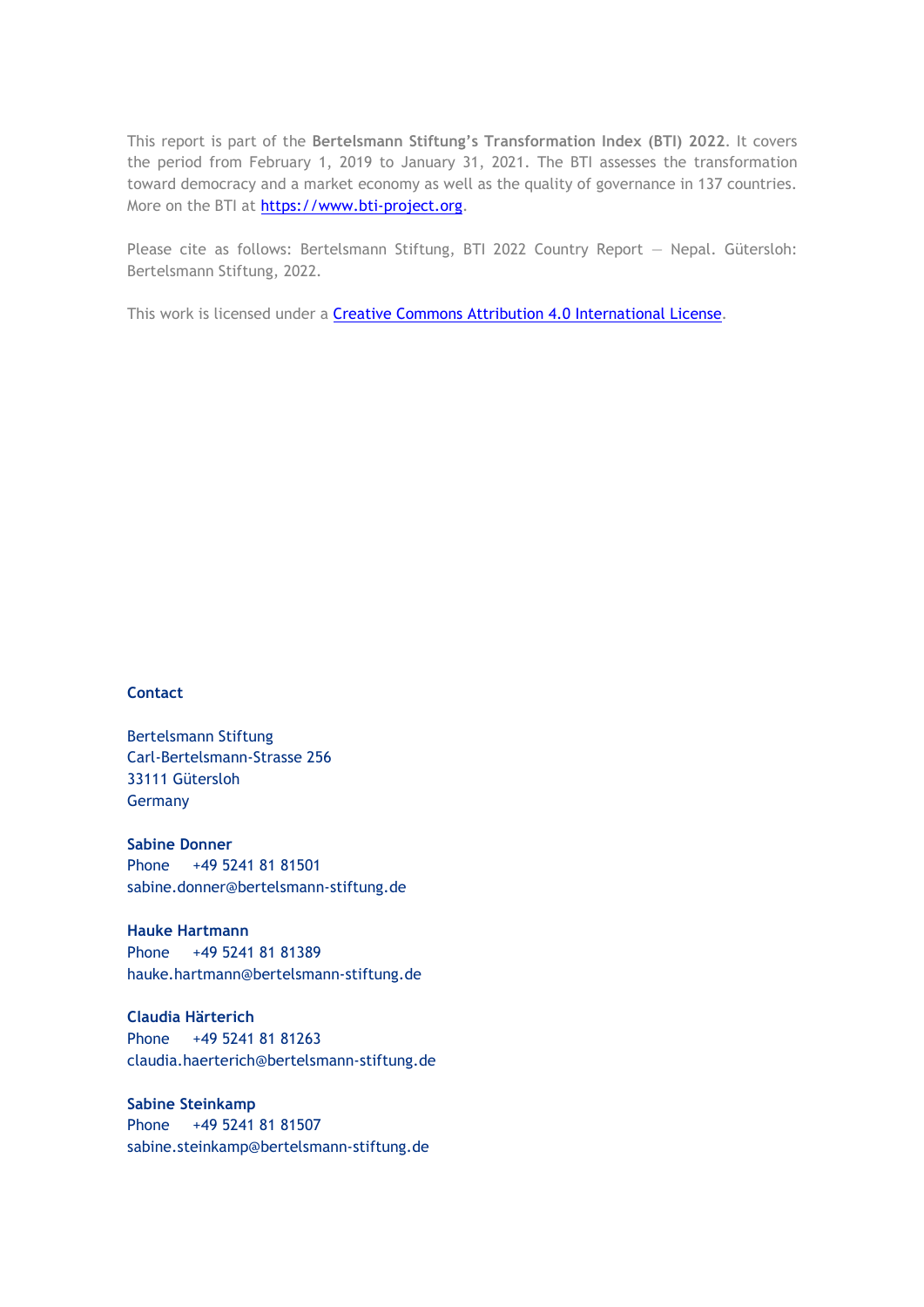#### **Key Indicators**

| Population                         | M     | 29.1 | HDI                            | 0.602 | GDP p.c., PPP $\ S$          | 4009 |
|------------------------------------|-------|------|--------------------------------|-------|------------------------------|------|
| Pop. growth <sup>1</sup><br>% p.a. |       | 1.8  | HDI rank of 189                | 142   | Gini Index                   | 32.8 |
| Life expectancy                    | vears | 70.8 | UN Education Index             | 0.521 | Poverty <sup>3</sup><br>$\%$ | 50.8 |
| Urban population %                 |       | 20.6 | Gender inequality <sup>2</sup> | 0.452 | Aid per capita $\mathsf S$   | 47.6 |
|                                    |       |      |                                |       |                              |      |

Sources (as of December 2021): The World Bank, World Development Indicators 2021 | UNDP, Human Development Report 2020. Footnotes: (1) Average annual growth rate. (2) Gender Inequality Index (GII). (3) Percentage of population living on less than \$3.20 a day at 2011 international prices.

## Executive Summary

The years 2019 and 2020 have been a period of continued improvement in Nepal, despite and sometimes because of significant obstacles. After the 2015 earthquakes and successful nationallevel elections, Nepal has steadily implemented federalism and achieved economic progress. The COVID-19 pandemic has helped build state capacity and governance, and the country may emerge from the pandemic better than it started. That said, the ruling Nepal Communist Party (NPC), which formed following a merger between two previous communist parties in Nepal, appears on the brink of fracturing, and surprise 2021 elections will be a test of recent progress.

While Madhesi political protests regarding their rights vis-à-vis the majority dominated the previous two years, this agitation gave way to the implementation of federalism. The ruling NPC appeared capable of governing, though law and governance remain weak in Nepal. In early 2020, Nepal held successful national-level elections to replace legislators who were retiring (as a matter of course). All appeared to be stable until December 2020, when Prime Minister Khadga Prasad Oli dissolved parliament and announced surprise elections in April 2021. However, this announcement was subject to a legal challenge, and the NPC now appears on the verge of splitting along factional lines. While this is perhaps not ideal for the short-term stability of Nepali politics, there is real hope in the reaction to Oli's announcement, as all major players appear eager to hold elections, respect the outcome and move forward with democratic governance. Few have suggested a return to violence or demonstrated a lack of respect for Nepal's chosen institutions.

On the economic front, Nepal has largely moved past the 2015 earthquakes and the Madheshipolitics-induced Indian trade blockade  $(2015 - 2016)$ , which led to shortages of fuel, medicines, produce and other necessities. At its peak during this previous period, inflation exceeded 12% (though only 8.8% annually) and growth was nearly flat at 0.6%. In comparison, GDP growth was 7.0% in 2019 and inflation was brought back in check at 5.6%. Unemployment was down slightly, and export growth and tax revenue were up. Aiding this healthy economic recovery was the reduction in chronic electricity outages and, while final figures are not yet available, estimates for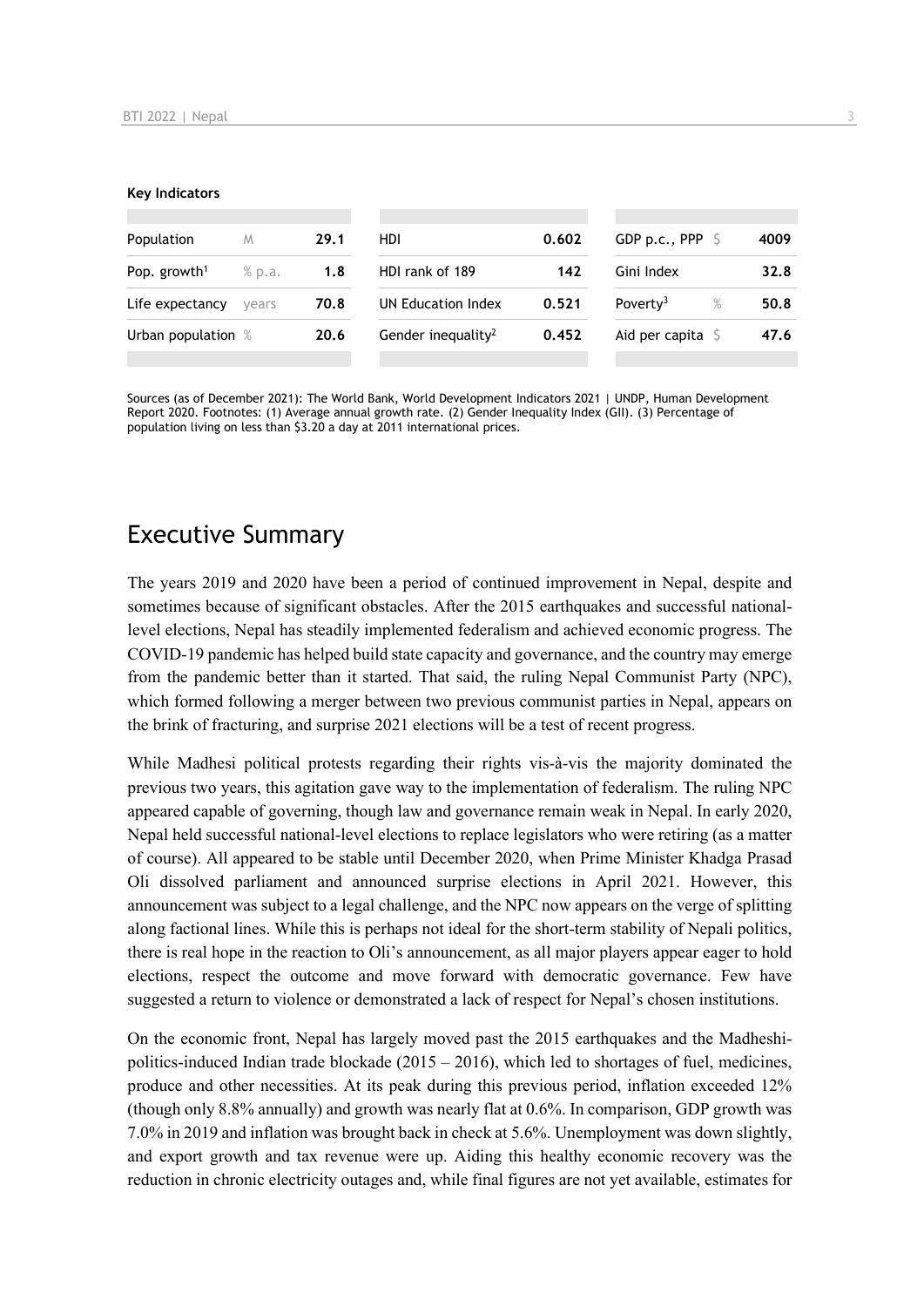2019 indicate that this recent positive trend is likely to continue. Though rebuilding after the 2015 earthquakes continues and COVID-19 has severely dampened remittances, steady economic progress has gone a long way toward ameliorating conditions for ordinary Nepalis. Women and minority groups continue to be over-represented among the poor. Nepal has a long way to go economically, particularly in terms of trade liberalization, funding education, and research and development, and fostering industrial or service sector-based economic growth.

On the governance front, many challenges remain and Nepal faces an incredibly challenging structural environment. Nepal is a landlocked country with few natural resources and difficult terrain; it also has considerable ethnolinguistic diversity and staggering poverty. Few governments fare well under such conditions. In Nepal's case, poor governance has long contributed to poverty and economic stagnation, but the recent past has provided some hope for Nepal's future. Governance was given a true test during the COVID-19 pandemic. While its steering capability and resource efficiency remain relatively poor, it has proven remarkably effective given the constraints and the experience of handling the pandemic has increased state capacity. Still, governance challenges remain. Despite Nepal's efforts to normalize relations with India and improve them with China, both have deteriorated during 2020, with little sign of reprieve in sight.

## History and Characteristics of Transformation

Nepal's contemporary political history has been shaped by recurring episodes of mass mobilization and anti-regime contention. Prior to 1990, Nepal's political system was that of an authoritarian monarchy based on an exclusive and oligarchic social order. Then, a pro-democratic people's movement brought down the royalist Panchayat system of local governance and transformed Nepal into a constitutional Hindu monarchy and multiparty democracy.

However, this transition did not establish a stable, well-functioning and consolidated liberal democracy. Rather, Nepal experienced a series of weak governments, with ineffective governance, and the emerging democratic regime left much to be desired. In the late 1990s, a Maoist rebellion erupted that affected almost all 75 districts across the country. It found support, especially among the impoverished and largely disadvantaged rural population, who often felt neglected by the state. Internal armed conflict contributed to a further decline in democracy and human rights. Moreover, in 2001, King Birendra and nearly the entire royal family were murdered under mysterious circumstances. The dead king's brother, Gyanendra, was crowned king on June 4, 2001. Support for the monarchy waned even among royalists after this event, as Birenda was well-respected and Gyanendra was not.

Gyanendra did not help the case for continued constitutional monarchy in Nepal. Disappointed by the government's lack of success in combating the Maoist insurgents, Gyanendra staged a royal coup in 2004/5, claiming full sovereignty and assuming executive authority. This led to the emergence of a broad opposition movement consisting of the Seven Party Alliance (SPA) and the Maoist insurgents. Broad-based anti-regime contention orchestrated by the main opposition parties and civil society groups in April 2006 forced King Gyanendra to reinstate the dissolved parliament. The newly formed multiparty government concluded a comprehensive peace agreement with the Maoists that opened the way for an interim constitution, which came into force in January 2007. Maoists were included in the interim parliament and, later, government. It took another year before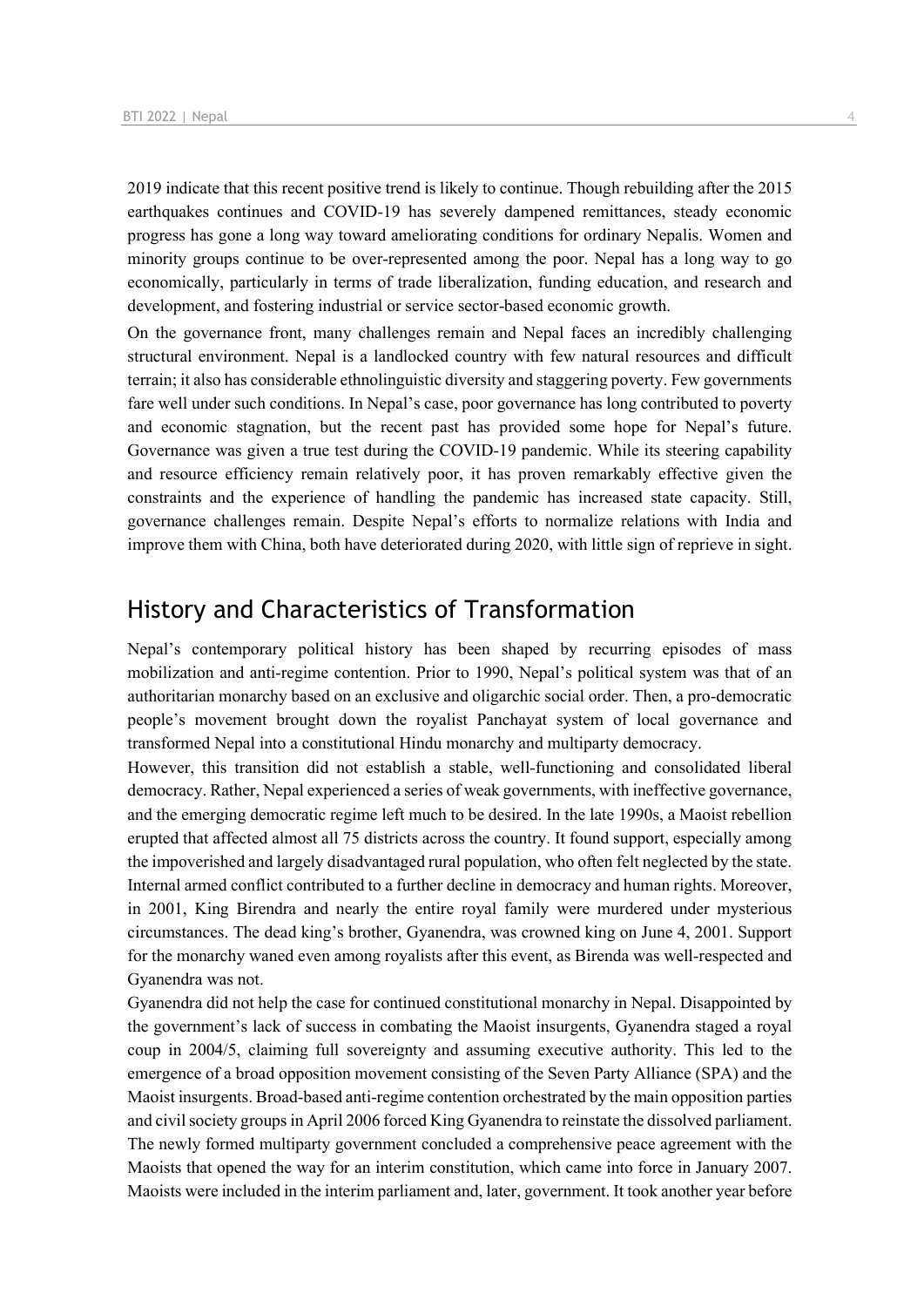popular elections to the Constituent Assembly occurred, in April 2008, with the Communist Party of Nepal (CPN)-Maoist party winning the most seats. In May 2008, at the Constituent Assembly's first meeting, the monarchy was abolished, and the interim constitution was amended to institutionalize Nepal as a federal democratic republic.

The years that followed these elections were disappointing for Nepalis and outside observers alike, as the old power struggles between political leaders started once again. It was only in early 2009 that the Constituent Assembly started its work on the new constitution. Even though the 2007 interim constitution declared Nepal to be a secular, federal and republican state, deeply entrenched differences about the ideal form of the future state impeded agreement between party leaders, which in turn inhibited the Constituent Assembly's ability to reach consensus on key constitutional articles.

After four extensions of its initial two-year tenure, the Constituent Assembly was dissolved without promulgating a new constitution in May 2012. Both the coalition government under Prime Minister Baburam Bhattarai (August 2011 – March 2013) of the Unified Communist Party of Nepal (Maoist), and the nonpartisan government of Acting Prime Minister Khil Raj Regmi (the chief justice of Nepal), which governed the country from March 2013 to February 2014, proved unable to break the constitutional deadlock.

In November 2013, however, the caretaker government succeeded in holding new elections for the Constituent Assembly. These elections saw an impressive comeback for the Nepali Congress (the main opposition party at the time and the ruling party for most of the 1990 to 2006 period). After the Constituent Assembly assembled in January 2014, a multiparty coalition was formed under the leadership of Prime Minister Sushil Koirala (Nepali Congress) in February 2014.

Delays plagued the new Constituent Assembly. In April and May 2015, two devastating earthquakes hit Nepal, which resulted in a great loss of human life and widespread economic destruction. The natural disasters did, however, act as catalysts for constitution making and Nepal's political leaders fast-tracked the conclusion of the process. Amidst much controversy, violent protests in the Madheshi-dominated southern plains of Nepal and an unofficial Indian blockade, the controversial new constitution was eventually promulgated on September 20, 2015. The document backtracked from several of the achievements of the interim constitution with regard to social inclusion. In October 2015, Oli became the new prime minister. However, his ultra-nationalist stance further polarized Nepali society along identity lines.

In August 2016, an unusual Congress-Maoist coalition took power. The coalition agreed to run the government and share the position of prime minister (one after the other), as it oversaw local, provincial and national elections. Maoist leader, Pushpa Kamal Dahal, took the helm first, overseeing the first phase of the local elections. In June 2017, he voluntarily handed over power to Sher Bahadur Deuba, of the Nepali Congress, to oversee the latter two local election phases, as well as the provincial and national-level elections later that year. Though some pre-electoral violence did take place, elections for all levels of government were hailed as free and fair, and newly elected representatives have now taken their seats, marking a potential watershed moment in Nepal's political transformation.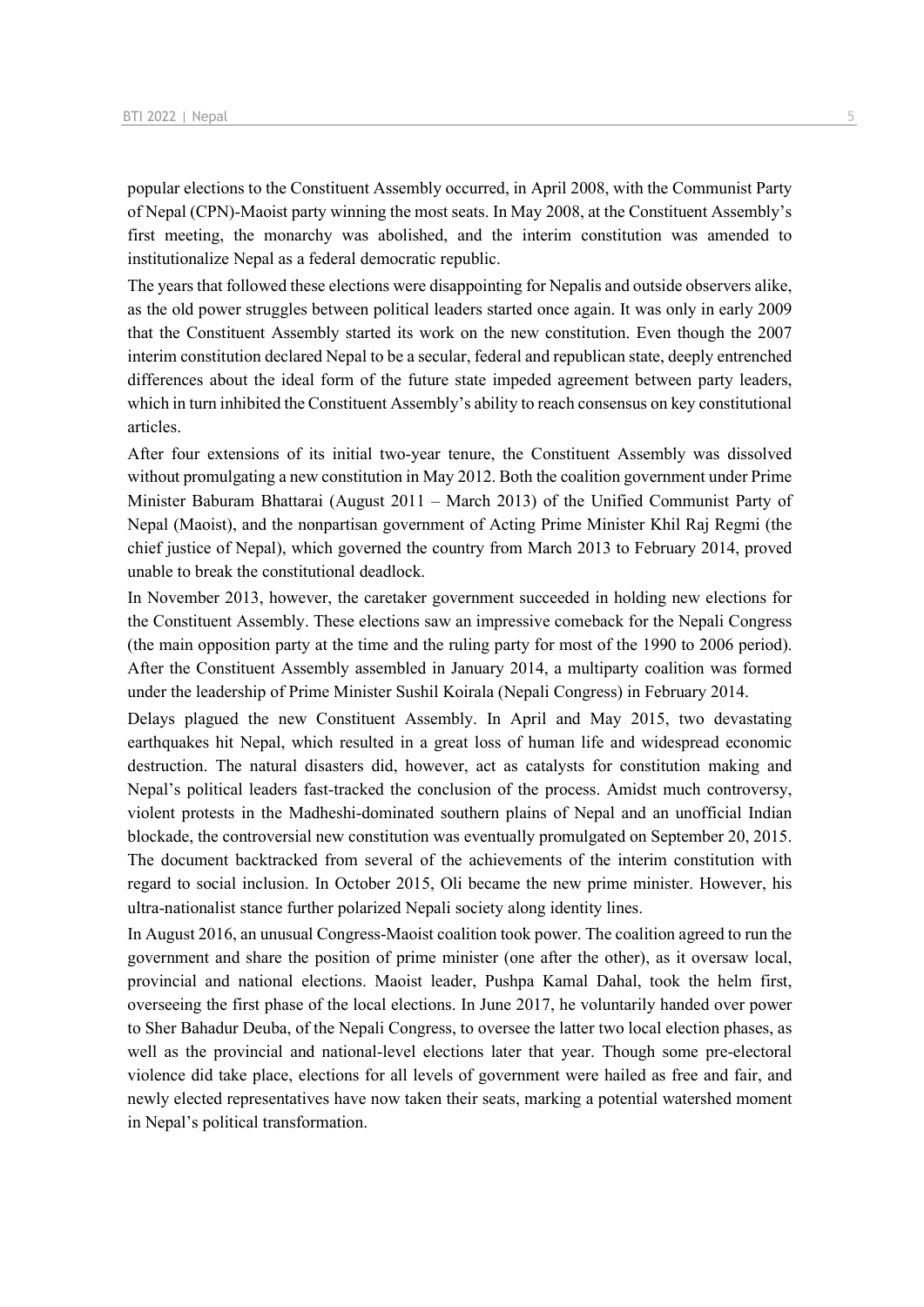The BTI combines text analysis and numerical assessments. The score for each question is provided below its respective title. The scale ranges from 1 (worst) to 10 (best).

## Transformation Status

## I. Political Transformation

#### **1 | Stateness**

After several years of multidimensional stateness crisis, driven by a Maoist rebellion and a royal putsch, the peace process since 2006, albeit slow and fragile, has helped to strengthen the state's monopoly on the use of force in many parts of Nepal. Through the promulgation of the new constitution in 2015, successful local and legislative elections in 2017, and successful partial national elections in 2020 (which replaced retiring national-level lawmakers), a process of institutional strengthening, and of the decentralization of power both geographically and culturally is under way.

Although the legitimacy of the state's overall sovereignty and territorial claims within its international borders are uncontested in principle, the very nature of the state's internal power structures – both geographical and political – has been up for debate in the postwar period. Rather than enabling legitimate democratic control over the country as a whole, the politics of impunity and militant ethnic and regional movements that have followed the conflict remain a threat to the state's monopoly on the use of force.

Past concerns about Indian border security forces acting beyond their jurisdiction have resurfaced recently, and Nepal's western border with India and Nepal's northern border with China have been contested. The Nepali opposition has alleged that Chinese border troops entered Nepali territory and constructed buildings, though this has been denied by the governments of China and Nepal.

The promulgation of the new 2015 constitution fell short of the more inclusive aspirations of the 2007 interim constitutional settlement and, to some degree, returned to more exclusionary ethno-cultural nationalist narratives. The new constitution includes a version of secularism that has been explained as "special protection for sanatana (Hinduism)"; reiterates the long-standing ban on religious conversion; features discriminatory citizenship provisions on the basis of gender; introduces a new category, Khas-Arya (which encompasses hill-dwelling upper-caste groups),

#### **Question** Score



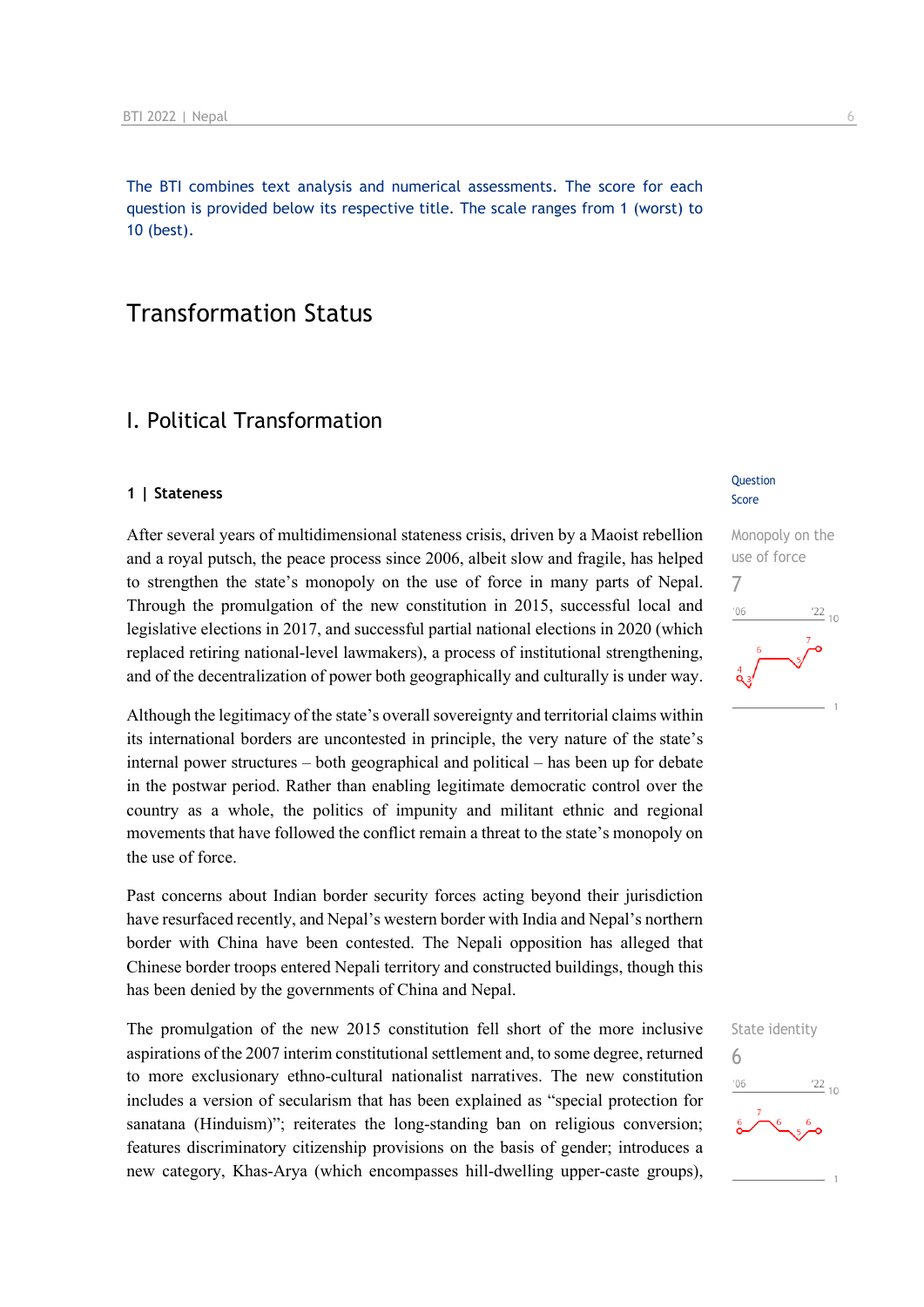into the quota system; and reduces the quota of parliamentary seats elected under proportional representation (though quotas still exist for marginalized groups and women). The constitution also establishes "all the mother tongues spoken in Nepal" as the official language(s) of the nation, with Nepali as the language of official transaction. Provinces are allowed to select one or more local languages in which to conduct official business in addition to Nepali. In practice, thus far, Nepali has remained the dominant language of most official proceedings.

People of Indian ancestry living in the Terai, (commonly known as Madhesis), members of numerous ethnic groups (Janajatis), women, and the so-called untouchable castes (Dalits) continue to face substantial legal, economic, and social discrimination from high-caste Hindus (often referred to as "hill elites" because they live in the central hill region) who still hold dominant positions in the bureaucracy and political institutions as well as in Nepal's complex socioeconomic system.

Many public officials continue to maintain strongly held beliefs that Nepali citizenship should be defined by competence in the Nepali language and adherence to the Hindu religion. Such attitudes, which date largely from the recent past when Nepal was officially a Hindu kingdom, have been strongly contested for decades by politically active members of the Madhesi (inhabitants of the "Madhesh," or Terai, region) and Adivasi Janajati (indigenous nationalities) movements. These groups have demanded a reformulation of the nation-state's symbolic rhetoric and its concomitant citizenship policies. Since 2007, identity-based movements have made significant gains in broadening notions of the nation-state and the basis for citizenship. However, since 2010, they have faced increasing resistance from counter-movements that deploy similar identity-based rhetoric to "protect" the privileged citizenship status of erstwhile dominant groups. The existing citizenship agreement remains unsatisfactory to many groups, but there has been far less contestation about it over the last two years and there is a sense that public opinion on this issue has stabilized, effectively depoliticizing the issue.

The 2015 constitution defines the Nepali state as secular, a significant improvement from Nepal's previous status as the world's only Hindu kingdom (despite the presence of religious minorities). However, Hinduism is protected by the state. The phrase "secular means the protection of sanatana" (a Sanskrit expression that denotes Hinduism) suggests the degree to which Hinduism remains dominant. The document also reiterates a ban on religious conversion, which has been in place since 1959. The Country Code (Muluki Ain), which represents the backbone of Nepali civil and criminal law, still retains numerous provisions more or less directly influenced by a certain reading of Hindu scriptures. Progressive political forces and activist lawyers are actively trying to reform the legal system, but changes remain incomplete.

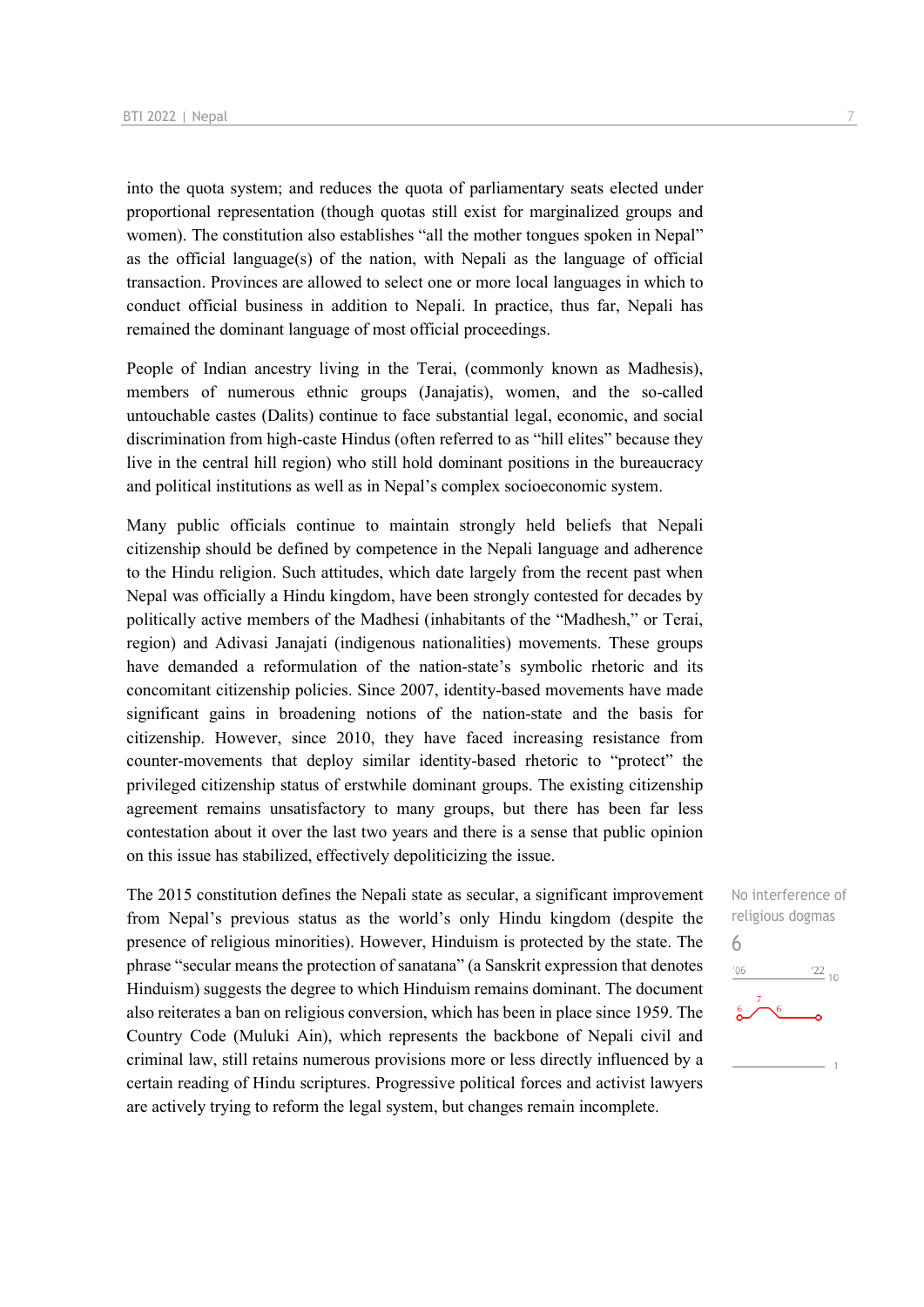The administrative system remains riddled with corruption and in need of reform. As in most South Asian countries, various indicators, such as the ability of the state to tax the economy, indicate weak state capacity in Nepal. While the administrative structure of the state extends beyond maintaining law and order, the country's administration is also weak and largely unable to provide equitable access for all citizens to administrative services. Communication, transportation, and basic water, education and health care infrastructure remain problematical, though improvements have been made in urban areas. In rural areas, the infrastructure still does not provide a sound basis for political, social and economic development. The situation has improved substantially in urban areas, especially before the COVID-19 pandemic, though those living in informal settlements rarely benefit from this change. Citizens seeking to avail themselves of basic state services such as birth and death registration, health care and education – let alone legal redress – encounter complex procedures over which individual political and administrative actors often have discretionary influence. Decision-making is often highly centralized, both geographically (i.e., petitioners from all over the country often must come to Kathmandu to attain their objective) and individually (lower-level functionaries are often unwilling to take responsibility for decisions, so power is concentrated at the top levels). In addition, the COVID-19 pandemic has dramatically curtailed the state's ability to provide public services.

A general restructuring of the civil administration has been under discussion for years. With the promulgation of the new constitution in September 2015, consultations have been under way to adapt Nepal's administration to the country's new federal structure. A new local level structure as decided by the cabinet went into effect in 2017 and some progress has been made. The laws that provide a basis for administrative restructuring have now been drafted and the administrative state largely functions as a working federal democracy.

#### **2 | Political Participation**

The 2017 local and legislative (provincial and national) elections were the first since the promulgation of the 2015 constitution. Though the period running up to the elections was not without conflict, both the local and legislative elections took place without major setbacks. The legislative election was held in two phases to mitigate logistical, geographic and climatic concerns. Voter turnout was between 73% and 77% for the three phases of the local elections and close to 69% nationally for the legislative election. After over one hundred attacks involving explosions occurred prior to the elections targeting assemblies and leaders, security forces were deployed to pre-empt election-related violence. Outbreaks of violence during the elections themselves remained localized and small. Several smaller parties threatened to boycott the 2017 elections. In particular, an alliance of several Madhesi parties threatened to boycott all phases of the local elections over concerns of inclusiveness

Basic administration  $\Delta$  $-06$  $\frac{22}{10}$ 

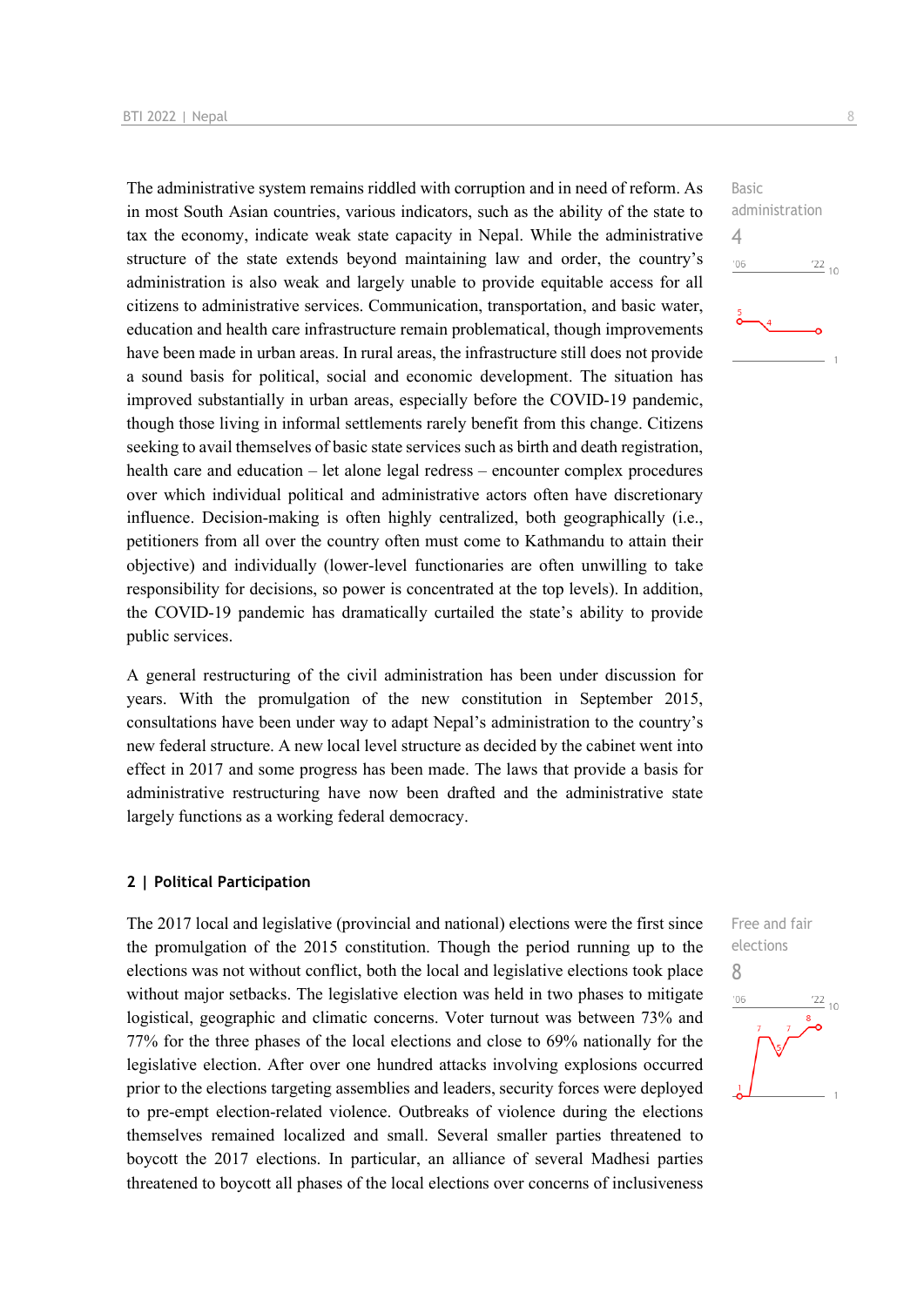and voter participation. Despite this, the elections were largely considered to be free and fair, and Madhesi parties did obtain seats at the local, provincial and national levels.

The more recent 2020 legislative elections, which replaced a small number of politicians who were retiring (as a matter of institutional procedure), were carried off smoothly. Universal suffrage was widely respected, multiple parties ran and the secrecy of the ballot was maintained. These elections occurred just prior to the COVID-19 outbreak and, therefore, were not affected by the pandemic.

Since the November 2013 elections to the second Constituent Assembly and the promulgation of the new constitution in 2015, democratically elected political representatives have had the power to govern. Their power remains somewhat constrained, however, in that various political parties, including those that boycotted the 2017 elections, can veto policies by agitating against them. The fact that they have largely not done so suggests that effective power to govern has improved. The merger of the former CPN-M with the CPN-UML to form the Nepal Communist Party in 2018 marked a major milestone in terms of the CPN-M's move away from veto player status. While the Nepal Army was previously seen as a veto player, this is no longer the case. Over 1,400 former combatants from the armed wing of the CPN-M have been integrated into the army, making Nepal one of the few successful instances of post-conflict army integration worldwide. Concerns about a military coup have receded from public consciousness. Other potential veto groups, such as large landowners and business elites, enjoy sufficient access to political parties and, hence, can try to influence policymaking through institutionalized politics. They therefore do not count as "veto groups" as defined in the BTI Codebook. Finally, there are veto actors at the local levels (landowners, traditional elites, groups or individuals with control over means of violence and coercion). With the decentralization of the political system, these actors may start to exercise a veto over local democratic decision-making. They have not done so on a large scale to date.

Freedom of association and assembly is guaranteed under Article 17 of the new 2015 constitution. Individuals in Nepal are free to join political and civil society groups, and many people possess multiple affiliations. That said, the constitution allows for "reasonable restrictions" to be imposed by ordinary laws in an extensive range of circumstances. During the protests in the Terai, from August 2015 to February 2016, and again in 2017, the government imposed several curfews and established several "prohibited zones." There have been no similar crackdowns since that time, however. In general, groups operate freely, and mass rallies and activities are common, both in urban centers and far-flung district headquarters. Unsurprisingly, activity of this variety has been tempered by COVID-19-related restrictions. These restrictions were non-discriminatory, remained in place temporarily for several months in 2020 and were enforced by police as part of a large-scale lockdown.



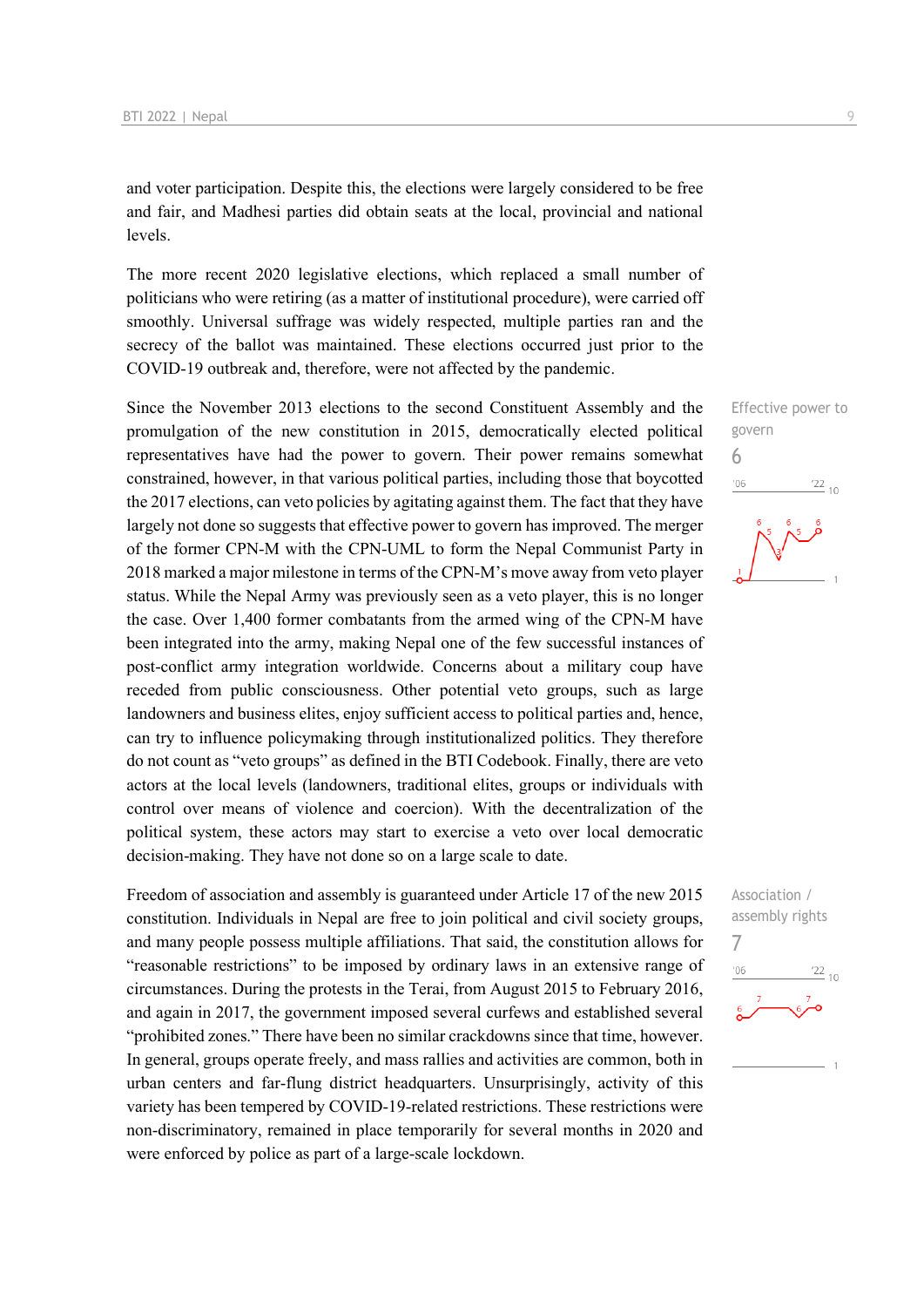An exception to these generalizations is found in public events involving the Tibetan community. While they lead relatively peaceful lives in Nepal, free of most restrictions, members of this community have sometimes been detained and arrested for staging protests and holding cultural festivals that mention the Dalai Lama. This differential treatment is largely due to Chinese pressure on Nepal, a result of which is that the state, in violation of international law, often does not view the rights of Tibetan refugees as equivalent to those of its own citizens.

Freedom of opinion and expression is guaranteed under Article 17 of the new constitution. Still, the constitution allows for "reasonable restrictions" to be imposed under ordinary laws for an extensive range of circumstances. While under Prime Minister Oli's tenure there have been a few high-profile incidents in which freedom of expression has been curbed, there have been markedly few incidents of this nature during the evaluation period. As demonstrated by the protests that occurred in late 2020 and early 2021, free expression is regularly enjoyed by most in Nepal.

Nepal has a vibrant media, with many newspapers in the national language, Nepali, as well as English, and several ethnic and regional languages. Community radio has also expanded rapidly and become an important source of news and information for people around the country, especially in rural areas. More recently, growing electricity grids (including micro-grids), complemented by satellite and mobile technology, have facilitated access to social media for many Nepalis, where many different voices are increasingly heard at both local and national levels. The Reporters Without Borders' 2020 Press Freedom Index ranked Nepal 112 out of 180 countries, a slightly lower ranking than in 2019, when Nepal ranked 106 out of 180.

There has been no noticeable change in freedom of expression due to the COVID-19 pandemic. Though protests have been somewhat more limited, this does not seem to be driven by a government desire to stifle expression.

#### **3 | Rule of Law**

Nepal's 2015 constitution expressly provides, in Article 56, for the separation of powers. The principle is embedded at the level of institutional design, from the creation of three separate branches of government to the extensive mechanisms intended to ensure that it is complied with. The constitution does weaken the judiciary slightly, especially in comparison to the previous interim constitutions. Impeachment proceedings of Supreme Court justices can be initiated and there is now a separate constitutional bench within the Supreme Court that reviews legislation. In practice, however, the institutional capital associated with Nepal's judiciary, especially vis-àvis the other branches, has allowed it to withstand these relatively minor changes. Executive compliance with judicial orders has occasionally been problematical, however. This was the case during the COVID-19 pandemic when Supreme Court restrictions on government action were not complied with by the administrative state.



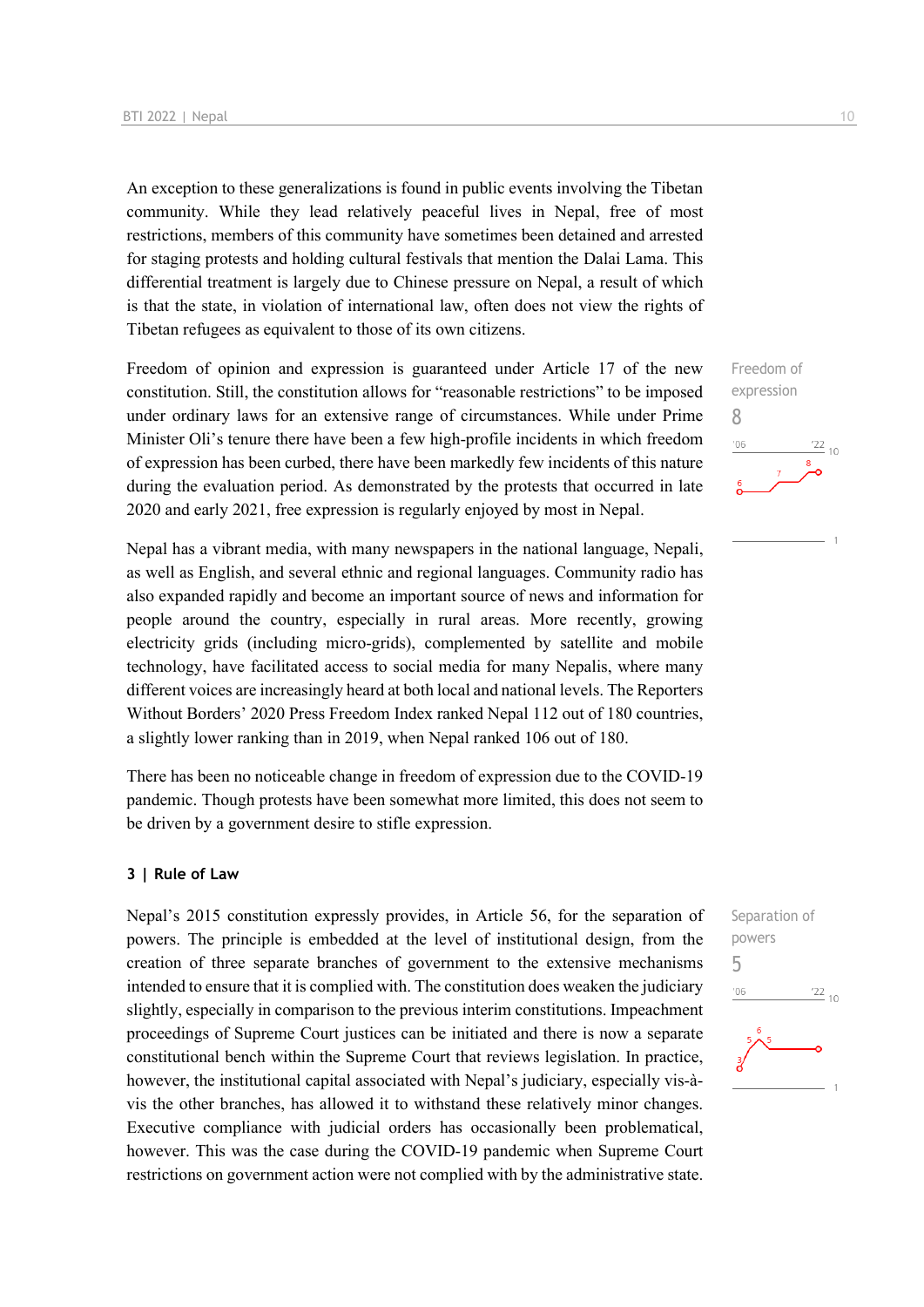Otherwise, existing measures were mostly followed during the pandemic. There was, however, a reliance on older centralized legislation (e.g., the Infectious Diseases Act 1963) and ad hoc mechanisms established by executive decision, rather than the utilization of new federal institutions under the Disaster Risk Reduction and Management Act 2017. The parliament was adjourned and unable to meet, as meetings were required to take place in person rather than virtually. Hence, there was little parliamentary oversight (although some committees did meet). Restrictions have since been lifted in alignment with public health guidance rather than political prerogatives.

The institutional design of Nepal's judiciary is similar to that of other federal democracies and particularly to that of India. There is now an independent three-tier judicial system, consisting of the Supreme Court, a High Court for each federal province and a District Court for each district. The Supreme Court is the highest court in the country and, generally speaking, hears appeals from High Courts, while High Courts hear appeals from lower courts. The 2015 constitution also provides for a constitutional bench within the Supreme Court that can review legislation. This bench now exists and has begun its work but has thus far been ineffective owing to political and logistical problems. This has, of course, added to the court's backlog. The highest court in Nepal has also been weakened by the new impeachment procedure, which has a lower threshold than that provided for in previous constitutions. The nascent Judicial Council, which handles important issues relating to the judiciary, appears to be adding a layer of protection to the courts.

The Supreme Court has historically not shied away from displaying its independence and power. For example, the Supreme Court recently impeached several political leaders on corruption charges, and also issued several courageous decisions on transitional justice, citizenship rights, and quotas for women and minority groups. The recurring problem that the court faces, however, is compliance with its judgments. The executive sometimes flouts them completely. At other times, it reluctantly complies but drags its feet in the process. Civil society has been instrumental in forcing executive compliance in a number of instances.

Civil society in Nepal has long described the climate in the country as being one of impunity. Weak state and judicial capacity mean that ensuring the rule of law and protecting human rights remain goals. Certain aspects of the 2015 constitution contribute to this problem. For instance, the president has unrestricted authority to grant pardons. As a result, the political elite rarely face consequences for illegal actions. Nepal has also failed to adequately prosecute well-documented conflictrelated crimes committed during the civil war.

Corruption is often part of doing politics and business in Nepal. Funds, including aid money, continue to be misappropriated at all levels of government, and corruption scandals frequently make the news. Most political parties do dispense patronage to members and supporters, both in terms of material resources and, more commonly, administrative favors. Many would now say that corruption is bad and should be halted, but few have taken steps to stop the practice.





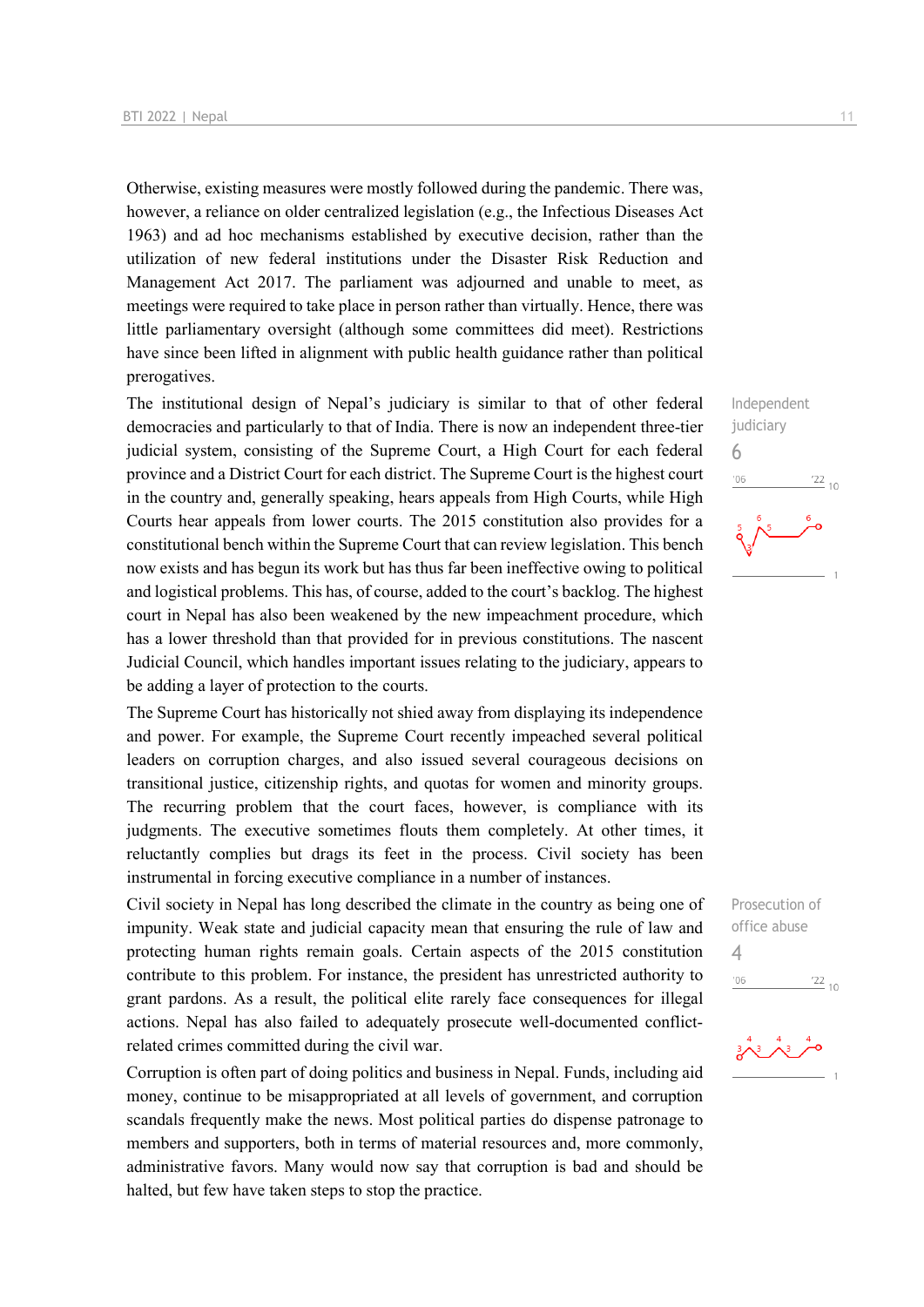Vested interests among the parties continue to undermine democratic effectiveness. Patronage and clientelism remain relatively common, undermining the equitable provision of public goods and fair appointments to offices. The Bayesian Corruption Index (BCI) scored Nepal 54.3 out of  $100$  (where  $100 =$  totally corrupt) in 2017 (the last year BCI was calculated). In comparison, the United States scored 28.2, the United Kingdom 15.8 and India 41.4. It should be noted that Nepal's current BCI score is lower than its score between 2005 and 2011, which ranged between 60.0 and 60.5. This change in score indicates that Nepal is becoming less corrupt and adopting a more institutionalized system of governance.

Nepal's anti-corruption body, the Commission for the Investigation of Abuse of Authority (CIAA), has arrested and jailed high-level government officials and politicians on corruption charges in recent years. Overall, however, many corrupt officeholders or authorities who abuse their office can do so without fearing legal consequences. The standing of the commission was severely weakened by the impeachment of its chairman, Lokman Singh Karki, although subsequent CIAA leaders have stayed clear of trouble, and the institution appears to be gaining momentum and gradually rebuilding public trust. In 2020, it has started to come into its own, conducting numerous sting operations and instilling a degree of fear into those who continue to practice corrupt activities.

Nepal's 2015 constitution provides full protection for civil and political rights and an impressive array of economic, social and cultural rights. Constitutional implementation has been slow, however, and many of these rights have gone largely unsupported by various branches of government. Amnesty International and others reported discrimination in the manner in which aid was distributed after the 2015 earthquakes. More generally, levels of protection continue to depend on class and caste status, with caste-based discrimination and sexual violence often going unpunished, though this is changing, particularly for sexual violence, after a series of high-profile rape cases in Nepal and neighboring India. The police sometimes use disproportionate force to quell political protests. However, law and order has improved of late, and many are hopeful that grievances will now largely be dealt with through the formal system. This was put to the test in late 2020 and early 2021 during protests against Oli's dismissal of parliament. Thus far, the government response has protected civil rights better than during protests in 2015 and 2017.

Still, the court system in Nepal remains inaccessible to many Nepalis due to limited geographical dispersal and scarce resources, both within the system and among those seeking protection for their rights. This has improved considerably, as the entire political system has decentralized in line with the new constitution. Unfortunately, however, the functional capacity of Nepali judges remains somewhat limited due to a lack of experience and training. Public awareness of the judicial process is low and there are delays in the system. Furthermore, although these factors are improving, this improvement has actually exacerbated public frustration with the courts and their

Civil rights 5 $06'$  $\frac{22}{10}$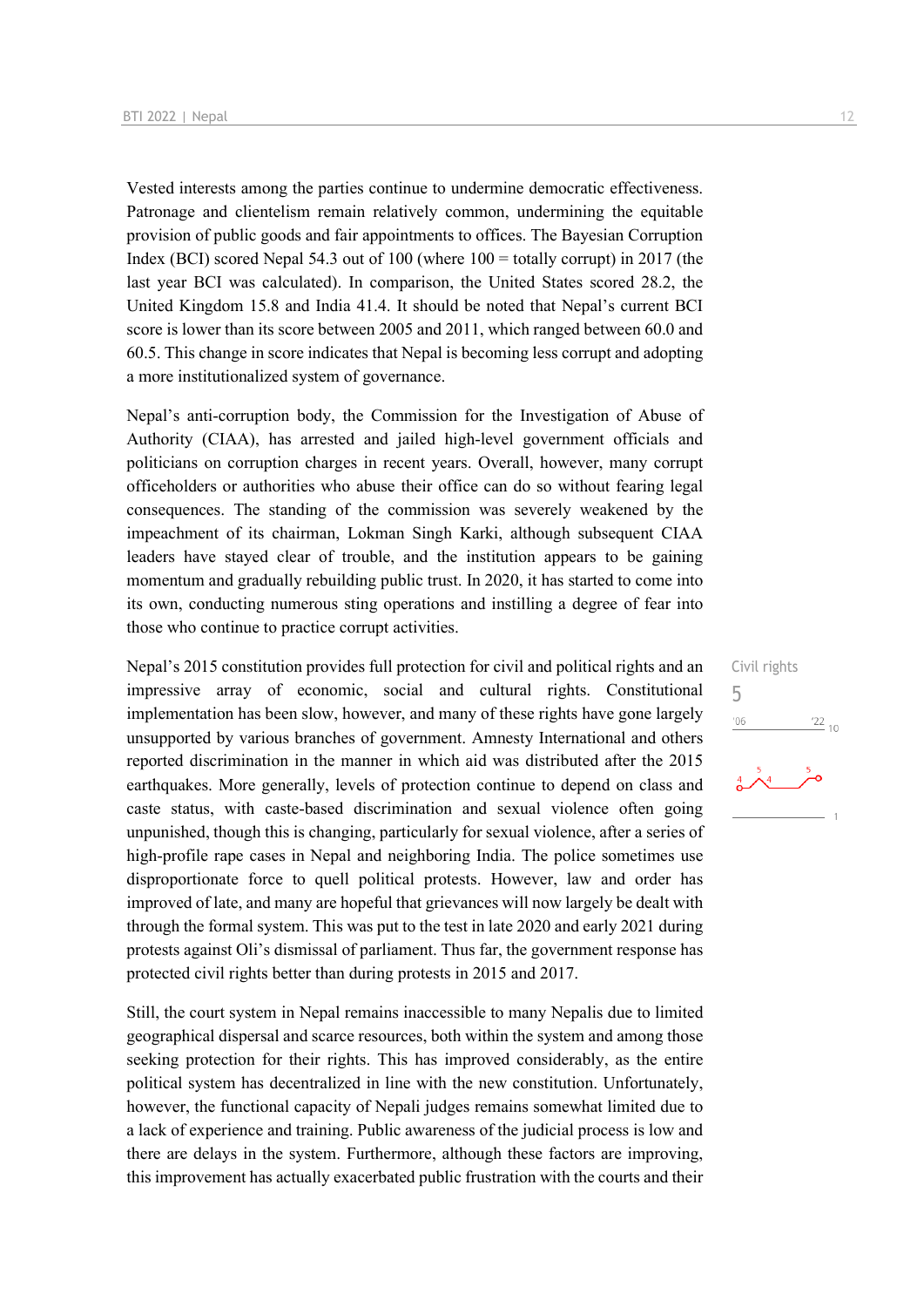inability to provide justice. Corruption is also a problem. The large number of pending cases, delays in the implementation of court decisions and controversial judicial appointments have contributed to an overall impression that the judiciary has much work to do before it can be considered fully independent.

Fundamental rights have largely been protected under COVID-19 emergency measures. A nationwide lockdown was imposed, including restrictions on freedom of movement. However, these were time-bound, legal and proportional, and have since been lifted.

#### **4 | Stability of Democratic Institutions**

Democratic institutions exist at the national, provincial and local levels, and are stabilizing after a period of contestation. From the second Constituent Assembly election in November 2013 through to the first successful post-election transfer of power following the 2017 legislative elections, Nepal has had numerous prime ministers. These leaders headed unstable coalitions, leading to largely incoherent and ineffective policymaking. After the legislative elections of 2017, which saw the success of a left alliance comprising the Communist Party of Nepal (Unified Marxist– Leninist) and the Communist Party of Nepal (Maoist Center), Oli became prime minister for a second time. The two parties later merged. Despite having a majority in both houses of parliament, Oli's term has been criticized for its inaction. More recently, the government's response to COVID-19 has received mixed reviews. But, importantly, many citizens are now expressing their dissatisfaction through existing institutions.

In 2017, Nepal saw the first democratically elected representative bodies at the local level since the disbanding of the elected village councils in 2002. In early 2020, Nepal held successful national-level elections to replace legislators who were retiring as their term limits had been reached. Despite these successes, political parties continue to suffer from weak democratic structures and norms in many respects. In December 2020, Prime Minister Oli dissolved parliament, despite commanding a large majority, due to a factional split in his own party.

The vast majority of political actors support the 2007 agreement on democratic transition and support has since increased secularly. This was confirmed by the elections to the Constituent Assembly in April 2008 and November 2013, in the local and legislative elections of 2017 as well as the 2020 legislative elections. Even the then CPN-M, which decided to boycott the 2013 poll, confirmed its commitment to the constitutional process, contested the elections and later merged with the CPN-UML to form the NCP. An alliance of several smaller Madhesi parties, which had threatened to boycott the 2017 local elections, eventually won several seats during the legislative elections. The executive's response to COVID-19 has not threatened democratic institutions, although the executive has sidelined the legislature, and subordinate provinces and local governments through the establishment of executive control mechanisms during the COVID-19 pandemic.

Performance of democratic institutions 6  $n<sub>0</sub>$  $\frac{22}{10}$ 

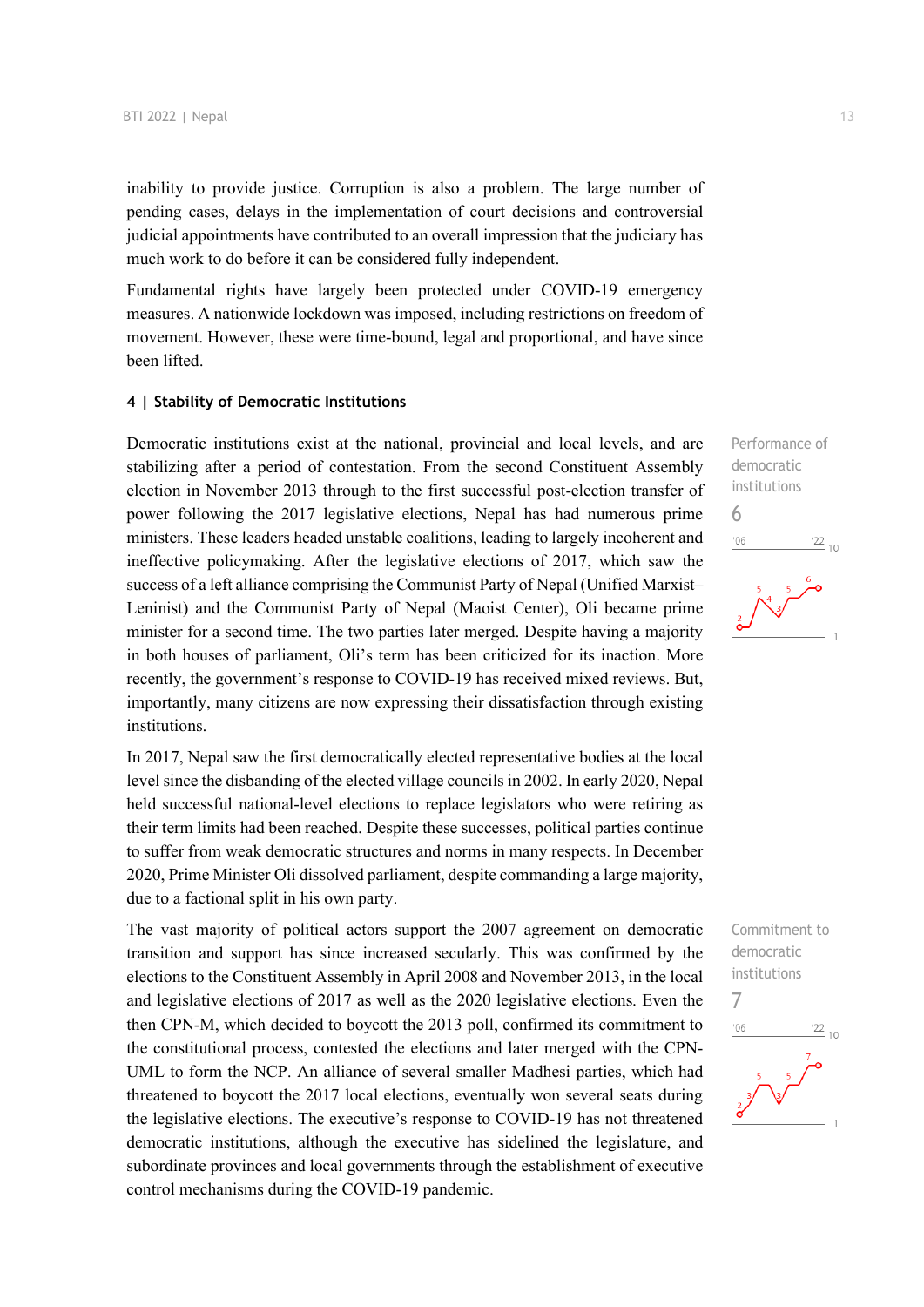#### **5 | Political and Social Integration**

The political party system remains fairly factionalized, polarized and dominated by elites. Disadvantaged groups are increasingly represented in the legislature due to the fact that 40% of the legislature's seats were elected under a proportional system with quotas for marginalized groups (including women). However, unequal access and representation still affect key parts of the government, political parties, the administration, the judiciary, the media, the education system and in business.

The traditional parties – the Nepali Congress and CPN – have strong social roots but face difficulties recruiting and maintaining the allegiance of cadres from Dalit and Janajati backgrounds, and lack adequate democratic and participatory mechanisms. Most political parties remain personality-oriented organizations with internally authoritarian power structures. A large proportion of power is typically concentrated in the party headquarters in the Kathmandu Valley; any participation at the local level or in rural areas is very limited, though this is starting to shift as federalism transforms the political landscape. The established parties make little effort to achieve balanced popular participation in their own party leadership structures or in the country's political institutions. The upper caste, Bahun and Chhetri, groups dominate in all areas. Despite promises of revolutionary social transformation, Maoist parties have fared only slightly better at democratizing their ranks. Popular support for and trust in Nepal's political parties varies widely from year to year, as indicated by the Himalmedia Public Opinion Poll.

Recent years have seen several new parties arise, largely organized around regional or ethnic affiliations, or around ideology. Some civil society organizations are accepted as more legitimate than others and some maintain explicit political allegiances (others have alliances, but these are less public). In the past, organizations struggled to attract membership across party lines and, as a result, few organizations were accepted as equally legitimate by all relevant actors. This is slowly changing. In addition, many ethnic and regional identity-based groups believe that Nepal's political parties (and, therefore, the structures of governance that they control and operate) seek to keep power in the hands of upper-caste Hindus and, therefore, are not representative of the country's population. By the same token, many regional and ethnic parties are viewed by the country's elites as exclusionary and a potential threat to national unity. The new constitutional settlement is less fragile than it used to be, but polarization will likely be present for years to come.

Party system 5 $\frac{22}{10}$  $-06$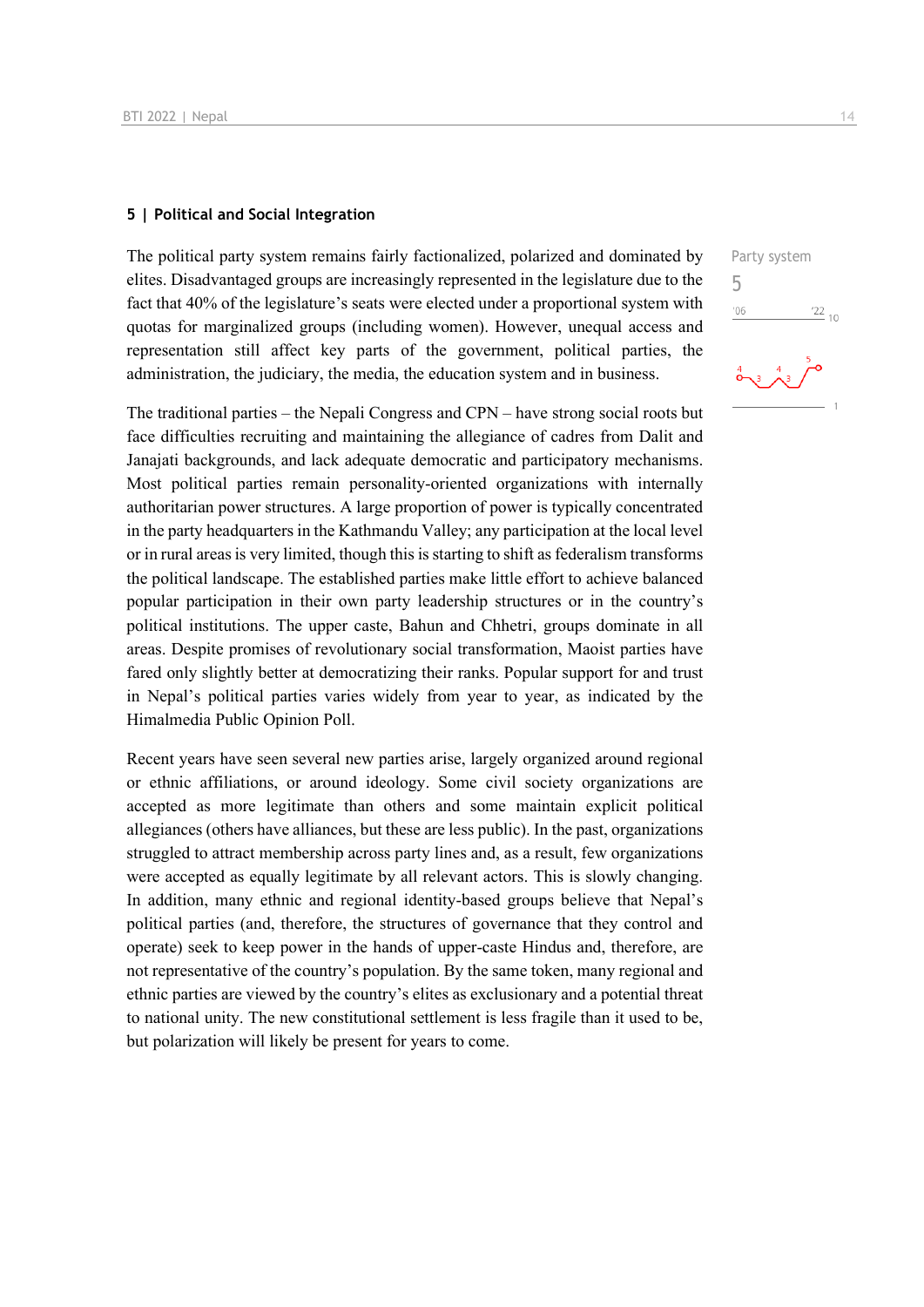Since Nepal's transition to democracy in the 1990s, civil society organizations and interest groups have established themselves. These include labor unions, communitybased groups, local NGOs and organizations for women's rights. They now play a role in representing social interests and interest mediation. Organizations such as the Nepal Federation of Indigenous Nationalities, the Nepal Bar Association, and the Federation of Nepali Journalists have exercised significant influence by fostering public debate and pressing for political commitments during the most recent phase of Nepal's political transformation. Some of these interest groups are funded by international development agencies, while others derive their support exclusively from local, national or regional actors. Some donors and NGOs act in a parastatal fashion, in many cases delivering services and/or exerting strong influence in policy arenas. Such organizations also serve an important liaison role between citizens and policymakers at the center, sometimes working cooperatively with each other. However, the effectiveness of these INGOs and NGOs is questionable, and to some degree they may be undermining state capacity. In addition, better funded groups tend to dominate and funding is often dependent upon alignment with donors, many of whom are not Nepali.

The Asia Foundation's most recent Survey of the Nepali People, which was conducted in 2018, collected data on public perceptions of contemporary political, economic and social development in Nepal. This survey was based on a nationally representative sample of 7,056 people from 588 wards selected from all seven provinces. The Asia Foundation reports that survey responses reflect "a sense of cautious, post-election optimism that the country is finally on the path to stability." Interestingly, more than half (61.3%) of respondents said their local level representative cares about them "somewhat," as compared to 53.0% for provincial parliamentarians and 54.1% for federal representatives. This suggests that federalism and local-level governance may be helping the state reach more people. Trust in the media and in local-level organizations is relatively high, while trust in national-level institutions, save for the army and the courts, is generally quite low. In addition, only 9.4% of female survey respondents stated that their gender was a disadvantage.

While this might indicate improvement compared to previous opinion data, the overall implications for lasting trust in Nepal's nascent democracy are not yet clear. The 2013 Citizen Survey: Nepal in Transition, which was conducted after the dissolution of the first Constituent Assembly in May 2012, suggested that support for democracy in Nepal had waned during the immediate post-conflict period. An oftencited survey (Himalmedia Public Opinion Poll 2013) suggests that the long-standing inability of high-level political actors to ensure the continuity of democratic institutions contributes to relatively low levels of public trust during this time. According to the survey, 61.1% of respondents thought democracy was under threat and 39.4% said the reason for this was "wrangling political parties." While the 2018 iteration of the survey suggested continued disillusionment (especially with political parties), 43% of respondents reported that government service delivery had already



Approval of democracy 6 $^{\prime}06$  $\frac{22}{10}$  $\overline{n/a}$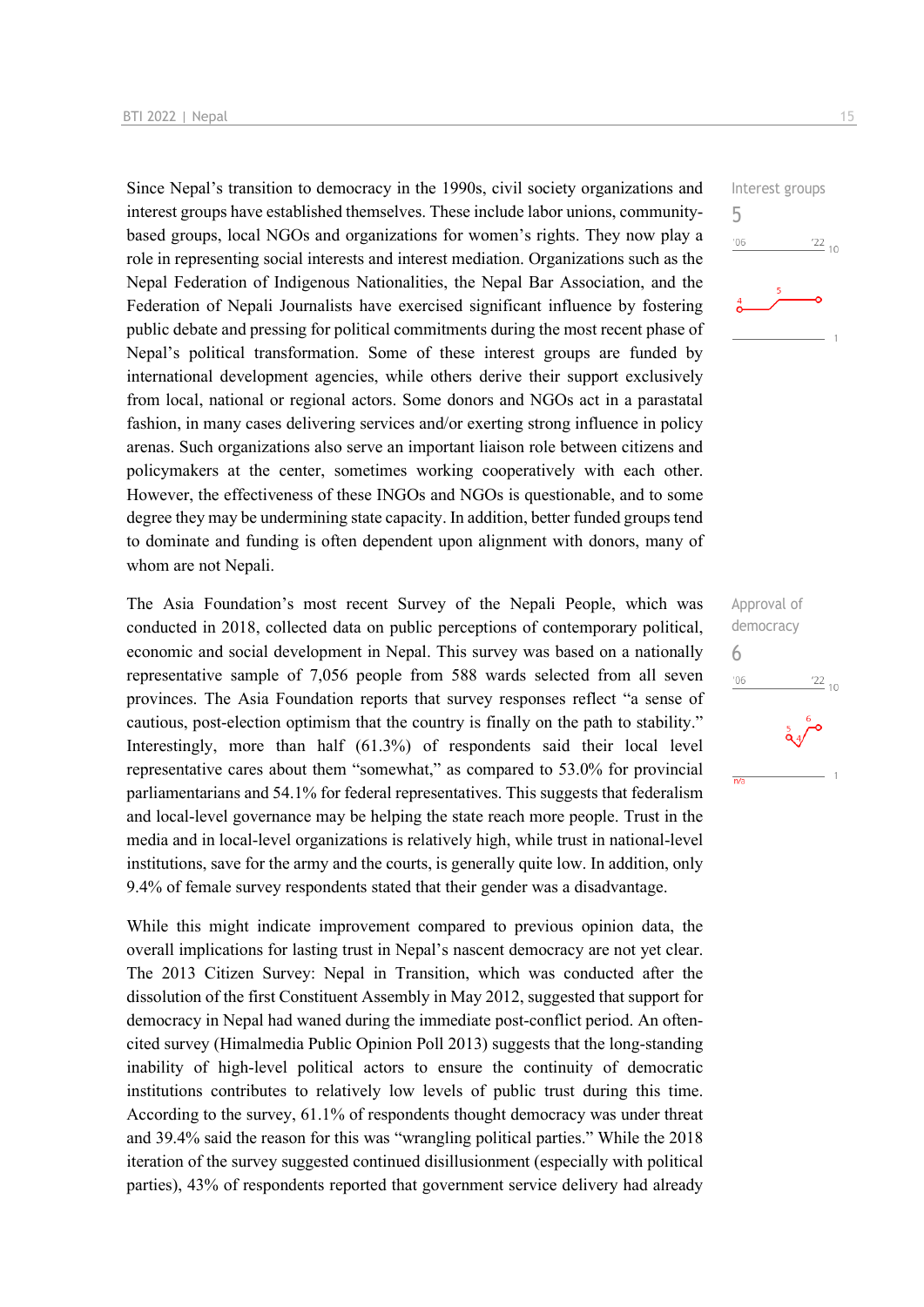improved in the seven months after elected municipal and village councils took over local governments. Even so, the majority of respondents reported confusion on the exact meaning and implications of a federal system. In short, trust in public institutions in Nepal remains volatile.

Despite this, the high levels of participation in the 2017 and 2020 elections suggest that Nepali citizens largely understand and value democratic processes. While the promulgation of a controversial constitution (which was pushed through the Constituent Assembly in an exclusionary fashion), protracted protests in Terai, and the slow progress made on post-earthquake reconstruction and transitional justice weakened support for democracy in Nepal between 2015 and 2017, the recent successful elections and transfer of power have led to cautious optimism, especially at the local level.

COVID-19 does not appear to have impacted the public's perception of democratic institutions.

Country-level studies of trust, strength and forms of social capital in Nepal are hard to come by. The Asia Foundation's 2018 Survey of the Nepali People found that a majority (61.9%) said that social relations between different religious, caste and ethnic groups are improving, a higher percentage than in the previous survey in 2017. While there are anthropological, ethnographic and subnational studies of social capital in Nepal, it remains uncertain if these insights can be viewed as representative or aggregated to the whole society.

Nonetheless, associational activities have improved dramatically in the last 25 years. Networks of cooperation and mutual support are well developed along not only political party, business and alumni lines, but also along ethnic, caste and regional lines. In many localities, such organizations fill the spaces that might otherwise be filled by effectively decentralized state agencies. Interestingly, as decentralization has occurred, the local state is starting to collaborate more with local associations and even reassume some traditional state activities. Many associations in Nepal continue to further the interests of a specific group, whether defined in ethnic or regional terms. Therefore, it could be argued that these networks might reproduce bonding social capital instead of bridging social capital and, therefore, do not support the formation of civil society self-organization. However, initiatives such as the UNDP's Social Cohesion and Democratic Participation Program (SCDP) are actively working to promote social cohesion and trust across community lines. According to the SCDP's 2017 Annual Progress Report, nearly 4,000 youths, women, marginalized groups, civil society members, government officials, political leaders and journalists have been involved in promoting social cohesion through 81 community-level initiatives.

The COVID-19 pandemic does not appear to have impacted solidarity and trust within civil society, though it has changed it. There is more distrust of perceived outsiders, but also more reliance on and trust in insiders.

Social capital 5 $-06$  $^{22}$  10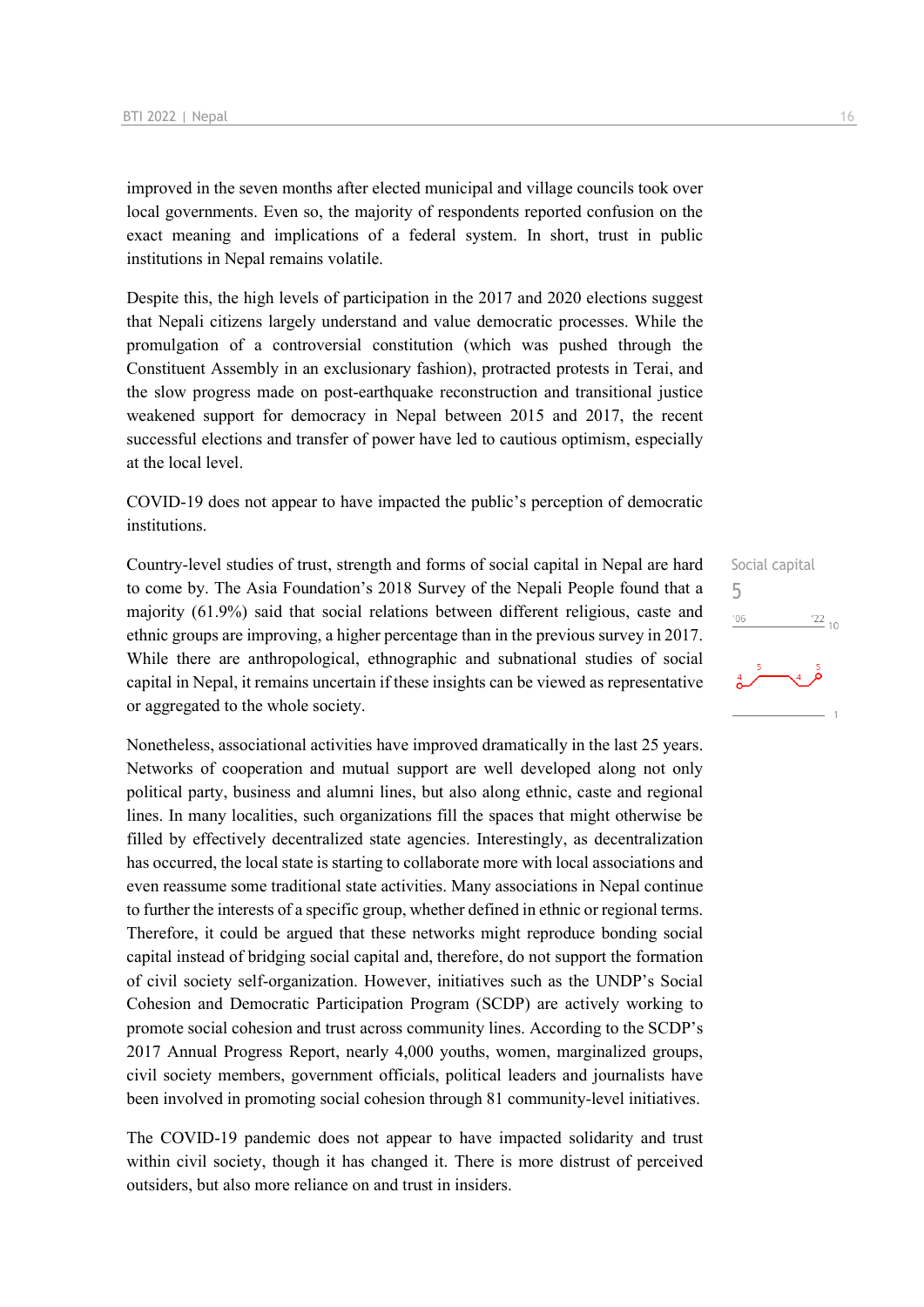### II. Economic Transformation

#### **6 | Level of Socioeconomic Development**

Socioeconomic exclusion remains a problem in Nepal. It remains one of the poorest countries in the world, with a per capita GNI (PPP) of about \$3,600 (2019), according to World Bank statistics, and a per capita GDP (PPP) of \$3,064 (2018). Remittances have long represented, and continue to represent, a significant part of Nepal's revenue, estimated at 26.9% of GDP in 2019. According to the UNDP's Nepal Human Development Report 2017, the country ranked 147 out of 189 countries, with an HDI score of 0.579 (2018). It is ascending in the rankings after a drop from 2014 to 2015, likely due, at least in part, to the impact of the 2015 earthquakes. The World Bank Post Disaster Needs Assessment (PDNA) priced the damage at \$7 billion, with total reconstruction needs at \$6.7 billion. The largest single need identified by the PDNA was housing and human settlements, estimated at about \$3.27 billion. Reconstruction is ongoing. Nepal's current HDI ranking places it far behind Sri Lanka (71), but ahead of Afghanistan (170).

More finely grained data shed additional light on Nepal's socioeconomic development. As of 2018, according to Nepal's National Planning Commission (Multidimensional Poverty Index), 18.7% of Nepal's population lives below the national poverty line. Several years ago, the World Bank suggested that an additional 3% of the population had been pushed into poverty as a direct result of the earthquakes. This translates into as many as a million more poor people. Recent data suggests that the Nepali economy has functioned sufficiently well that a significant proportion of individuals have escaped poverty over the last two years.

The UNDP Human Development Report, which uses World Bank data, continues to identify a Gini coefficient of 32.8 for Nepal, ranking it 145 out of 189 countries. This is 2010 data, however, so it should be understood as such. The UNDP Gender Inequality Index for Nepal is 0.476, ranking it 115 out of the 162 countries in the 2018 index. Socioeconomic inequalities in Nepal on the basis of gender, caste, ethnicity, language, region and sexual orientation remain structurally ingrained and pervasive, though gender dynamics have changed dramatically over the last decade. These long-standing social hierarchies continue to restrict access to political influence and economic opportunities of the many marginalized groups. For instance, despite gender equality improvements, Nepal ranks 133 out of 153 countries in the Global Gender Gap 2020. This places Nepal below Sri Lanka (88), but above Pakistan (143). The COVID-19 pandemic has impacted everyone in Nepal, but, unsurprisingly, access to adequate care tracks socioeconomic inclusion. Women, in particular, who on average suffer less from the direct health impacts of COVID-19, have suffered more from pandemic-related disturbances.

#### **Ouestion** Score

Socioeconomic barriers 3 $^{\prime}06$  $\frac{22}{10}$ 

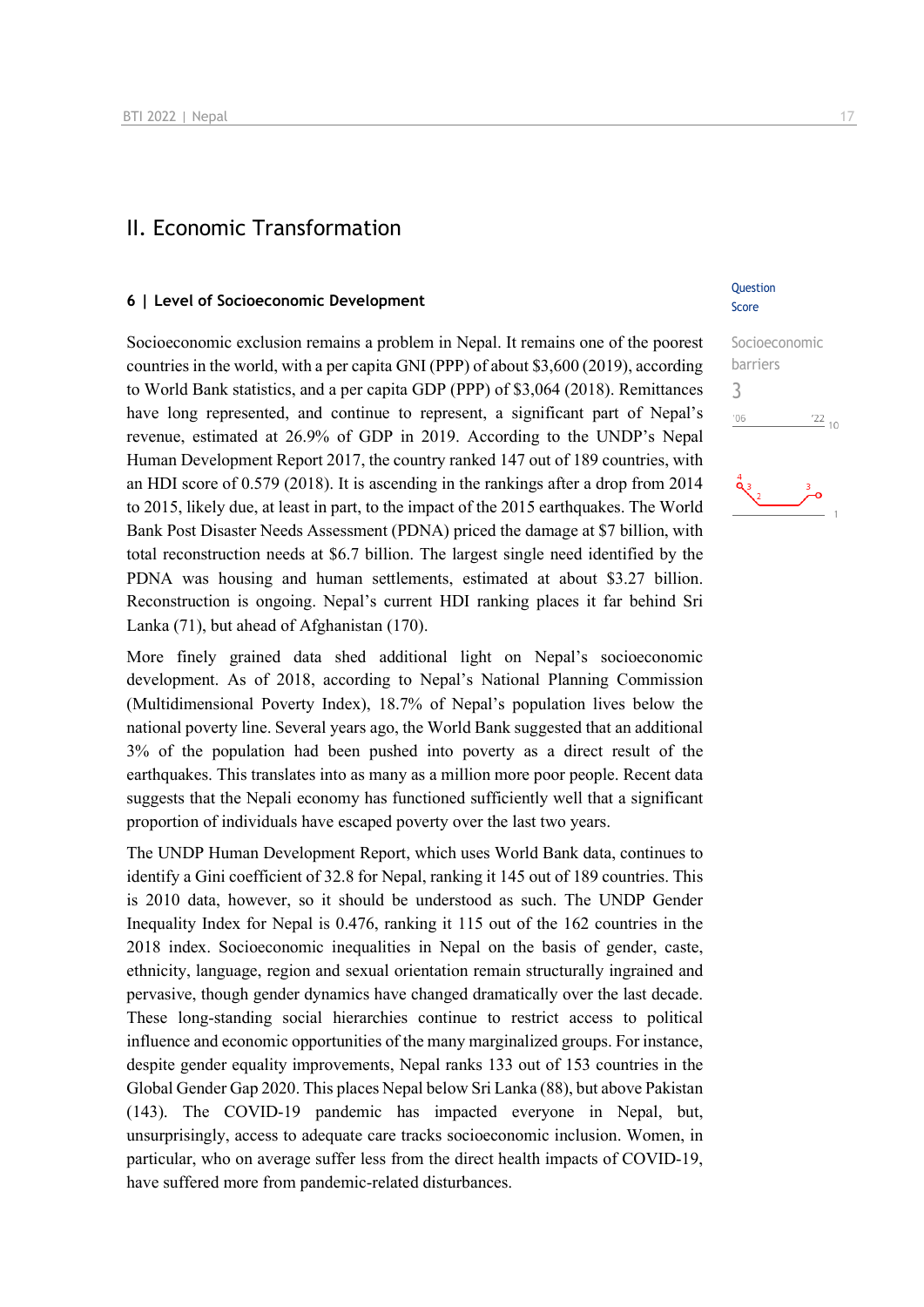| <b>Economic indicators</b> |          | 2017      | 2018      | 2019      | 2020    |
|----------------------------|----------|-----------|-----------|-----------|---------|
| <b>GDP</b>                 | S M      | 28971.6   | 33111.5   | 34186.2   | 33657.2 |
| GDP growth                 | $\%$     | 9.0       | 7.6       | 6.7       | $-2.1$  |
| Inflation (CPI)            | $\%$     | 3.6       | 4.1       | 5.6       | 5.1     |
| Unemployment               | $\%$     | 3.0       | 2.9       | 2.9       | 4.4     |
| Foreign direct investment  | % of GDP | 0.7       | 0.2       | 0.5       |         |
| Export growth              | $\%$     | 8.9       | 7.7       | 5.5       | $-15.9$ |
| Import growth              | $\%$     | 28.2      | 19.0      | 5.8       | $-15.2$ |
| Current account balance    | S M      | $-1032.6$ | $-2774.7$ | $-1713.6$ | $-50.0$ |
| Public debt                | % of GDP | 25.0      | 30.1      | 33.1      | 42.2    |
| <b>External debt</b>       | \$ M     | 4963.4    | 5510.9    | 6513.5    | 7904.9  |
| Total debt service         | S M      | 253.7     | 244.3     | 282.9     | 275.2   |
| Net lending/borrowing      | % of GDP | $-3.0$    | $-4.8$    | $-4.8$    |         |
| Tax revenue                | % of GDP | 17.4      | 19.1      | 19.8      |         |
| Government consumption     | % of GDP | 8.5       | 8.1       | 8.1       | 9.0     |
| Public education spending  | % of GDP | 4.8       | 4.4       |           |         |
| Public health spending     | % of GDP | 1.2       | 1.5       |           |         |
| R&D expenditure            | % of GDP |           |           |           |         |
| Military expenditure       | % of GDP | 1.7       | 1.5       | 1.4       | 1.4     |

Sources (as of December 2021): The World Bank, World Development Indicators | International Monetary Fund (IMF), World Economic Outlook | Stockholm International Peace Research Institute (SIPRI), Military Expenditure Database.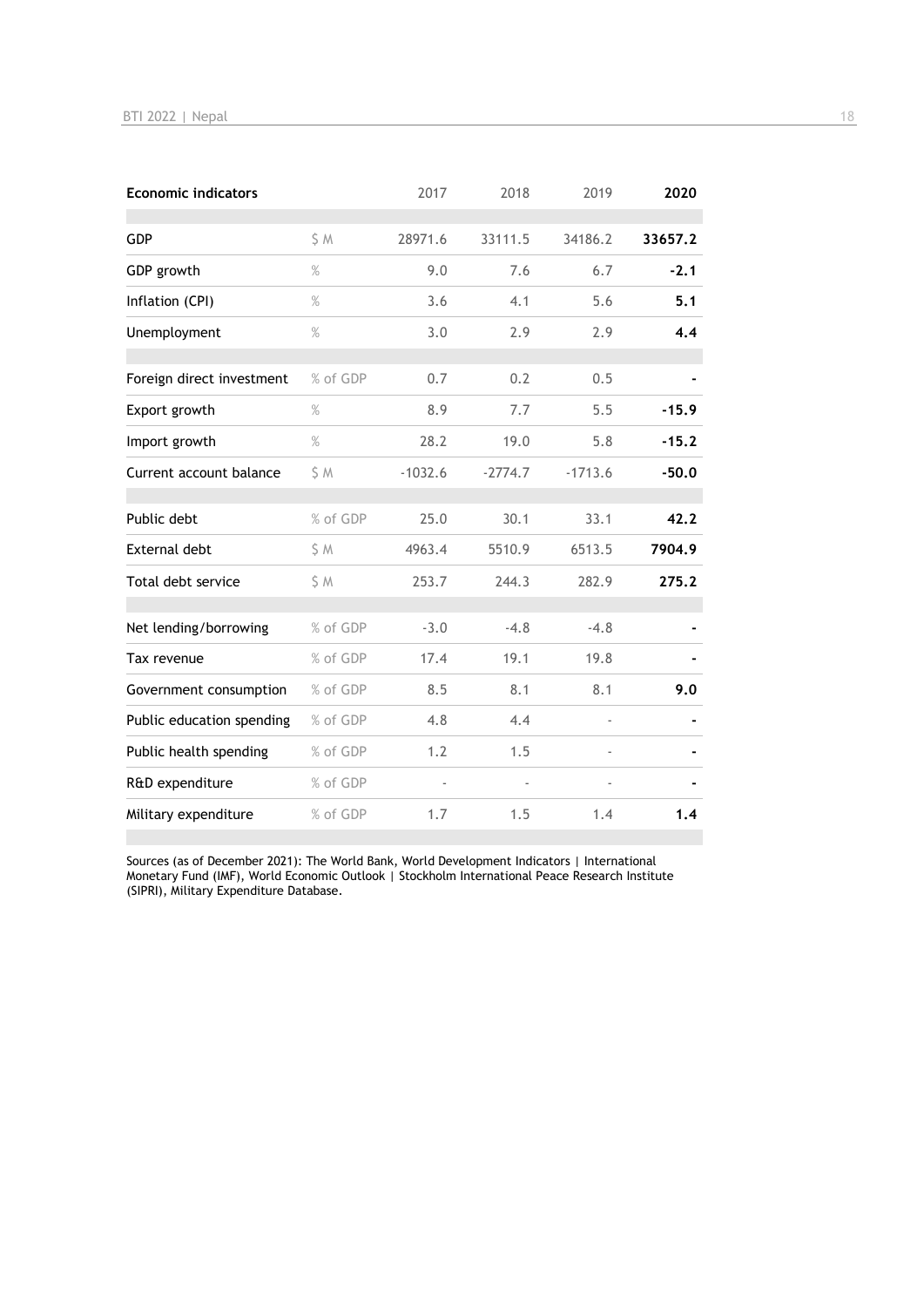#### **7 | Organization of the Market and Competition**

Poor governance and largely ineffective institutions have led to inconsistencies in market forces in Nepal. For instance, it takes 22.5 days and eight procedures to start a business, at a cost of 20.2% of per capita income. Price hikes and artificial shortages related to basic necessities are common and often tied to Nepal's limited arable land, growing population and historical dependence upon imports from India. While growing trade with China and other countries may undercut the latter of these factors, Nepal remains weakly positioned to create market stability. The informal sector in Nepal remains significant, with 94% of workers employed informally.

Nepal ranks 94th on the World Bank's Doing Business 2020 report compared to 110 in 2018. The main reasons behind the rise are improved access to credit information and the opening of the integrated Baxaul Bazaar/Birgunj crossing. Nepal ranks third highest in South Asia after India (63) and Bhutan (89), and ahead of Sri Lanka (99).

Nepal has been making some progress in terms of improving its investor-image. Nepal has already eliminated its previous \$200,000 minimum investment requirement. Furthermore, Nepal has started to implement several laws – the Industrial Enterprise Act and the Special Economic Zone Act – as well as the intellectual property rights policy, which are improving the investment climate. Still, the current investment climate involves slow and arbitrary approval processes, dual registration procedures, delays in trademark registration, and difficulties in remitting royalties and technical fees.

Though foreign direct investment (FDI) inflows into Nepal have increased recently, they remain very low. At 6% of GDP, Nepal's 2019 FDI inflows are even low compared to regional and other comparators. According to the World Bank, while this is partially explained by firms' perception of the risks of operating in the country, the investment regime in Nepal is more restrictive than in other countries at a similar level of development. Restrictive FDI policies continue to compound the challenges the country faces in attracting foreign investment, though the 2019 Foreign Investment and Technology Transfer Act represents a substantial step forward. Despite this improvement, Nepal continues to retain foreign ownership limits in several sectors, including tourism, agriculture, real estate and media.

In practice, the operation of foreign banks, repatriation of profits and currency exchange facilities continue to constrain FDI. India remains the largest single source of foreign investment in Nepal, accounting for 26.9% of FDI capital inflows in 2018. India is also Nepal's most significant trading partner, accounting for 56.72% of Nepal's exports and 64.95% of Nepal's imports in 2017. India's unofficial blockade of Nepal in 2015 and 2016 undermined both trade and bilateral relations between the two countries, although trade and bilateral relations have since largely recovered from this low. Nepal has also increased its trade with China, in part to reduce it structural dependence upon its southern neighbor. FDI from China accounted for 17.5% of paid-up capital inflows in 2016.

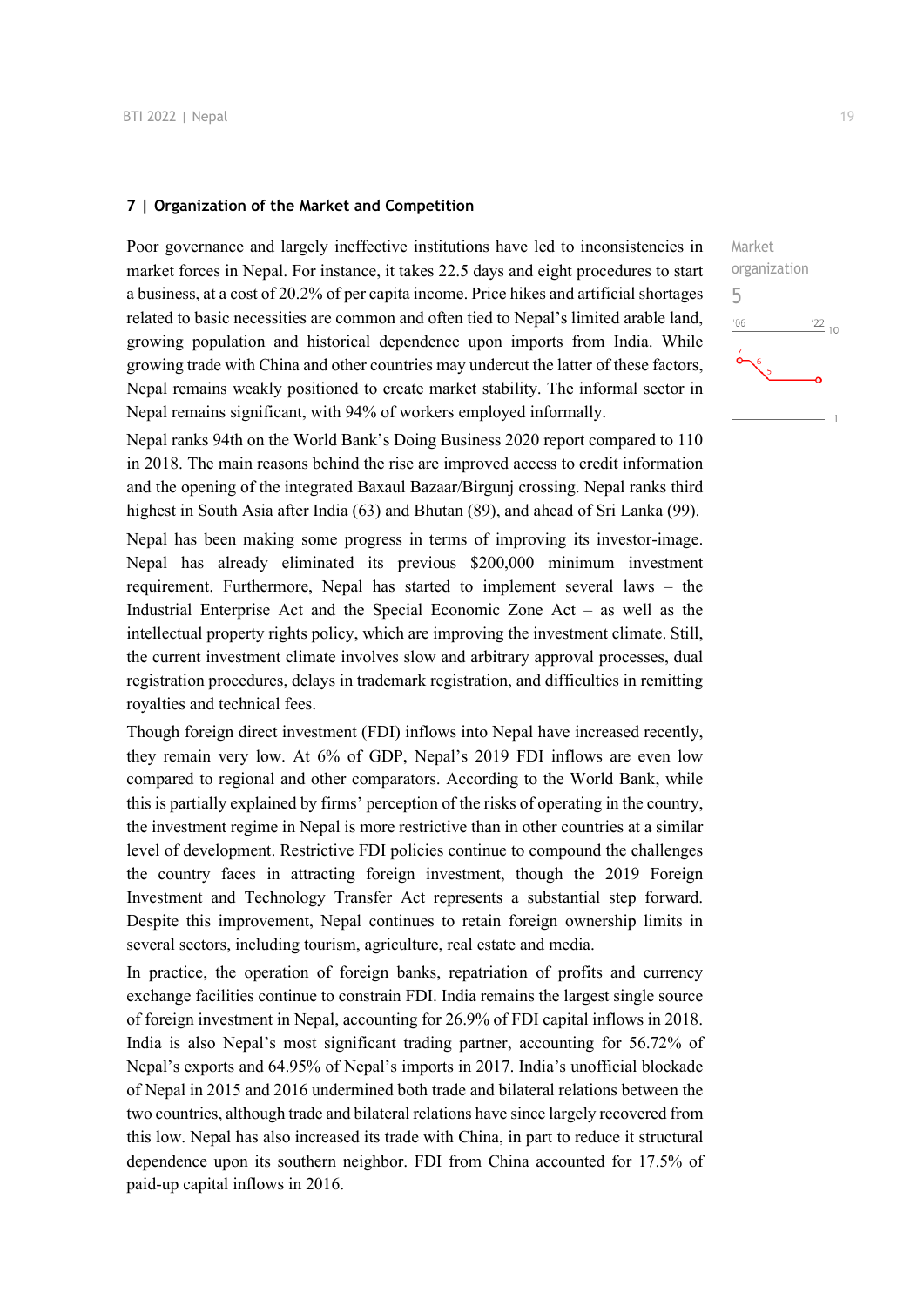To fulfill its WTO obligations, Nepal passed the 2007 Competition Promotion and Market Protection Act, which aims to prevent monopolies and cartels. This regulatory framework has not been fully implemented, however. As with so many regulations in Nepal, the weakness of the state and its institutions have limited efforts to reign in powerful private actors and ensure the independence of the relevant regulatory agencies. Tentative efforts to dissolve syndicates have largely failed. As reported by the Kathmandu post in April 2018: "Two recent instances of cartels have been blamed on the weak implementation of government laws. In the first case, the Nepal Bankers Association forced NIC Asia Bank to revise interest rates on deposits. In the second case, bus services operating on Araniko Highway staged a protest against the government for providing a route permit to a new company Mayur Yatayat and breaking up their monopoly." This suggests that the Competition Promotion and Market Promotion Board is still not fulfilling its assigned task.

Nepal acceded to the WTO in April 2004 as the first least developed country to do so. It's commitments under the WTO framework are extensive, with most tariff lines bound at an average final bound rate of 26.3% in 2016; all trading partners hold at least most favored nation (MFN) status. The effective applied average tariff rate was 12.35% in 2016, which was on the high side for South Asia, where the same statistic was 6.35% in India, 10.09% in Pakistan, 10.72% in Bangladesh and 11.16% in the Maldives. This includes strategic sectors, such as agriculture and manufacturing, in which simple average MFN tariff rates continue to fall significantly below final bound lines. Non-tariff measures, in the form of import license requirements, affect only a small number of products, which is notable given the developing nature of Nepal's economy. Nevertheless, the institutional and legal structures to implement the WTO agreement remain underdeveloped. Red tape, delays and strikes have significantly discouraged investment in the country. Structural difficulties of traderelated services and infrastructure prevented the realization of potential comparative advantages.

Apart from the WTO, Nepal is also a member of two regional trade frameworks: the South Asia Free Trade Area (SAFTA), and the Bay of Bengal Initiative for Multi-Sectoral Technical and Economic Cooperation (BIMSTEC).

The 2016 World Bank From Evidence to Policy: Supporting Nepal's Trade Integration Strategy report states that Nepal remains poorly integrated and has more to gain from integration into regional and global value chains. This remains true, though Nepal's experience of the 2015/16 informal blockade by India has gone a long way toward openness to regional integration.

Good governance, stable institutions and physical infrastructure are essential to facilitate foreign trade and investment. With these prerequisites largely not in place, Nepal has not seen large-scale benefits from its trade liberalization attempts. In addition, difficult geography, in which the construction of industrial infrastructure is challenging under the best of circumstances, and a difficult industrial relations environment, which makes the hiring and firing employees extremely difficult have also discouraged the growth of large industry.



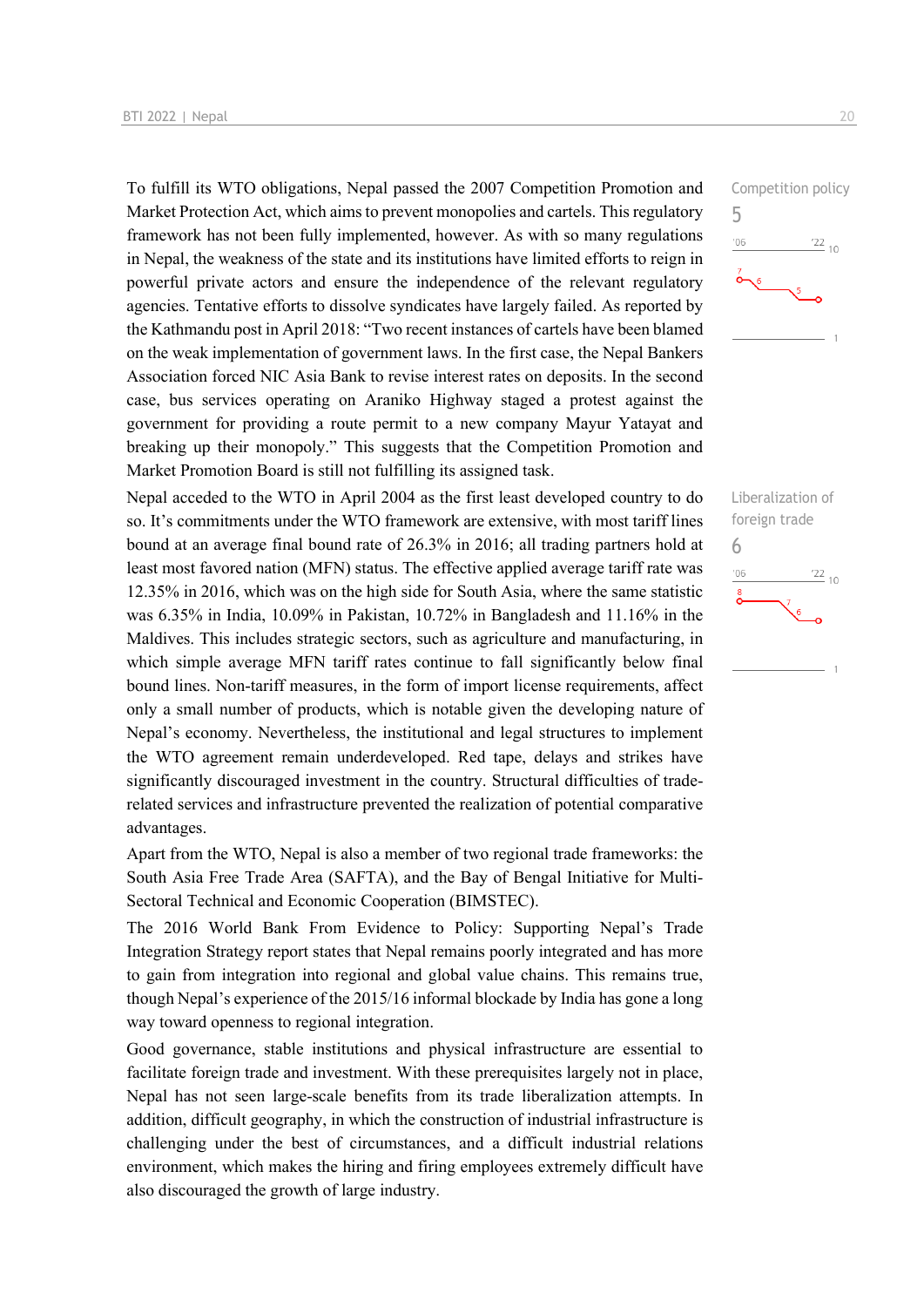In Trade Logistics in Landlocked and Resource Cursed Asian Countries, editors Charles Harvie, Odbayar Erdenetsogt, Kankesu Jayanthakumaran and Nagesh Shukla report that traders in Nepal not only face distance-related challenges but also challenges related to transit due to Nepal's landlocked position. These challenges include frequent checks by border security officers and police, time-consuming customs formalities, shortages of containers at the borders, differential tariff rates for the Nepalese consignment, and long delays at the Kolkata port, which add to the cost of international trade. Transit costs associated with overseas imports are as high as 20% of the value of goods. This is attributed to the high costs of transport, damage and pilferage (while goods are in transit), time-consuming customs formalities, and numerous fees (both official and unofficial).

Generally, there is little publicly available information on Nepal's banking system. According to the World Bank, Nepal's bank capital to assets ratio stood at 11.93% in 2018. The U.S. Department of State's 2020 Investment Climate Statement indicates that Nepal's banking sector is "relatively healthy though fragmented" and that system assets totaled approximately \$29.7 billion in 2018. As of the same year, 1.49% of the total asset base was estimated as non-performing, which represents a reduction compared to previous years. Still, a number of long-standing issues persist, including banking sector fragmentation, the central bank of Nepal's (Nepal Rastra Bank, NRB) weak supervision of the banking sector, under-banking of the rural population and conflicts of interest arising from the ownership of several banks by prominent businesses. Progress has been made, however, as there are currently 27 commercial banks in Nepal, a reduction from 78 less than a decade ago.

#### **8 | Monetary and fiscal stability**

The Nepali rupee is pegged to the Indian rupee at a rate of NPR 1.6 to INR 1.0, which Nepali policymakers and international organizations such as the IMF insist is important for overall macroeconomic stability. Accordingly, the value of the Nepali rupee fluctuates with the Indian rupee and has weakened against the U.S. dollar considerably, with the exchange rate of the Nepali rupee to the U.S. dollar weakening to NPR 117 to \$1. COVID-19 does not appear to have affected this exchange rate dramatically and the currency has not been devalued. Foreign exchange is not freely available. Under the 1962 Foreign Exchange (Regulation) Act, commercial transactions payable in convertible currency need approval from Nepal's central bank, the NRB.

According to World Bank data, reflecting both the earthquake and trade-related disruptions, inflation spiked to over 12% (year-over-year) by mid-January 2016 rising five percentage points in just four months from mid-September 2015. Since then, it has reduced dramatically and stood at 5.6% in 2019. COVID-19 has not dramatically affected inflation in Nepal. The IMF's country report for Nepal in 2010



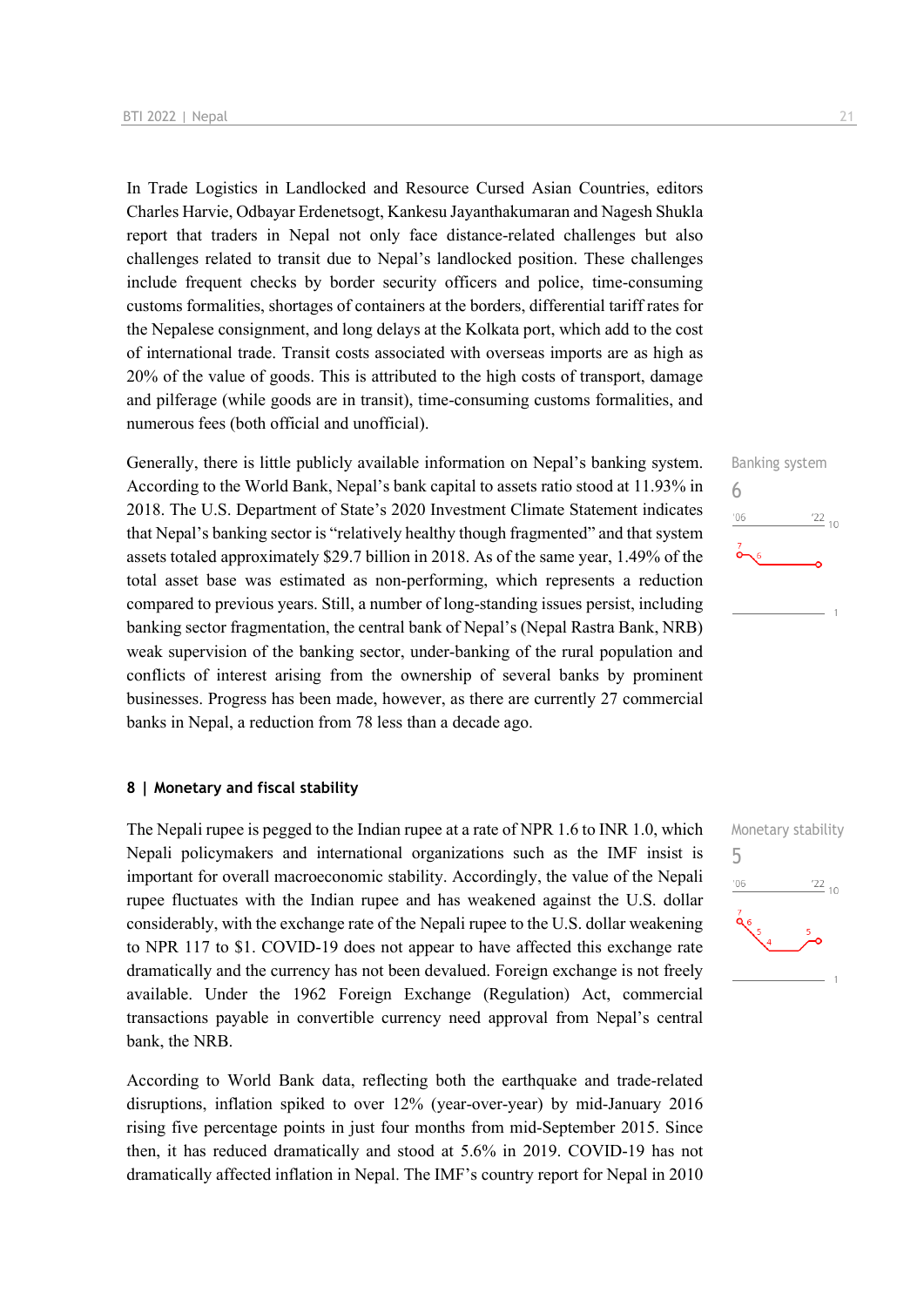stated that the NRB lacked independence, which negatively affected supervision and enforcement. The IMF's 2017 report states that limited progress has been made. A 2014 Asian Development Bank (ADB) report concludes that while the NRB's supervisory capacity has generally improved, its independence and enforcing authority have remained weak. The ADB's 2017 macroeconomic update indicates, however, that the NRB has done a decent job of maintaining liquidity, while keeping interest rates in check and supporting capital markets.

The 2015 earthquakes represented a major shock to Nepal's economy, but debt distress remained low, according to the IMF, because of low baseline external debt and the high concessionality of new debt. At the government level, after the earthquakes Nepal suffered short-run revenue losses (especially in agriculture and tourism) followed by a gradual recovery over the medium term that looked fairly robust until COVID-19 caused further disruptions, increasing expenditures and decreasing revenues. Nepal applied for and received COVID-19-related assistance of \$214 million in May 2020. Despite these added challenges, fiscal policy is expected to remain responsible. A 2019 joint IMF-World Bank report forecasts that the ratio of public debt-to-GDP will increase over time, reaching as high as 42%, but that this ratio is sustainable at present. Nepal's current account balance was -\$5.592 million, as of 2019, while its public debt was \$9.227 million; it had total reserves of \$11.3 billion as of January 2021. However, given Nepal's continued (although decreasing) reliance on remittances, debt dynamics remain susceptible to volatility in remittance flows. The government's challenge is to continue its prudent fiscal policy, while continuing reconstruction, increasing spending on infrastructure to encourage domestic growth and handling the pandemic-related fallout.

#### **9 | Private Property**

Despite the fact that property rights and the regulation of property are defined by the 2015 constitution, in the absence of good governance, they are regularly violated. Although the Maoists committed to the new constitution, they have not yet restored all property – mostly land – confiscated during the conflict. As part of the peace process that began in 2006, the Maoists agreed, in principle, to return all of it and have done so in the majority of cases. However, some land still needs to be restored, even if there is no official data on contested titles.

Insecure property rights are a particular problem for the poor, who often lack proper documentation for land titles, and are ill-equipped to maneuver through local courts and administration. This has been made even more challenging by Nepal's switch from unitary to federal administration. Though land-title offices should theoretically be easier to access under federalism, the poor and uneducated continue to face barriers. Among the poor, women find themselves at a particular disadvantage.



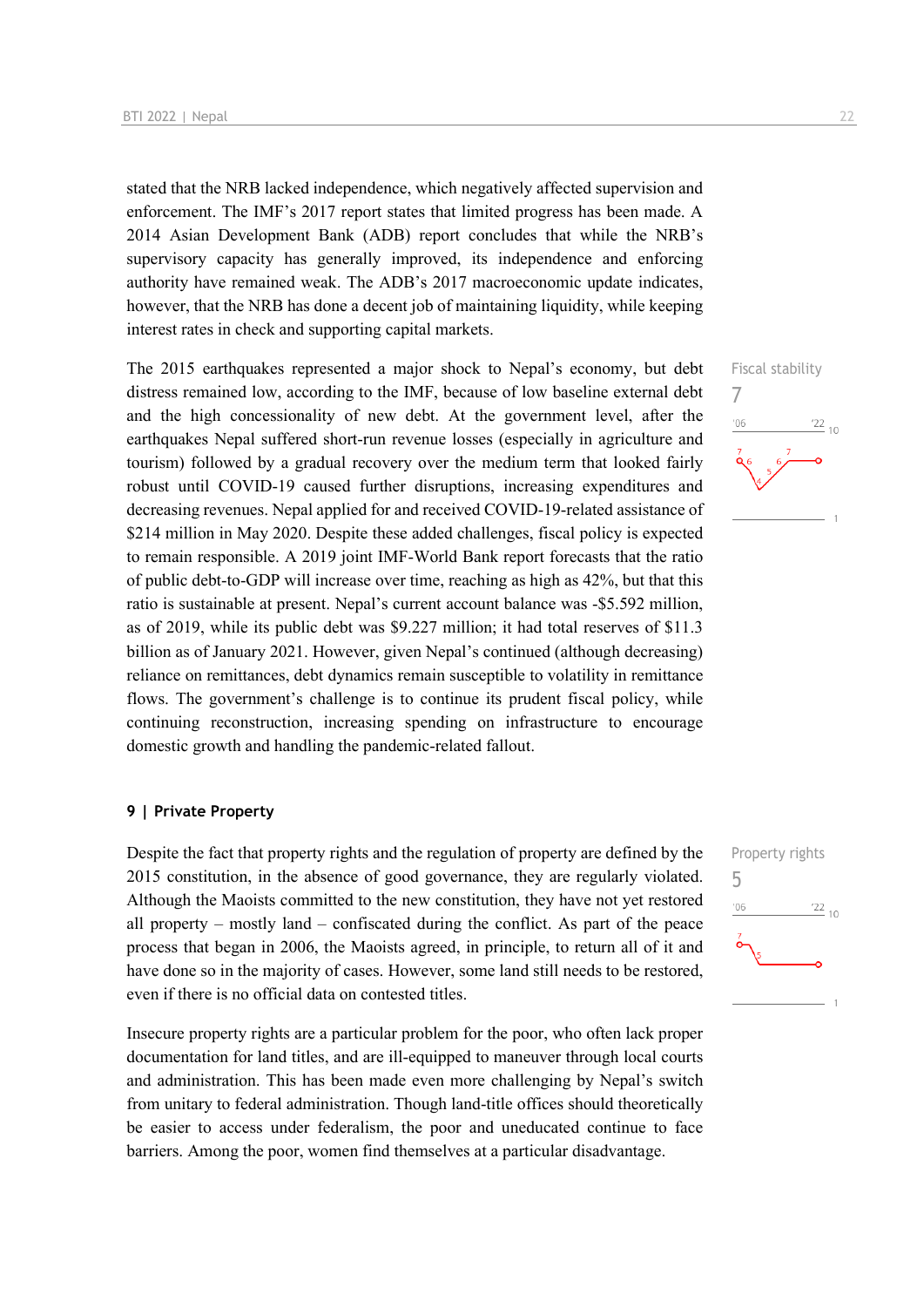In addition, many who have built additional structures on their land without proper documentation – typically as the land is split between male heirs and individual dwellings are built for nuclear families – are now in the unfortunate position of being unable to sell their land legally. There are also numerous cases of developers who, having taken deposits for plots of land, are unable to produce pre-sold plots due to oversubscription; it is difficult for depositors to get their money back.

Even though legal provisions regarding property and inheritance declare gender equality, women are often unable to make rightful claims in the face of continuing social discrimination. A sweeping bill that came into force in August of 2018 is making some progress toward ameliorating remaining concerns.

Private companies are constitutionally permitted and protected. Some restrictions apply to foreign ownership. Bureaucratic and legal hurdles an entrepreneur must overcome to incorporate and register a new firm are among the lowest in South Asia. Yet, the real problem for setting up a private commercial or industrial enterprise is not registration, but political and bureaucratic interference in day-to-day business once a firm has begun to operate. These have improved in some ways and worsened in others of late. According to the World Bank Doing Business 2020 report, improvements have been made in dealing with construction permits and securing credit, but conditions have deteriorated with respect to paying taxes and registering a property.

Many of the more than 80 public enterprises, which operated across a diverse range of sectors, were privatized in the 1990s. The process came under some criticism, as many newly privatized companies soon found themselves in choppy waters. There were also allegations that privatization processes were not transparent and that state assets were widely undervalued. Privatization of state-owned enterprises (SOEs) has been on hold since 2008. In 2020, there were 43 public enterprises in Nepal, such as the Nepal Airlines Corporation and the Hetauda Cement Industry Limited. While 26 are profitable, 13 have faced high cumulative losses and unfunded liabilities for years due to operational inefficiencies and other problems. Overall, most observers think public enterprises will increase the burden on taxpayers and consumers because of their poor performance. However, further privatizations are blocked by opposition from interest groups, bureaucratic inefficiencies, the lack of political stability and political consensus, and a weak domestic financial market. According to the U.S. Department of State, despite the Constituent Assembly elections in 2008 and 2013, the government has been reluctant to restart privatizations that had stalled. With the local and national-level elections that occurred in 2017, and the subsequent 2020 national elections, we may see some movement on privatization in the years to come, but there has been little movement to date.

According to the U.S. Department of State's Investment Climate Statements 2020, private enterprises do not have the same access to finance as SOEs and mostly rely on commercial banks. Given their proximity to government officials, SOEs receive non-market-based advantages. The government has not taken large equity stakes in domestic firms to prevent bankruptcy during the COVID-19 pandemic.

Private enterprise 5 $\frac{22}{10}$  $^{\prime}06$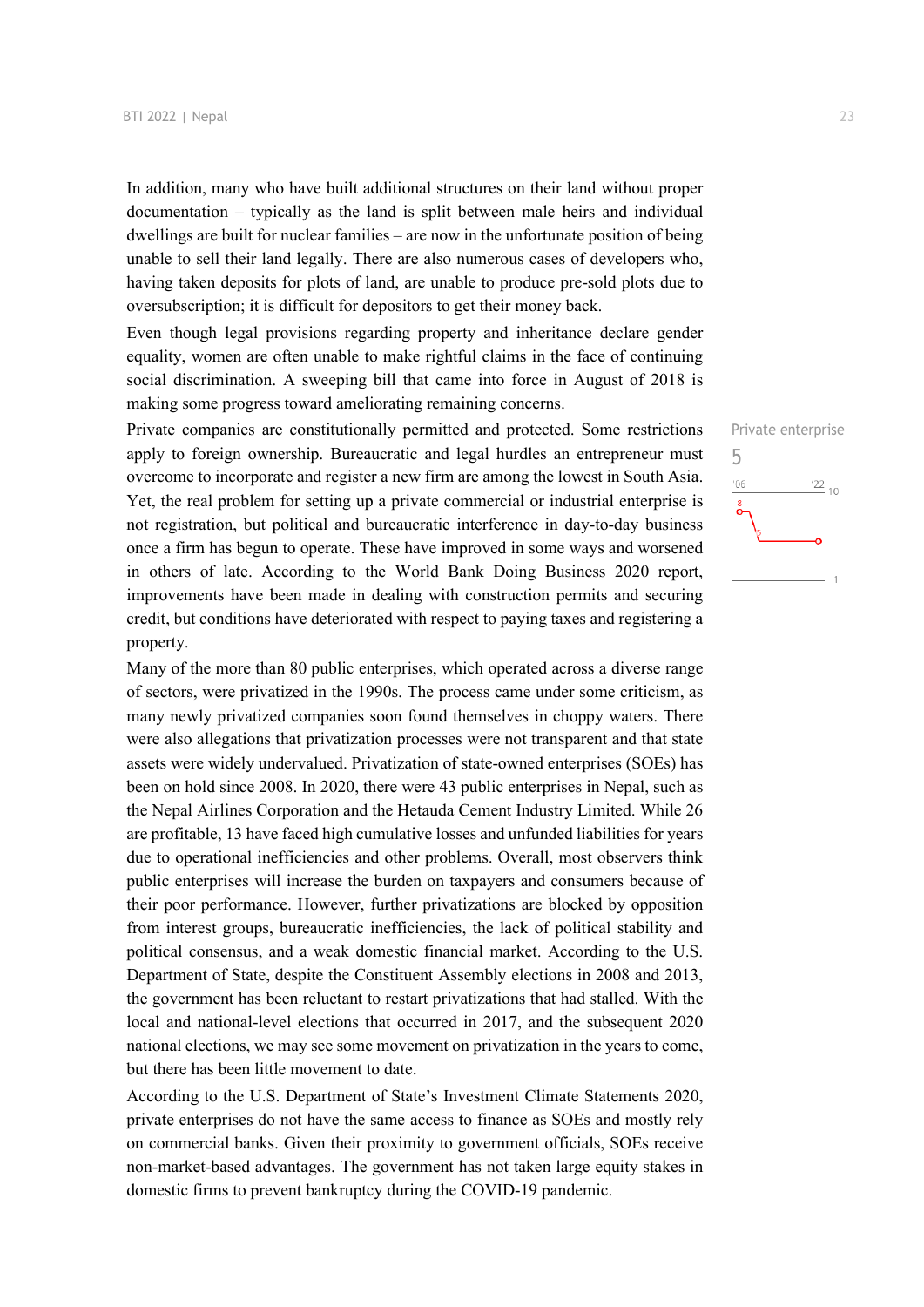#### **10 | Welfare Regime**

Nepal's welfare regime remains largely limited to social networks based on familial structures. In some cases, NGOs attempt to fill this gap, but most only provide locally specific piecemeal services, and in some cases actually undercut the state's efforts to increase its own capacity and deliver services. This means that social welfare options vary greatly, depending on the area of residence, access to international donors and personal networks.

Family support structures are strong but increasingly weakened the widespread and long-term emigration of young people, especially men. Indeed, in rural areas, villages are often populated by women, children and the elderly, so great is the emigration of working-age men to both the Kathmandu Valley and abroad. Although both domestic transfers of wealth from the capital region to rural areas and financial remittances from workers abroad help compensate for social risks, the physical absence of family members strains social ties.

Nepal's public expenditure on health care (as a percentage of GDP and total government expenditure) are relatively high by South Asian standards but are still insufficient (as in almost all South Asian countries). The inefficient use of finances due to poor state capacity remains a significant problem. Private initiatives to improve social services are limited, and public social services are underdeveloped and insufficient to meet demand. That said, access to health care in particular has improved in recent years. Nepal has made significant investments in medical education that are just now starting to pay off. However, public health care institutions are concentrated mainly in urban centers and especially the Kathmandu Valley. As a result, many rural residents continue to lack meaningful access to health care. This has been particularly true during the COVID-19 pandemic. On the plus side, the state's efforts to manage public health outcomes during the pandemic are building state capacity, which will continue to have an impact long after the crisis is over. The Nepali government did administer a meager food and soap distribution program for the poorest households to alleviate the effects of the pandemic.

Since the end of the civil war in 2006, a range of measures designed to lessen social inequality have begun to take effect, although their implementation and impact are still limited. These include the use of proportional representation in Constituent Assembly elections, which, although controversial, established a mechanism for ensuring significant diversity in elected office. A 2007 second amendment to the Civil Service Act established, for the first time, affirmative action provisions for the civil service, including the police. These provisions aim to increase the representation of women, indigenous nationalities, Madhesis, Dalits, disabled people and people from "backward" regions. Significantly, the new constitution has reduced the percentage of parliamentary seats elected under proportional representation from 60% to 40%

Social safety nets  $\overline{\phantom{0}}$  $'06$  $122_{10}$ 

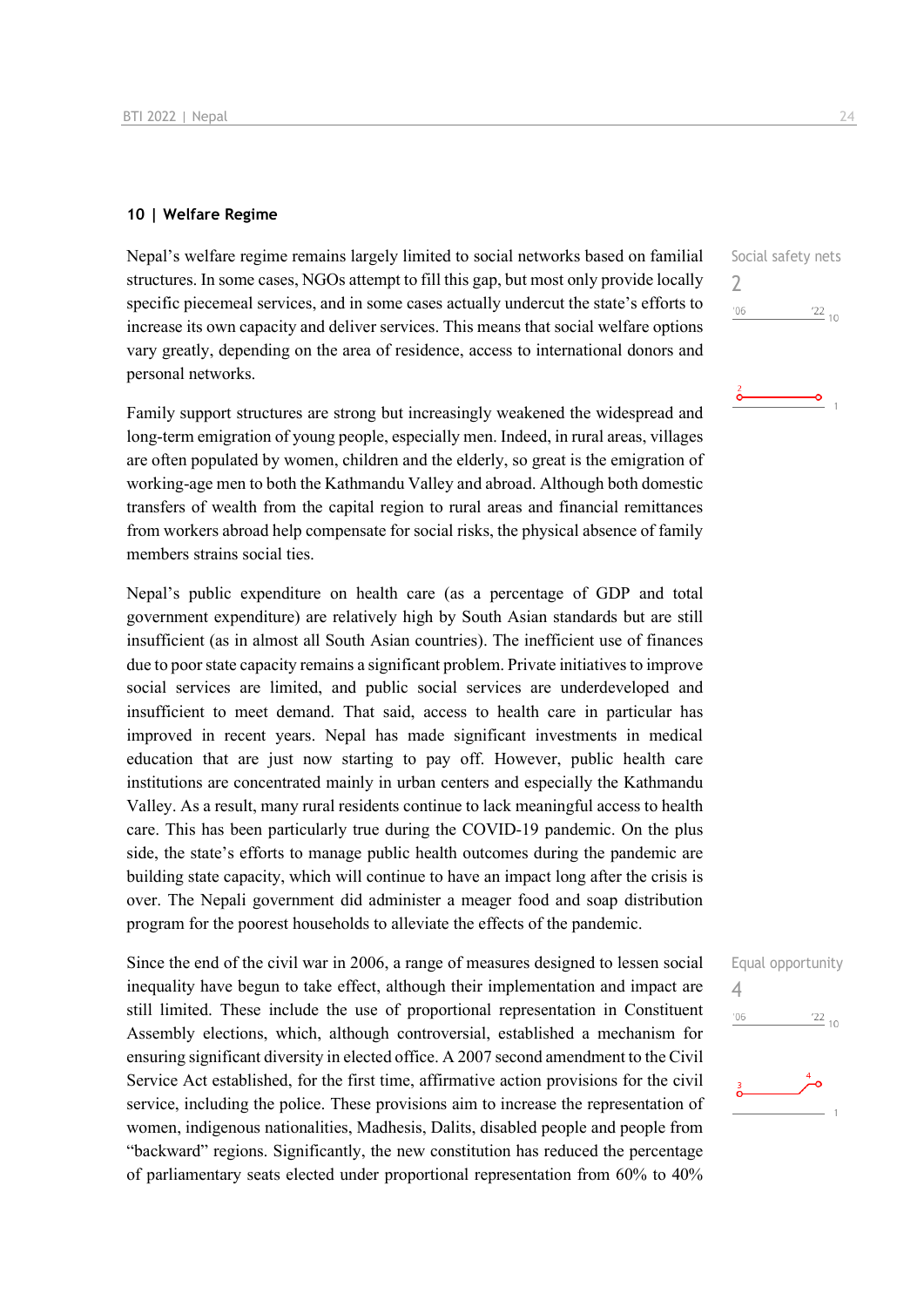and introduced the new controversial category of Khas-Arya (i.e., high-caste Pahari Hindus, Bahun and Chhetri) for affirmative action purposes. The controversy refers to the protection of a dominant group, akin to affirmative action for "whites" in the United States. The new constitution also places the burden of ensuring women are elected to political office on political parties themselves, who must field a certain percentage of female candidates across both first-past-the-post and closed-list proportional races. Current representation stands at approximately 33% at the national level and 40% at the local level.

Gender continues to be a barrier to equal opportunity in Nepal. While literacy stands at approximately 60% in Nepal as a whole, female literacy was only 48%, as of the latest data, in 2018. This not all that surprising, given that female enrollment in secondary schools in Nepal stood at approximately 63%, according to World Bank data. The female-to-male enrollment ratio in Nepal was 1.07, as of 2017, according to the most recent World Bank data. Yet, women make up almost 50% of the workforce, with female labor force participation 97% of male participation in 2019, according to ILO data.

Male members of the Nepali-speaking, hill-dwelling Brahmin caste (Bahun), who comprise only 12.2% of the country's population, continue to acquire an outsized proportion of new civil service posts, though overall the proportion of positions they hold has decreased slightly. Brahmins from the Terai, Kayastha and Rajput communities are also over-represented, though they make up a much smaller percentage of the overall Nepali population. Analogously, over 40% of Nepal's armed forces are comprised of soldiers and officers from the Chhetri caste (15.8% of the population). These same groups dominate the judiciary, the education system, the media, labor unions and even NGOs.

Labor market opportunities in Nepal are highly unequally distributed. A recent ILO publication on the impact of COVID-19 suggests that approximately 80% of the workforce in Nepal continues to be employed in the informal sector, facing multiple challenges and constraints, and left unprotected by basic social safety nets. Workers are subject to exploitation and deprived of many fundamental rights at work. The government has largely turned a blind eye to abuses, though the implementation of a recent labor law is slowly shifting the labor market landscape.

According to Nepal's Ministry of Labor and Employment, the Department of Foreign Employment issued 215,630 permits allowing Nepalis to work abroad in 2018/19. This number has been declining since 2013/14. For 2018/19, the main destinations through the permit system were Qatar (31.8%), Saudi Arabia (19.5%) and the United Arab Emirates (26.5%). Men accounted for 91.3% of registered labor migrants for this timeframe, a slight decrease from the previous report.

A large percentage of international migrants from Nepal also head to India, for which no visa or foreign labor permit is needed. In 2018, the World Bank estimated that approximately 27% of migrants from Nepal followed this path. More recent data is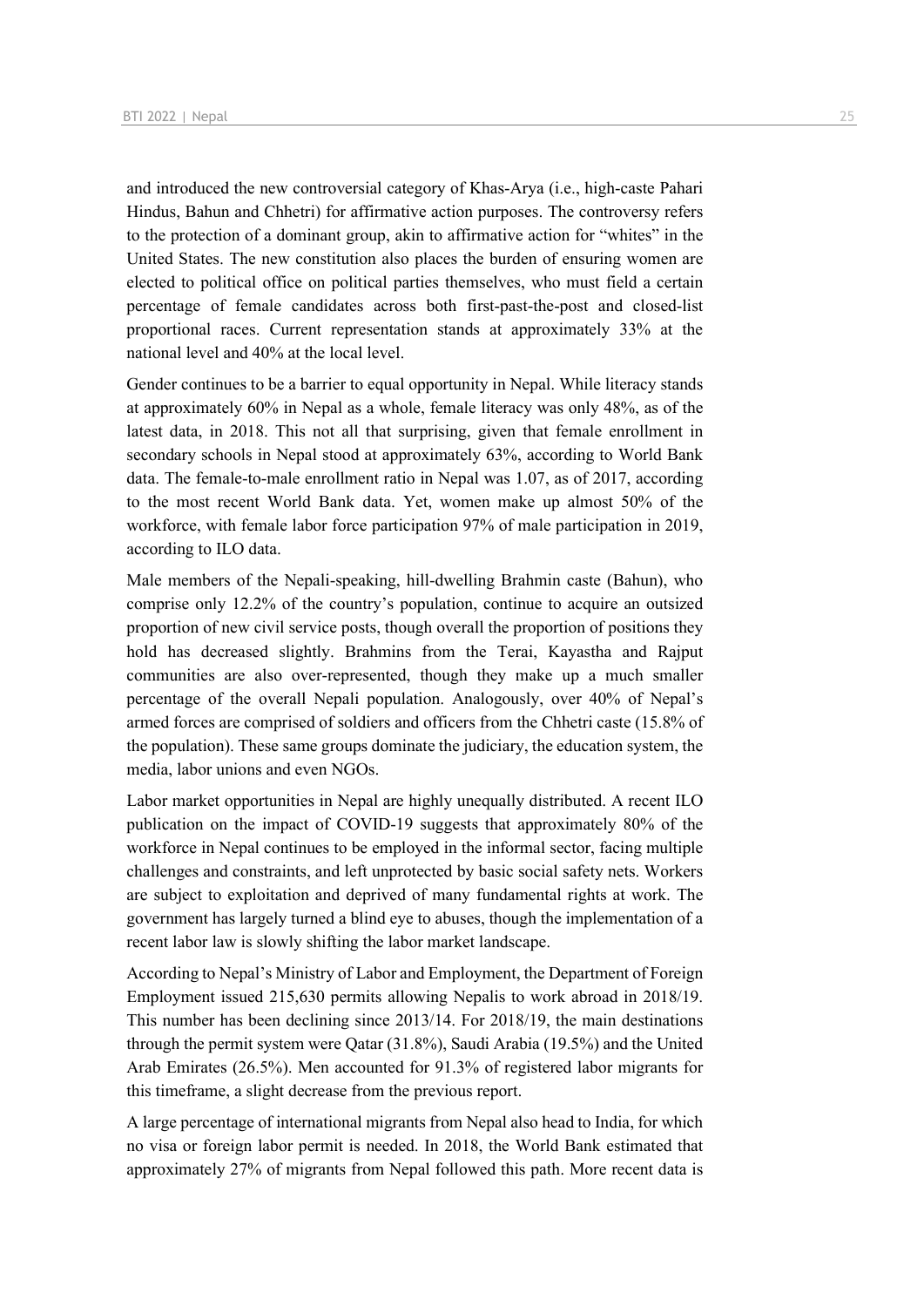not available, but expat Nepalis returned en masse to Nepal during the COVID-19 pandemic. Those Nepali migrants still in India work in the private sector, mostly in manual labor jobs, including in industry, construction work and agriculture, or in the service sector, especially in security. Their wages tend to be low, and the work is often dirty, dangerous and degrading. While reliable data are missing, some estimates suggest that as many as 200,000 Nepali women may be employed in the sex industry across India. Civil society efforts to stop this flow have met with some success, but very little is being done to repatriate and rehabilitate those already employed in this capacity in India, particularly because of the social stigma associated with sex work for many in Nepal.

#### **11 | Economic Performance**

Nepal remains one of the poorest countries in the world. The World Bank estimates that per capita GDP growth in Nepal was 5.0% in 2019, while per capita GNI (PPP) was approximately \$3,600 and per capita GDP (PPP) was \$3,558. The Asian Development Bank (ADB) estimates that the GDP grew by a strong 7.6% in 2018 and by 6.7% in 2019. Nepal's economy contracted by -1.9% in 2020 due to the impact of COVID-19 on the domestic and global economies. GDP growth is projected to rebound by 3.1% in 2021. Inflation stood at 4.2% in 2018 and 4.6% in 2019, reaching 6.2% in 2020. Strong domestic consumption remains reliant on inflows of remittances, however, which surged from just under 11.21% of GDP in 2002 to a high of 31.43% in 2015, before decreasing to 26.92% in 2019. These numbers are likely to change due to the return of expat workers to Nepal due to the pandemic.

Nepal's external debt stood at 17.0% of GDP in 2019 (\$5.4 billion), of which 89% was concessional borrowing from the World Bank and the ADB. Domestic public debt increased from 9.3% of GDP in 2015 to 13.1% by 2019. Nepal's reliance on remittances remains critical. Moreover, according to Nepal's National Planning Commission, Nepal faces a high trade deficit. Over the years, exports have stagnated and imports have skyrocketed. Nepal's export to import ratio hit 1:14.6 in 2019. Officially, Nepal aims to maintain a trade deficit of 20% of GDP, but the estimates for 2017 indicate that there is a deficit of around 37.6% of GDP. India commands the largest share of Nepal's foreign trade, at approximately 65% in 2018, while China accounted for 12%.

According to the UNDP Human Development Report, 81.9% of Nepal's population is in employment. However, the ILO highlights that the majority of workers remain in vulnerable employment and that such a situation is compounded by the lack of social protection schemes, as well as by the COVID-19 pandemic, which has decimated Nepal's important tourism sector.

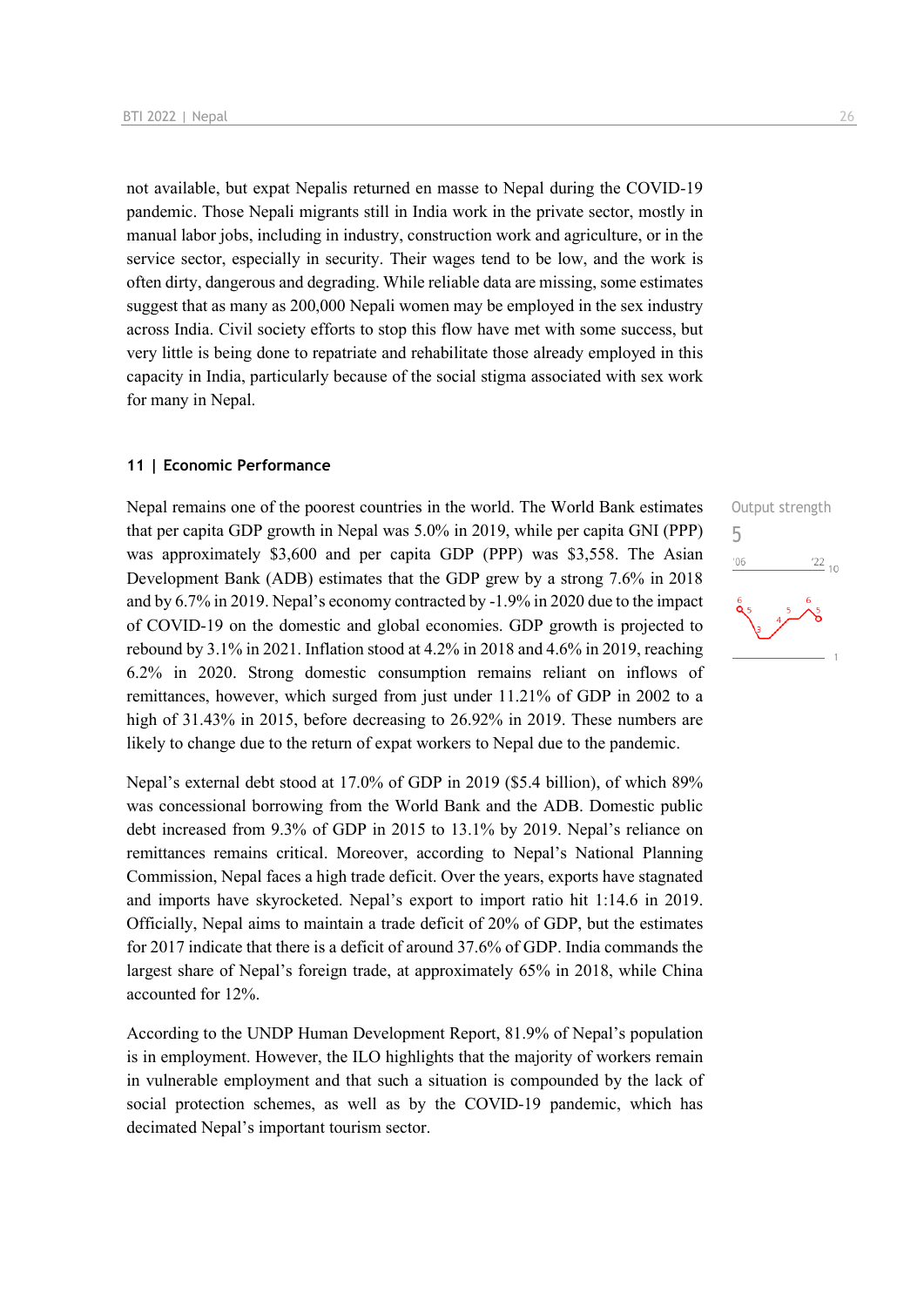#### **12 | Sustainability**

Economic growth in recent years has been achieved at a high environmental cost and has led to additional environmental degradation, especially because of increasing air pollution, and persistent problems with water sanitation and water resource management. While still not out of the woods, incremental progress is starting to yield gains, with more anticipated in the near term. The Melamchi Water Supply Project, which continues to be "nearly completed" will go a long way toward mitigating severe water shortages in the overpopulated Kathmandu Valley during the dry season. Its promises remain unfulfilled to date, despite 20 years of work, but recent reports suggest the project is on the cusp of completion. In addition, air pollution continues to be a problem, though less so during the COVID-19 pandemic, and water sanitation issues persist. Nepal, more than some other countries in the region, has managed to protect its native flora and fauna, as well as a variety of delicate ecosystems. This is, at least in part, driven by the government's reliance on revenue from eco-tourism.

Nepal's current Environmental Performance Index (EPI) score is 32.7. This ranks Nepal (145 out of 180 countries) above India (168), Bangladesh (162) and Afghanistan (178), but below Pakistan (142), indicating that environmental performance in the region is very poor. Ambient air pollution remains a major problem in Kathmandu. Particulate pollution is mainly emitted by vehicle traffic (both in terms of combustion emissions and dust re-suspension), other forms of combustion and industrial sources (e.g., brick kilns) within Kathmandu Valley. The 2020 EPI ranked Nepal quite poorly for air quality (i.e., unsafe levels of fine particulate matter), with drinking water and sanitation being only slightly better. Nepal continues to perform better on ecosystem vitality, however.

Nepal has a comprehensive set of environmental policies that date back to the 1970s when the royal family's private hunting reserve was turned into what is now Chitwan National Park, which was in turn followed by other fairly visionary policies. Subsequent efforts have been made in close partnership with the international donor community and Nepal has made significant progress in the areas of conservation, biodiversity and forestry. Large swaths of Nepal's forests are administered through Community Forest User Groups, groups of locals who come forward with a plan to sustainable manage government-owned forest land. Forest cover has been shown to increase in some of these areas, while others struggle to prevent further deforestation.

The expansion of sustainable energy is slow, but has gained momentum of late, at least in part due to the unreliability of centrally distributed electricity and gas. The main energy source at the household level, outside of urban centers, is biomass (firewood). Nepal also has a number of operational micro-hydro projects distributed throughout the country; hydropower continues to supply 90% of Nepal's generating

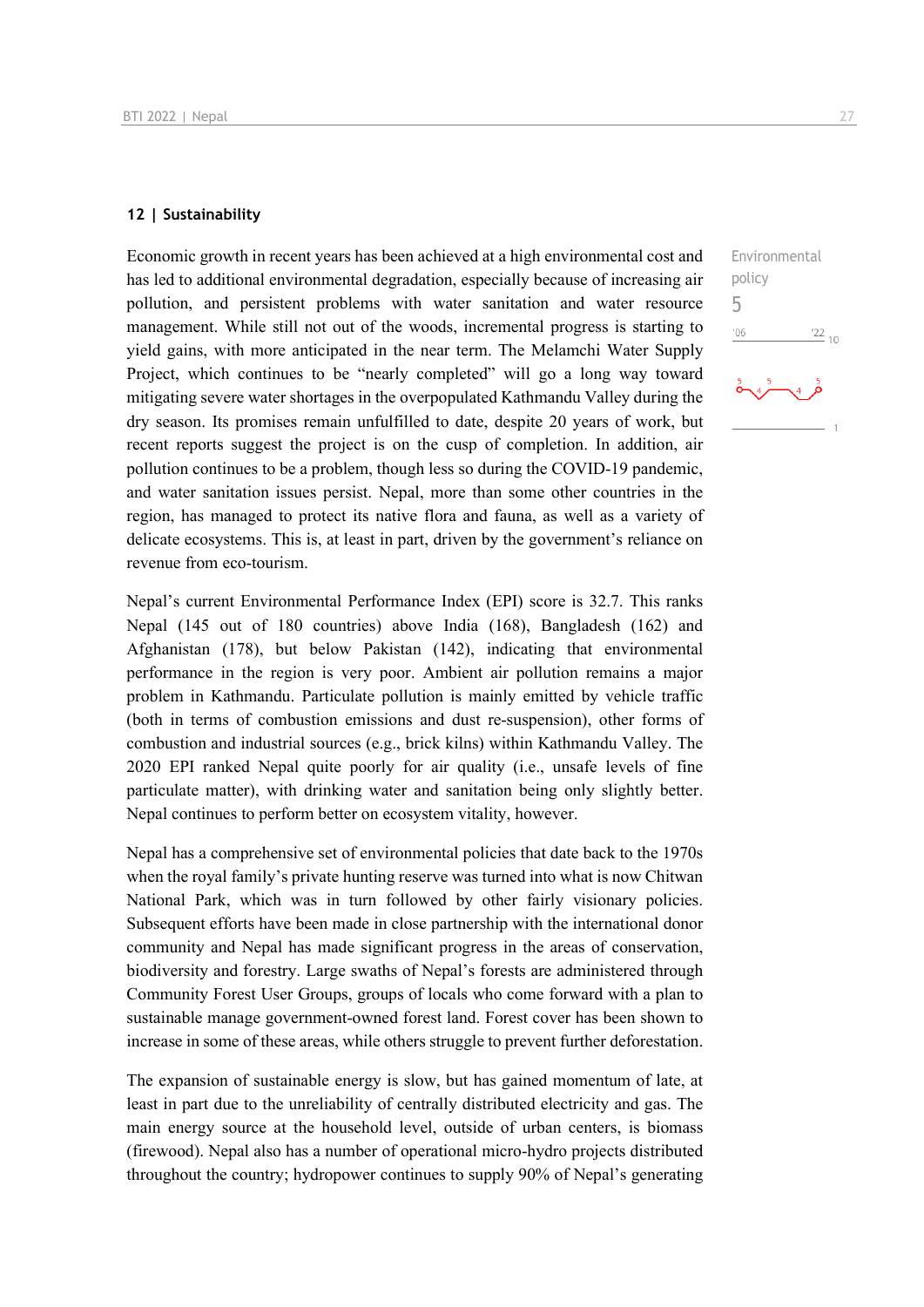capacity. The government, with support from donor agencies and bilateral aid, continues to make investments in the renewable energy sector and many of these are already changing the lives of ordinary Nepalis. Progress has been slow but steady. Several donor agencies also assist with incipient plans to incentivize companies to invest in energy efficiency and sustainable energy sources.

The UN Education Index for Nepal was 0.521 in 2019. This relatively low value is driven by persistently low access to education, which is particularly problematical in rural areas, where the majority of Nepalis still live. Nepal's last national census (2011) identified the country's literacy rate to be 65.9%. Among men the literacy rate is 75.1%, while among women the literacy rate is 57.4%. This data is somewhat misleading, however, particularly because the literacy rate among 15- to 24-year-olds in Nepal is 84.8%, with that rate being 89.9% among men and 80.2% among women.

To combat low literacy rates and poor educational attainment more generally, the government has been engaged in reforms designed to make both public and private education more flexible and responsive to citizen needs. According to the most recent data available, 2015 UNESCO data, Nepal's public expenditure on education amounts to 3.75% of the country's GDP. The Ministry of Education launched a school sector reform program for 2009 to 2015 with an estimated budget of \$568 million. According to World Bank data, the primary school completion rate significantly improved between 2013 and 2015. In light of this, the literacy rate, particularly among 15- to 24-year-olds, should be higher for the 2021 census, which remains on track to be published despite the COVID-19 pandemic.

As part of Nepal's education reform efforts, the country has recently transitioned from a nationally conducted school-leaving certificate examination (SLC), which acted as an "iron gate" for many students who attended government schools in rural areas, to a Secondary Education Examination (SEE). One of the main problems with the SLC was that a student who did very poorly in one or two subjects would fail the exam even if he or she did quite well on other subjects. The SEE, in contrast, essentially takes an average "grade" across all subjects and, if that grade is a passing one, allows the student to move on to secondary education. Pass rates in 2018 were 78%, meaning that most exam takers could move on to 11th grade. In previous years, overall exam pass rates were often below 50%. In 2020, the exam was canceled due to the COVID-19 pandemic and students were instead graded on their in-class performance. Thus, it is still too early to tell whether this reform has been successful.

There are other reforms in higher education that are underway, but implementation has been slow. In addition, underfunding remains a problem: 10.19% of overall public spending was allocated to education in 2018, representing 5.1% of GDP. While this represents a slight increase from previous years, it is well short of Nepal's goal of spending 20% of its budget on education. Finally, overall national spending on research and development remains insignificant, 0.3% of GDP as of 2010, and it will be some time before Nepal has a thriving R&D sector.

Education policy /

 $\frac{22}{10}$ 

R&D 3

 $^{\prime}06$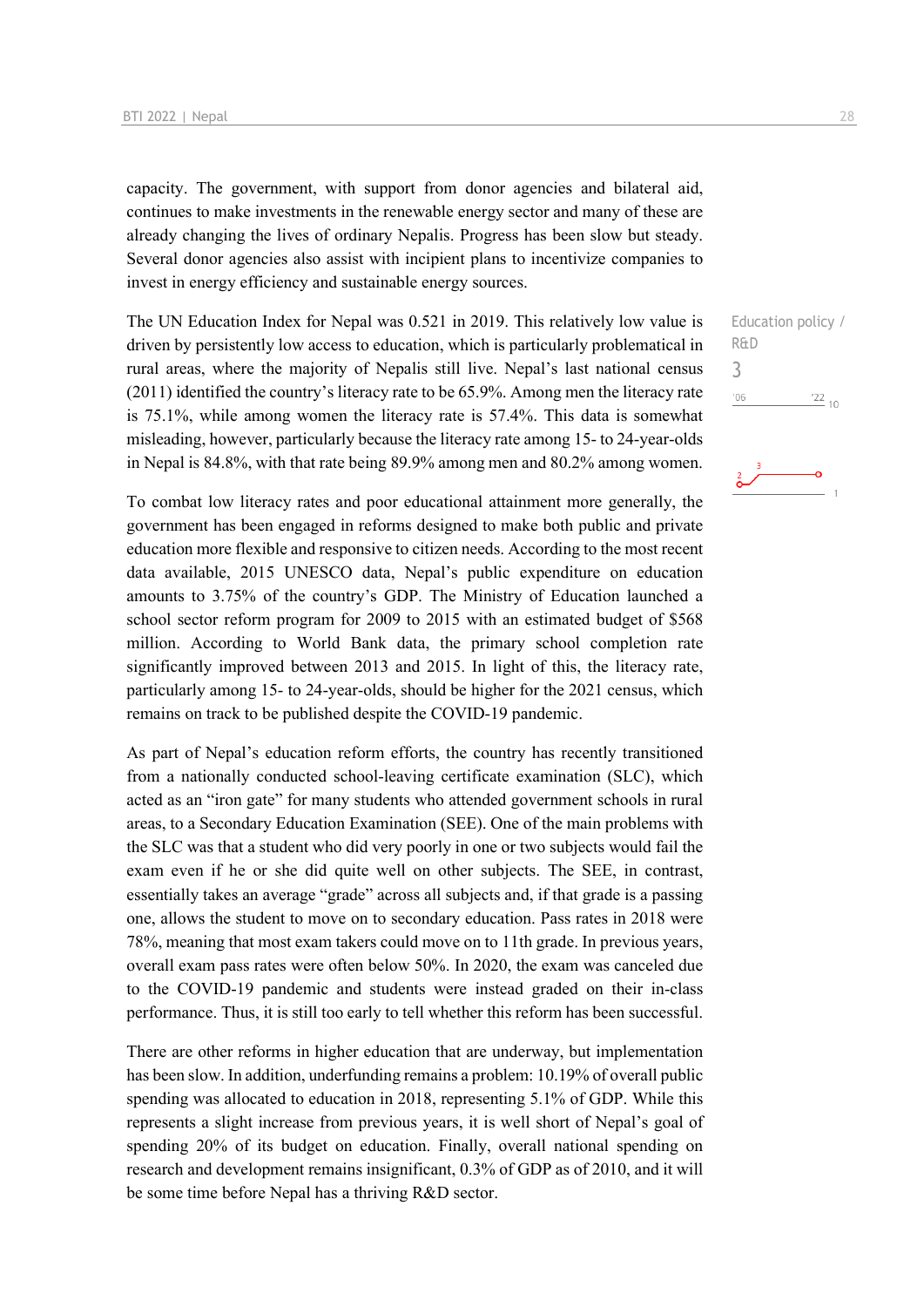## Governance

## I. Level of Difficulty

Political leaders in Nepal continue to face significant structural constraints to achieving good governance goals. Highly unfavorable conditions for economic and political transformation include a low level of economic and social development; a population with relatively low, though improving, educational attainment; the geographical disadvantages of a landlocked and relatively resource-poor state; and a strengthening, but still fairly weak state. Nepal's environment is prone to the effects of natural disasters, as evidenced by the devastating 2015 earthquakes, the landslides that destroy the country's infrastructure every monsoon season and man-made ecological degradation. The country's terrain is challenging to navigate, but the state is starting to meaningfully move away from its historical centralization in Kathmandu. With federalism, policymakers are learning to assess citizen aspirations and needs more effectively, and to start to meet them. Still, poverty remains rampant and educational resources scarce in many parts of the country. Meanwhile, rapid urbanization and the ongoing brain drain (nearly a quarter of the country's workforce is employed outside of Nepal) also present unique policy challenges, though the COVID-19 pandemic has reversed the latter trend and brought many expat Nepalis home. The political leadership has been instrumental in Nepal's governance problems. For example, their focus on ensuring their political and material success has contributed to the current governance challenges by drawing attention and resources away from much-needed improvements to infrastructure.

Nepal has long been a major recipient of official development assistance and governance is supported, sometimes to the long-term detriment of state strength, by a host of international and national NGOs. Spaces for civic participation are relatively open in Nepal and this has contributed to the emergence of a variety of indigenous civil society movements. Many forms of engagement center around very specific local, as opposed to national, affiliations and identities. The number and range of civil society organizations operating even in the most remote and impoverished areas of the country are astounding. Over time, some of these local affiliations may grow into national-level organizations and/or movements, but others may remain local, reflecting this historical and continued diversity of political, social and economic life in Nepal, a place where mutually unintelligible dialects are sometimes spoken on opposite sides of a valley simply because of the limited interaction Nepalis living in these distinct locales have had with one another.

**Structural** constraints 9  $\frac{22}{10}$  10  $^{\prime}06$ 

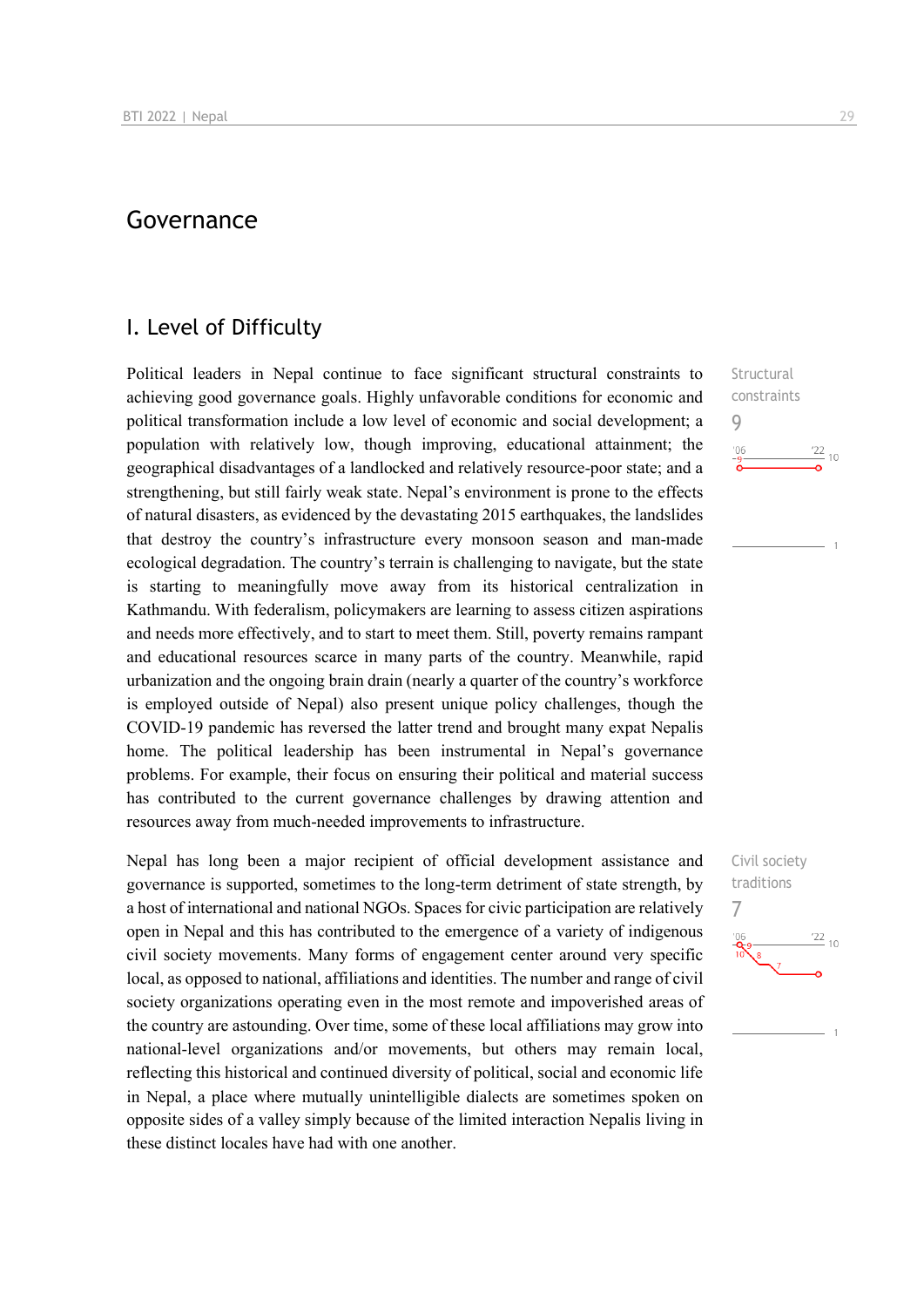Political elites have instrumentally used polarization techniques to create cleavages along ethnic and regional lines. While scaremongering among national media outlets often fans the flames, politics has been relatively sedate since the Terai protests in 2015, and the free and fair national and local level elections in 2017. Other problems exist, however. For example, minority ethnolinguistic groups remain dissatisfied and, while outright violence is rare these days, confrontations between cadres of different political parties, as well as between members of different social groups mobilized around identity-based platforms, sometimes threaten stable, peaceful governance, as was evidenced at the end of 2020 by the spillover of tensions within the NCP into the public sphere. Nepal's new institutional framework, and federalism in particular, is managing these risks better than previous institutional frameworks, but tensions remain. The state is also developing its own capacity during the COVID-19 pandemic and Nepal should emerge on the other side of the pandemic in a better position, which is not true for many other countries.

## II. Governance Performance

#### **14 | Steering Capability**

Though the structural constraints on governance in Nepal are high, the political leadership's low steering capability underlie the difficulty Nepal has had pursuing a development agenda. Programmatic politics play a relatively minor role in Nepal's policymaking process. The heterogeneous character of multiparty coalition governments before 2004, between 2006 and 2012, and again since January 2014 make it extremely difficult, even for determined policymakers, to set strategic, longterm priorities. Although majority government has been in place since the merger of the major communist parties following the 2017 election, important policy decisions are frequently subject to fierce distributional battles between different ministries, at both political and administrative levels. Once policy is in place, distributional battles continue at the local level, with identity politics often determining what is done where and who benefits from it. The urgency and gravity of the COVID-19 pandemic has, however, brought focus to Nepal's political leadership and, in so doing, the Nepali state appears to be strengthening capacity as it deals with the present adversity.

The 2016 coalition government of Prime Minister Dahal (CPN-M) largely focused on implementing the new 2015 constitution, carrying out post-earthquake reconstruction, managing constitutional politics (amendments), and carrying out federal restructuring and elections. After Dahal voluntarily gave up power to Deuba (Nepali Congress), as agreed upon in advance, the government continued to execute on these priorities. The same was true of the Oli government that came to power after



Conflict intensity

#### Question Score

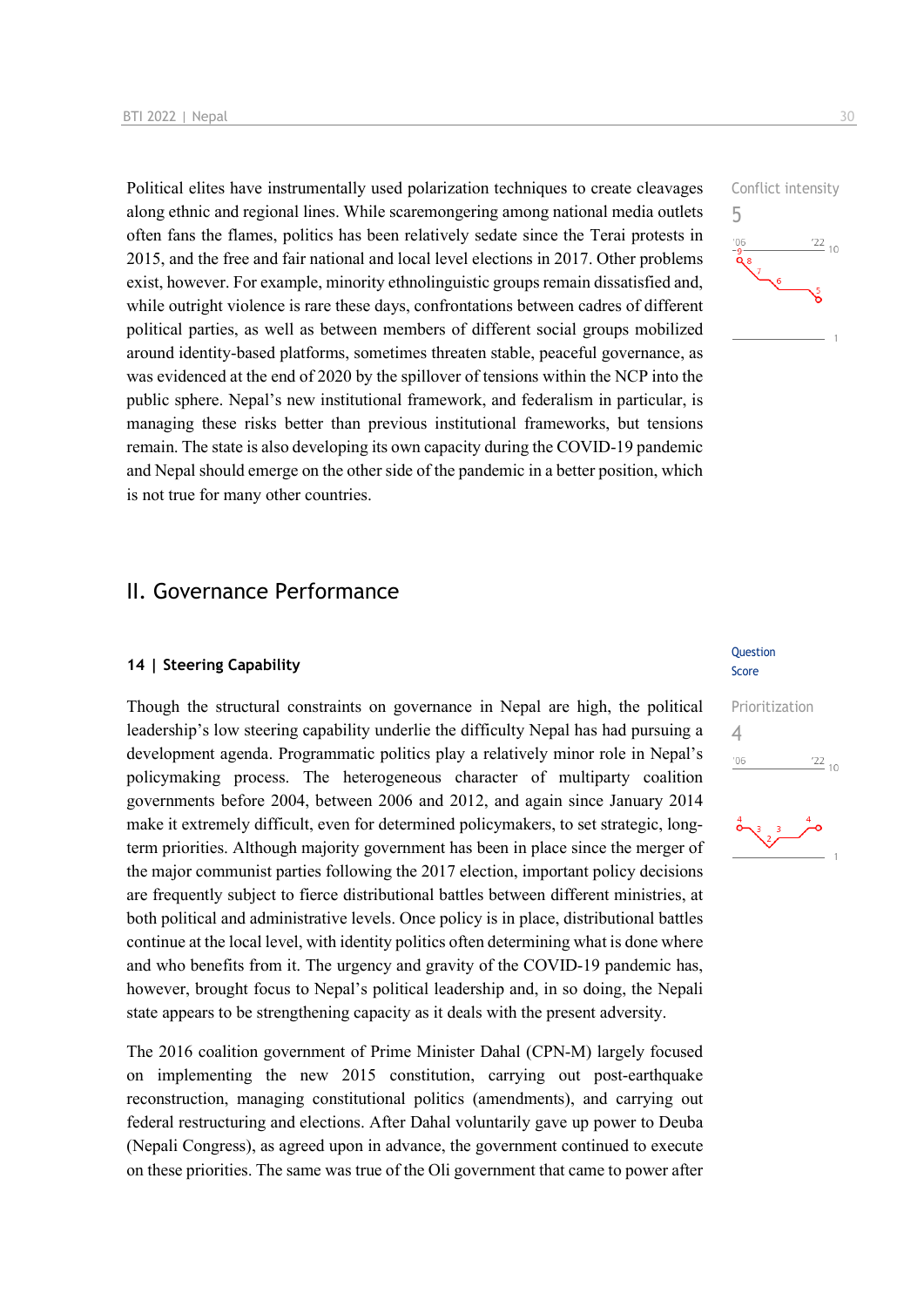the 2017 elections. But with so many significant tasks on the national-level agenda, policy was often neglected. The segmentation of the cabinet along party lines caused coordination problems between different ministries; weak prime ministerial leadership was also associated with limited control over ministries. In addition, there were few internal regulatory impact assessments (though NGOs regularly provide guidance) and no strategic planning unit, which contributed to a very low strategic capacity of the government to prioritize and organize its policy measures. On the positive side, with the political struggle over the character of the Nepali state settled, at least in the medium term, the political cover for lack of attention to administrative reforms and long-deferred governance tasks disappeared. The COVID-19 pandemic, which has provided the impetus for increased state capacity in Nepal, has also distracted attention away from basic state responsibilities, such as infrastructure repairs, education and policing.

With regard to the steering capabilities of Nepal's governments, the crucial bottleneck lies less in the drafting of good policies than in the government's struggle to implement them. Successive governments have, over the last decades, instituted countless industrial growth, investment and trade promotion policies, often with substantial and systematic donor input, but there has been very little effect on the ground. This is not completely a function of poor governance at the top; a pervasive lack of expertise and capacity throughout the bureaucracy is also to blame. One example of this inefficiency was the delayed implementation of the National Reconstruction Authority and the continued struggle to bring relief to millions of earthquake victims across the country. More recently, the government has demonstrated slightly greater capacity in its response to the COVID-19 pandemic, in that it has distributed some aid (e.g., food stuffs and soap), even in remote rural areas. While a government that gains ground in implementing disaster relief will not necessarily have steering capacity on other issues, Nepal's progress on this one issue is important.

The government in power during the review period has not been particularly effective in terms of implementing policies, although some learning has occurred. Federalism is taking root and its implementation in Nepal is forcing parties to innovate beyond the electoral arena. The distribution of resources closer to the ground is encouraging governing parties and those who seek to govern to tailor policy to local needs. To date, many of these policies have been colored by ethnic politics, but the experimental aspects of federalism may eventually drive innovation at the national level and lead to improvements in steering capacity. District coordination institutions have been established to improve policy coordination across levels of government. The COVID-19 pandemic, if anything, is accelerating the learning process.





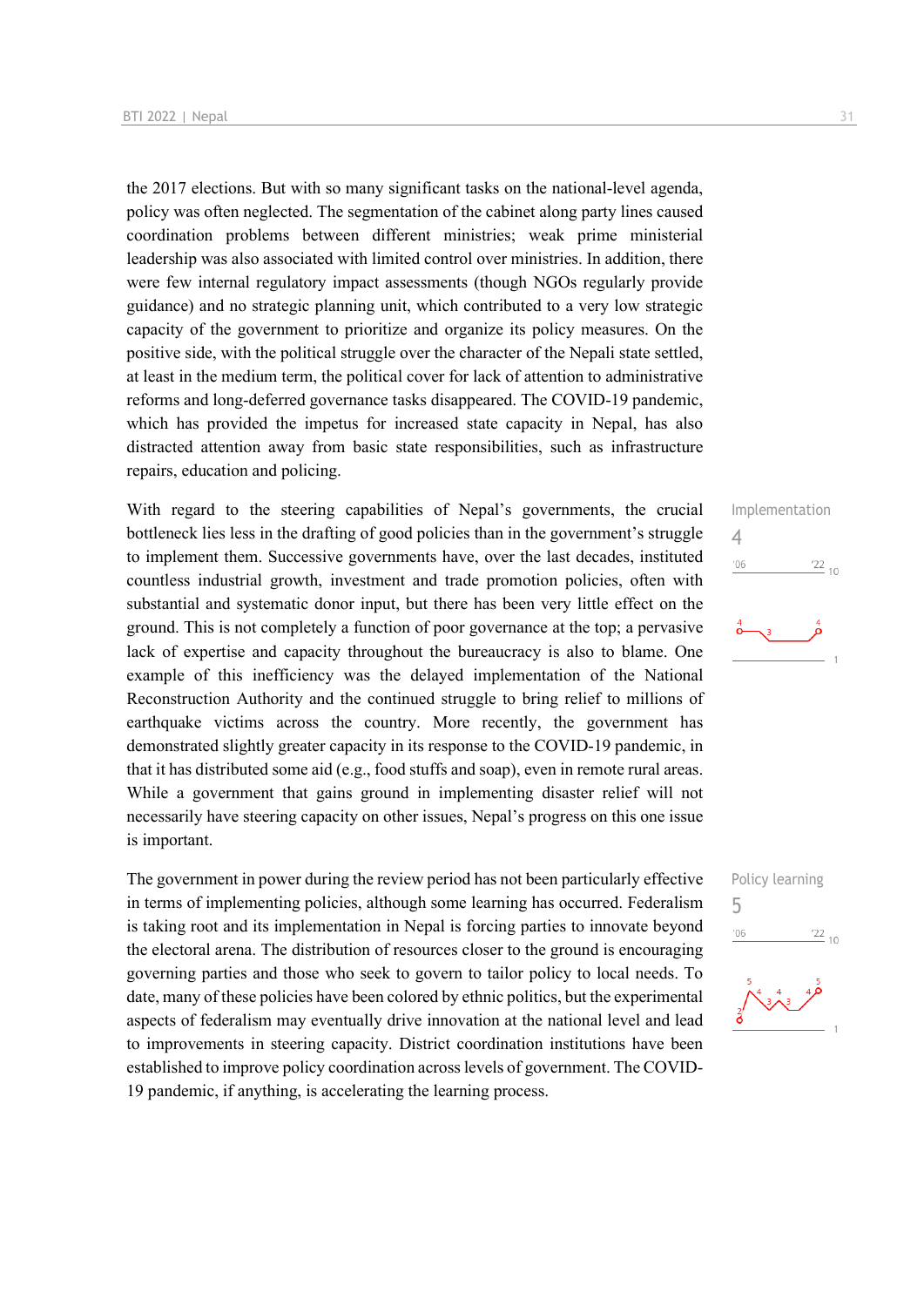#### **15 | Resource Efficiency**

Though many recent governments, including the Congress-led government from 2014 to 2015 and the UML-led government  $(2015 - 2016)$  failed to efficiently use available economic and human resources for their economic and social policies, the current government has done slightly better, particularly during the COVID-19 pandemic. One significant positive step, which started under the Maoist-Congress coalition government, was the reduction in electricity outages. While Nepal often faced 16-hour per day electricity outages earlier in the decade, load-shedding had been dramatically reduced by 2020. In contrast, however, government management of the Melamchi pipeline, a project that has been ongoing for 20 years and cost far more than anticipated, has not been as efficient or effective. During the COVID-19 crisis, however, the Nepali government has effectively marshaled the resources it has, acquired additional resources and provided a reasonably effective response to the pandemic.

Development aid from India, China and the West, alongside earthquake reconstruction funds and now COVID-19 relief funds, play an important role in Nepal's budget. While the monitoring of these funds is insufficient, it has improved to some degree, with civil society acting as watchdog. While Nepal's administrative and civil service remain underfunded and understaffed, other major administrative problems include fragmented decision-making processes, and the opaque and politicized system of appointments and promotions. Problems in timely spending also contribute to serious delays and waste resources on infrastructure projects and beyond, though the government has moved relatively quickly during the COVID-19 pandemic.

The current NCP government is the 10th government to be formed over the last 10 years. This level of turnover is not surprising. Political parties in Nepal are plentiful, and in order to win elections they have had to be increasingly flexible about the type of candidates they recruit and voters they aim to attract. A single political party may be associated with conflicting interests and policy objectives; this is compounded when smaller parties negotiate to be in coalition with larger ones while remaining deeply divided over policy. Few political parties have had time to implement their policy agendas before losing office and this has certainly hampered the efficient use of resources. Policy coordination under such circumstances is challenging. COVID-19 has added to these challenges, but it is also providing opportunities for long-term growth.





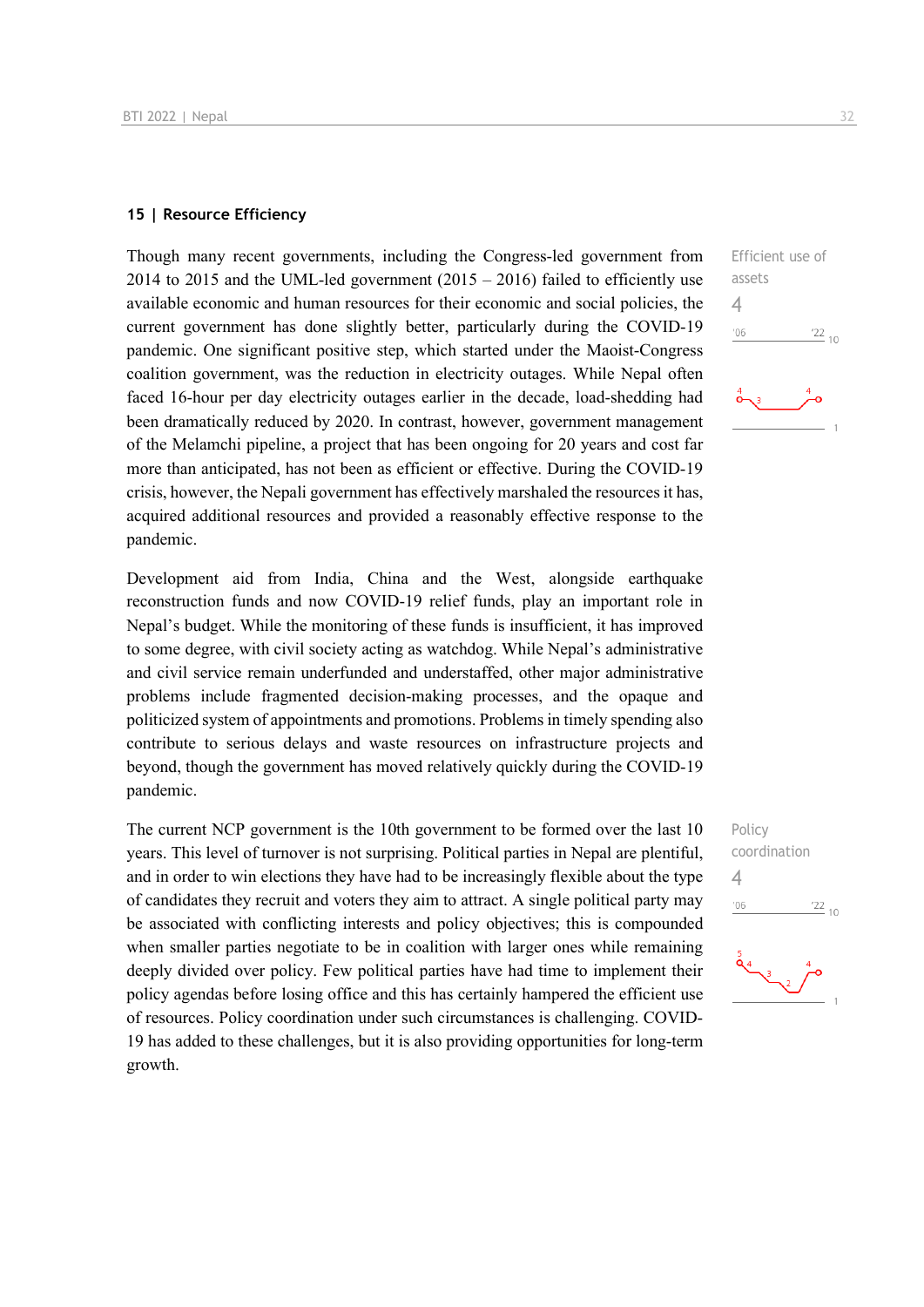Corruption and poor use of public resources are the norm in Nepal, but investigating allegations is also becoming normal. Though regulations and bodies that exist to ensure transparency have largely proven to be ineffective to date, this is starting to change. The CIAA, which had been plagued by understaffing and controversy, has made progress over the last two years in that it is now actively conducting investigations. While it is too early to evaluate the CIAA's performance in depth, especially as little data exists regarding its functioning, public reporting on its activities suggests that it may become a formidable institution in time. To make meaningful progress, however, it will require far more resources and the widespread support of the Nepali people.

In addition, the auditing of state spending, the public procurement system, conflict of interest rules, asset declarations and campaign financing remains weak. The Office of the Auditor-General does occasionally report on errant state spending, as it did in 2020 with respect to non-competitive bidding processes, but corruption often takes a different character in Nepal and auditing fails to catch a large proportion of it.

Corruption among government officials concerning the distribution of permits and approvals, the procurement of goods and services, and the award of contracts continues to be a problem. Even the response to COVID-19 was hampered by corruption allegations regarding the supply of medical equipment and the awarding of a contract to the military. For those who lack high-level connections, bribes remain a common way to access public services or accomplish even ordinary activities, such as securing a driver's license or birth certificate. This situation is compounded by the fact that government services are in scarce supply outside the capital. Federalism is starting to drive resources into rural areas, but progress has been slow.

#### **16 | Consensus-Building**

Nepal's 125 ethnic groups, 127 spoken languages, myriad caste and jati groups, and varied ecosystems present a distinct challenge to political consensus. Fortunately, Nepal's political parties have a long history of support for democracy that extends back well before the democratization process started in the 1990s. The CPN-M, when they committed to peace, agreed to conduct politics within constitutional democratic boundaries and, despite some early problems with party discipline, they have largely done so. The Maoist-Congress coalition government, which was at the helm at time of the 2017 elections, was a coalition of parties that were previously on opposite sides of an armed conflict, suggesting that support for peace and for democracy are strong in Nepal.

Further, the NPC has surprised critics with the degree to which it is willing to operate within a market economy. Though Maoist ideology demands socialist revolution, many cadres and party supporters alike continue to understand this to mean better and more equal provision of public goods such as education and health care.

Anti-corruption policy  $\Delta$  $^{\prime}06$  $\frac{22}{10}$ 

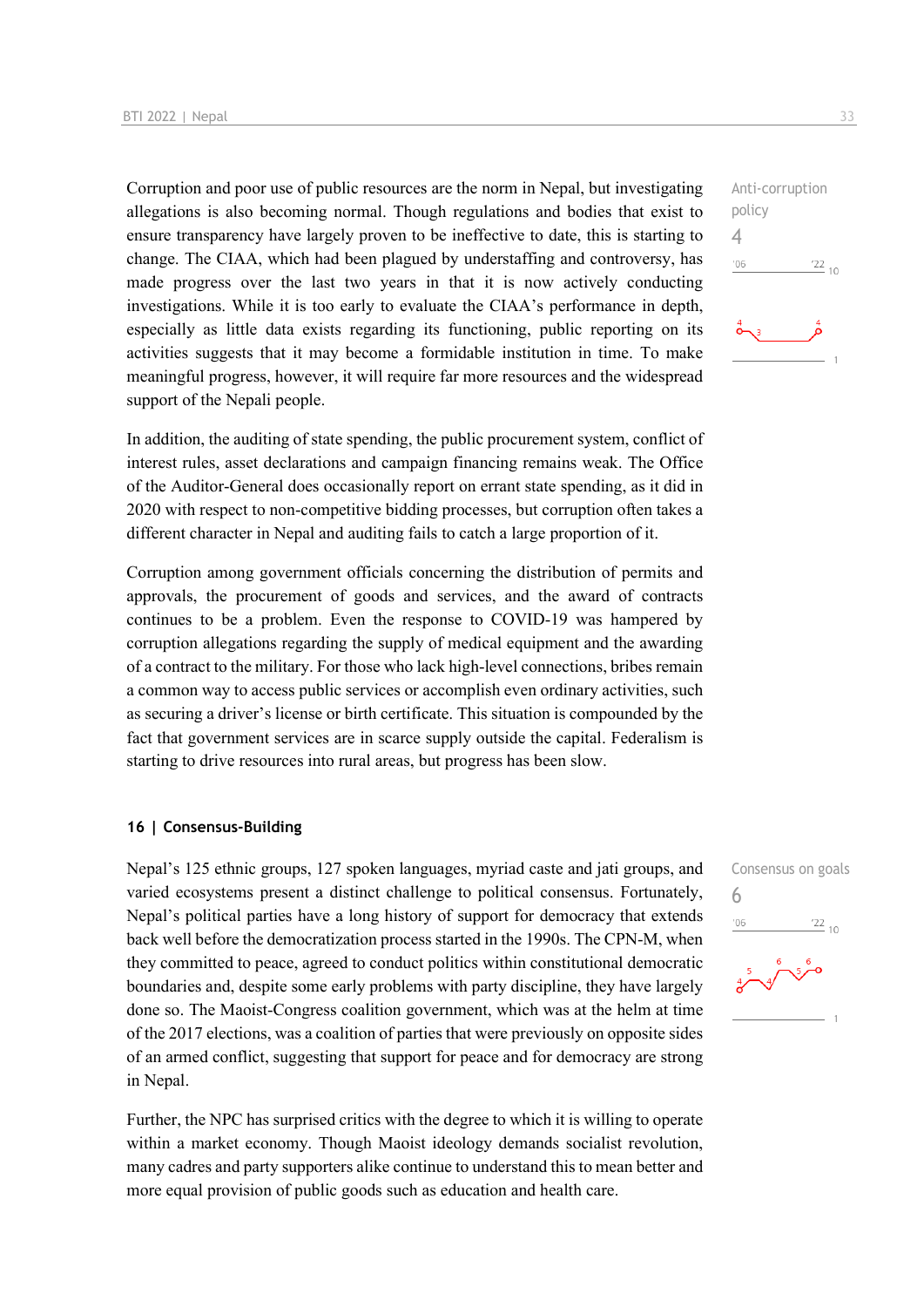Despite its long history of protest movements, there is a pro-democratic consensus among almost all major political actors. Federalism, as it has been implemented, has lessened the abilities of single actors to concentrate power. Even those aspects of the state that are not subject to democratic processes, such as the Nepal Armed Forces, do not present a major threat to the pro-democratic consensus.

Other potential sources of dissent from the pro-democratic consensus do not appear to be an imminent threat to it. The former royal family, for its part, has not attempted a return to power. Parties that advocate for a revival of the constitutional monarchy are, at this point, to be considered as being on the fringe. Conservative parties running on platforms that stress a return to Hindu values and culturally homogenous nationalism do not appear poised to make gains, as similar parties have in India. While Nepal does have a long history of politics being played out in the streets rather than through institutional mechanisms, the frequency and tenor of protests has changed over the last few years. Social mobilization does still occur, with new groups engaging in civil society sometimes for the first time, but the focus has shifted somewhat toward longer-term strategies and organizations rather than social movements.

The most significant problem Nepal faces in terms of consensus-building is the tendency of the political elite, particularly over the last few years, to engage in identity politics. Once ignored because of presumed cultural homogeneity during the monarchy, identity-based political mobilization threatens to fragment the political spectrum and prevent political parties from doing little more than identity-based distribution of state resources, something neighboring India has struggled with for decades.

However, identity politics in Nepal has succeeded in bringing a more inclusive range of voices into politics and decreasing discrimination on the basis of caste and ethnicity. Its new federal structures offer the opportunity for the more equitable sharing of resources, and the increasingly multiethnic nature of the major political parties bodes well for the future management of caste and ethnic cleavages.

The political leadership has become less repressive, and NGO and civil society activities have increased over the last decade, though the government is rarely systematic in its support for civil society. Put differently, in the absence of systematic attempts by political leadership to hamper civil society, it is, for the most part, flourishing. Advocacy on behalf of women's rights, and cultural and religious minorities has been particularly pronounced and occasionally successful.

For example, following the 2017 local elections, women hold 41% of elected positions in local councils and ward committees; many of them were first-time candidates. Among the ward committees, 48% of elected women belong to the traditionally disadvantaged Dalit community. Similarly, women make up 34% of the provincial assemblies and 33.5% of the federal parliament. Shiva Maya Tumbahamphe, a female candidate, was elected as deputy speaker of the House of Representatives in 2018; she vacated her position in January 2020.

Anti-democratic actors 6  $^{\prime}06$  $122_{10}$ 



Cleavage / conflict management 5  $106$  $\frac{22}{10}$ 

Civil society participation 4 $\frac{22}{10}$  $106$ 

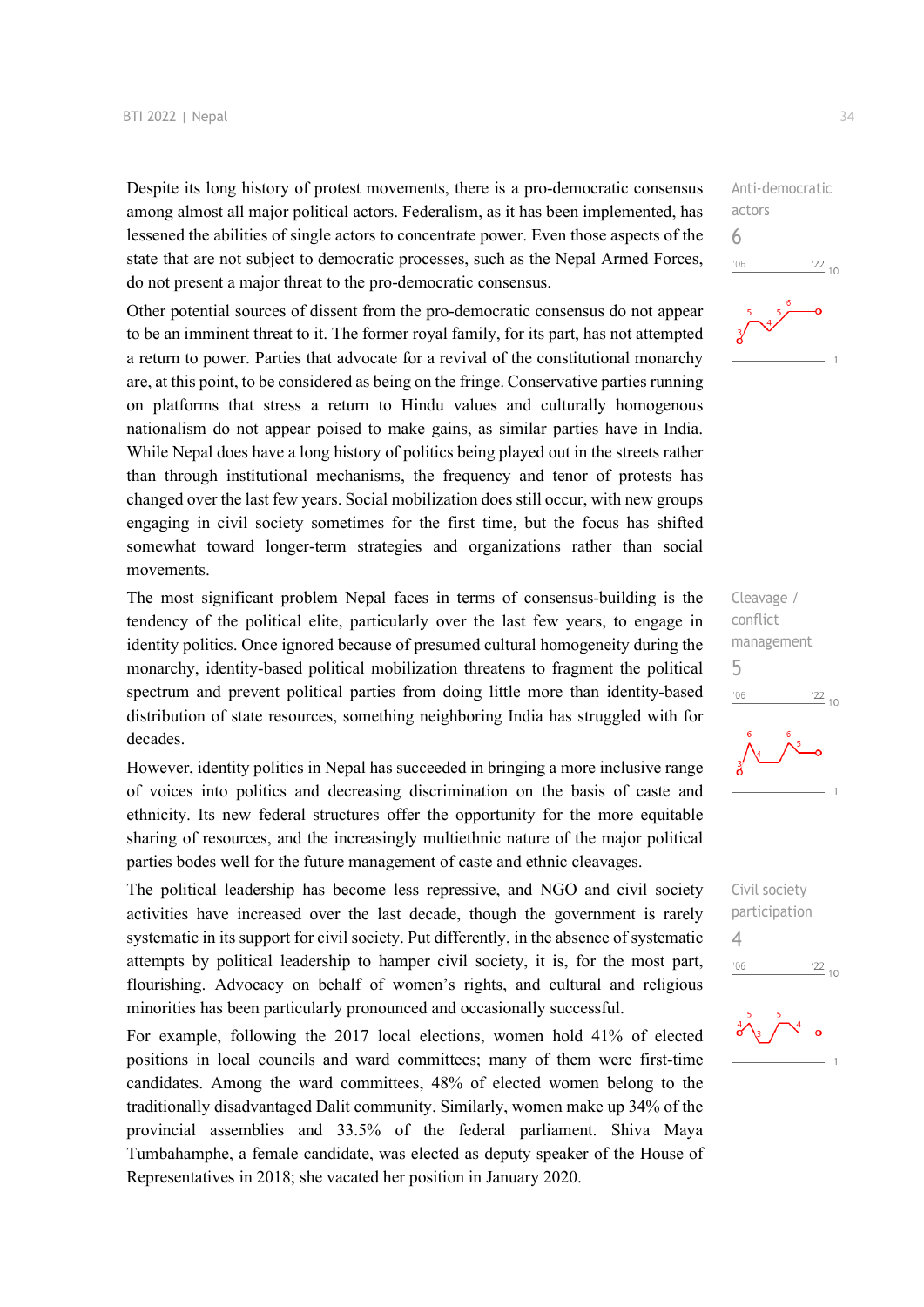However, as a result of this identity-based activism, many citizens see civil society as being dominated by the same identity cleavages they see in the political arena. This is in part because organizations often attract members along party lines. In addition, many civil society organizations are highly dependent on donor funding. This funding is vital, but also skews agendas toward donors' funding priorities. It should not be surprising, then, that the legitimacy of social movements, civil society associations and non-governmental organizations are sometimes politically determined. Few organizations are accepted as legitimate across the political spectrum. In addition, there is the persistent problem that ethnic and regional identity-based groups perceive mainstream political parties as representatives of the long-dominant upper-caste Hindus. Federalism and political party rules that require inclusive candidate lists are starting to change these dynamics. When public goods are distributed at the local level, the relevant political actors and identity-based groups are different, and there is more knowledge about them. Attempts to involve civil society actors in the COVID-19 response have been limited, but also relatively effective. These efforts represent one of a small but growing number of attempts in recent years by the country's political leadership to systematically include civil society in governance.

In addition to identity-based tensions, the class-based tensions that drove rural support for the Maoists during the conflict persist. Nepal has experienced an extreme form of rural-urban divide over the last 20 to 30 years, with few working-age men remaining in rural areas due to urbanization and emigration. To some degree, these geographical population shifts mean that disaffected and unemployed men are less numerous than they were in the 1990s, but rural areas remain poor and are largely supported by subsistence agriculture and remittances. Because of improvements in communications, the rural poor are more aware of their relative deprivation, particularly in comparison to their urban counterparts. Federalism is starting to improve the provision of public goods in rural areas, but this has not been achieved equally across all states. While some of the grievances that led to the conflict have been addressed, others raised during the conflict have not. There has been almost no progress on truth and reconciliation. Perpetrators of abuses during the conflict remain at large and victims' concerns remain unaddressed.

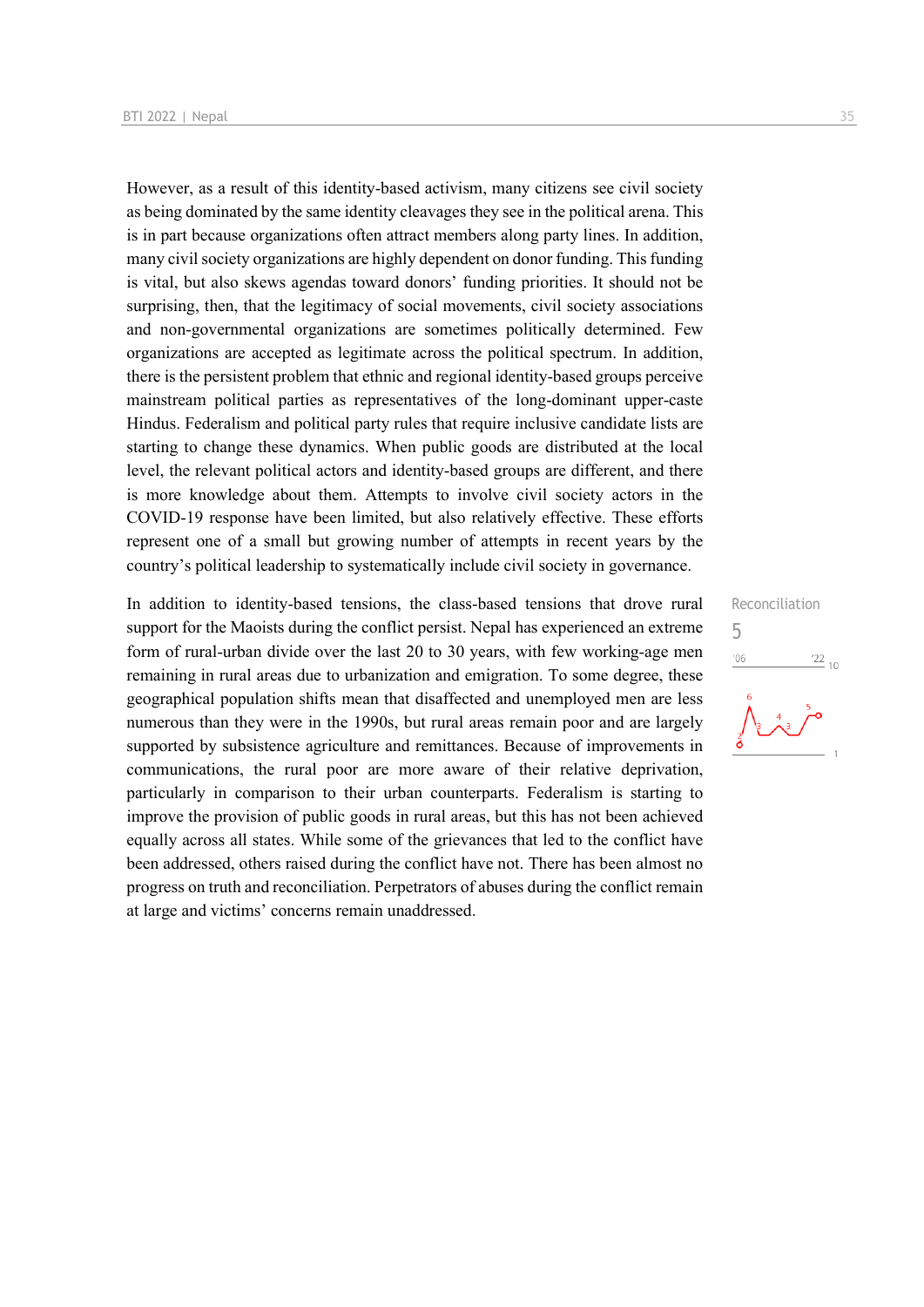#### **17 | International Cooperation**

Nepal has a long history of working with international partners. Although this partnership has yielded some results, especially in the areas of education, health, drinking water, telecommunications, road construction, power generation, and environmental conservation, the levels of aid Nepal has accepted in the past, both in terms of funds and know-how, are significant enough that they may be undermining state capacity. While the Nepali state struggled with post-earthquake reconstruction, its response to the COVID-19 pandemic suggests increased state capacity and a more productive relationship with the international community.

While effective use of support involves relatively capable domestic actors receiving appropriate amounts of aid with the goal of an eventual decrease in external support and increased local capacity, this is not yet the case in Nepal. Donors and international financial institutions – and implicitly, the backers sitting behind them – continue to exert significant policy influence in Nepal. The role of such actors in shaping political and economic outcomes in Nepal has been less than ideal. After the civil war, funding has focused on good governance, peace-building, and technical support to the Electoral Commission and the Constituent Assembly. Such assistance has rarely been driven by Nepali demand. The Nepali state, for its part, rarely turns down assistance, even if it lacks the capacity to use it effectively. This dependent relationship has skewed domestic politics and has likely resulted in the Nepali state's continued weak state capacity – with little or no evidence of economic impact. While withholding aid entirely is not the answer, the sheer quantity of international assistance being offered, the lack of coordination across aid efforts and the degree to which aid rarely responds to domestically articulated demands are clearly problematic.

Historically, Nepali governments have cooperated relatively well with international donors and agencies. However, this has been part of the problem. Donors and international financial institutions – and, implicitly, their backers – continue to exert significant policy influence in Nepal. Both during and after the conflict, international assistance has rarely been driven by conditions on the ground in Nepal and by the demands of ordinary Nepalis. The Nepali state, for its part, has almost never turned down assistance. While, in the past, this dependence has skewed domestic politics and likely resulted in the persistent weakness of state capacity, with little or no evidence of economic impact, the governmental response to the COVID-19 pandemic suggests that changes are occurring. Recent Nepali governments, with the legitimacy that comes with democratic elections, have proven better at ensuring aid responds to domestically articulated demands.

In terms of bilateral cooperation, Western governments (the United States, United Kingdom and European Union) have become disillusioned by the Nepali government's inability to use funds and implement agreed upon programs. The



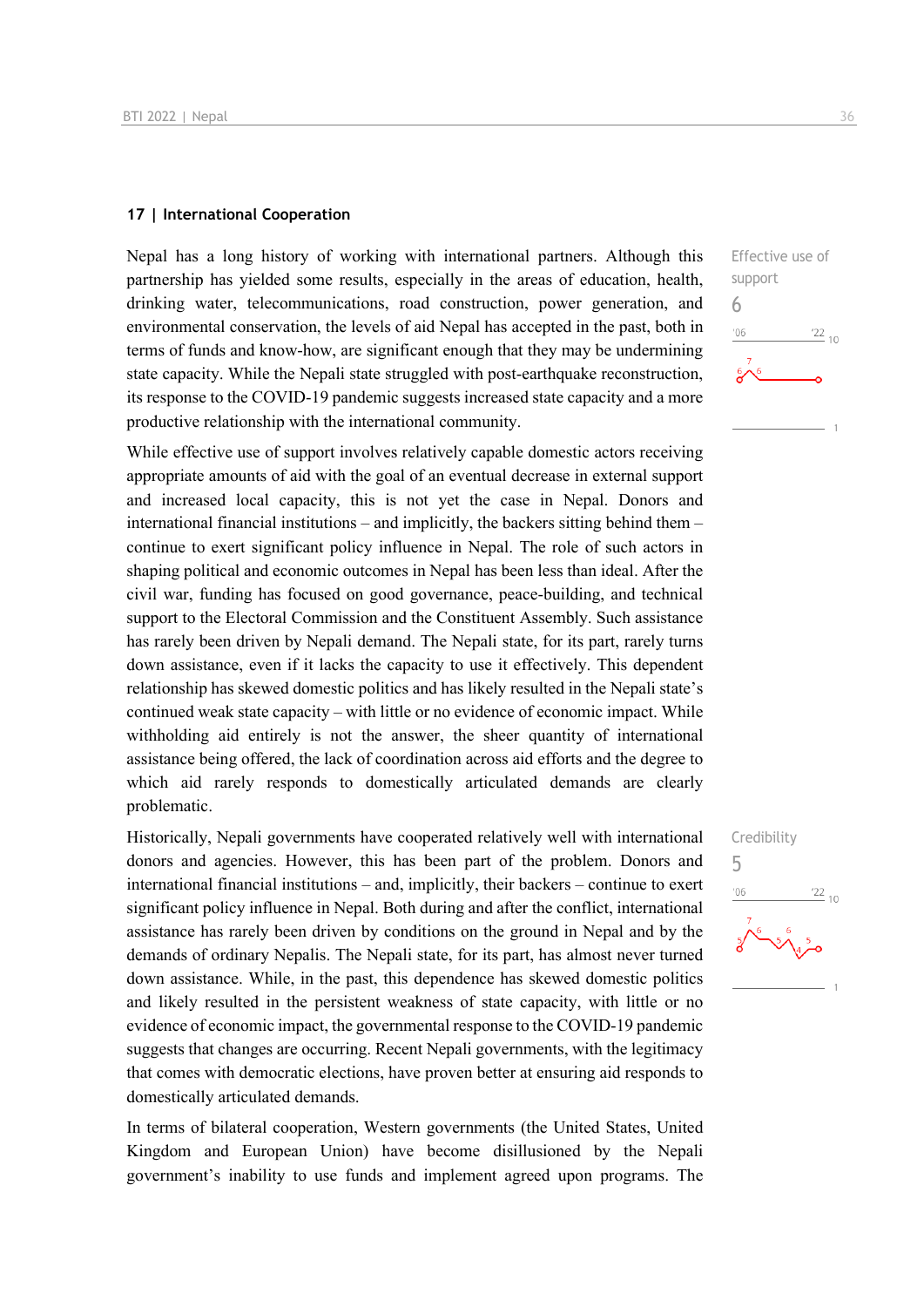Nepali government's delay in administering earthquake relief funds is just one highprofile example of this, though it is seemingly doing better with COVID-19 relief funds. Still, some local and international critics have suggested that donors should withhold aid in order to compel Nepali political actors to perform better. While doing so will hurt ordinary Nepalis more than the government in the short term, it might cause Nepalis to demand better performance. But few are willing to proceed with such a high-risk strategy.

In terms of regional cooperation, Nepal's relationship with China is improving, while its relationship with India continues to gradually recover from its all-time low in 2015. The monarchy and Congress-led governments relied on financial and other support from India, while Maoist-led governments have put more emphasis on improving cooperation with China and increasing economic support from Beijing. With its pivoting back and forth between India and China, Nepal has seemingly adopted a policy of playing these two regional powers off against one another. This policy has recently come under strain following border disputes with both China and India. Nepal remains caught between these two major regional powers and is largely unable to defend itself. After a decline in economic cooperation with India, which resulted in greater economic cooperation with China, Nepal is once again cooperating with India.

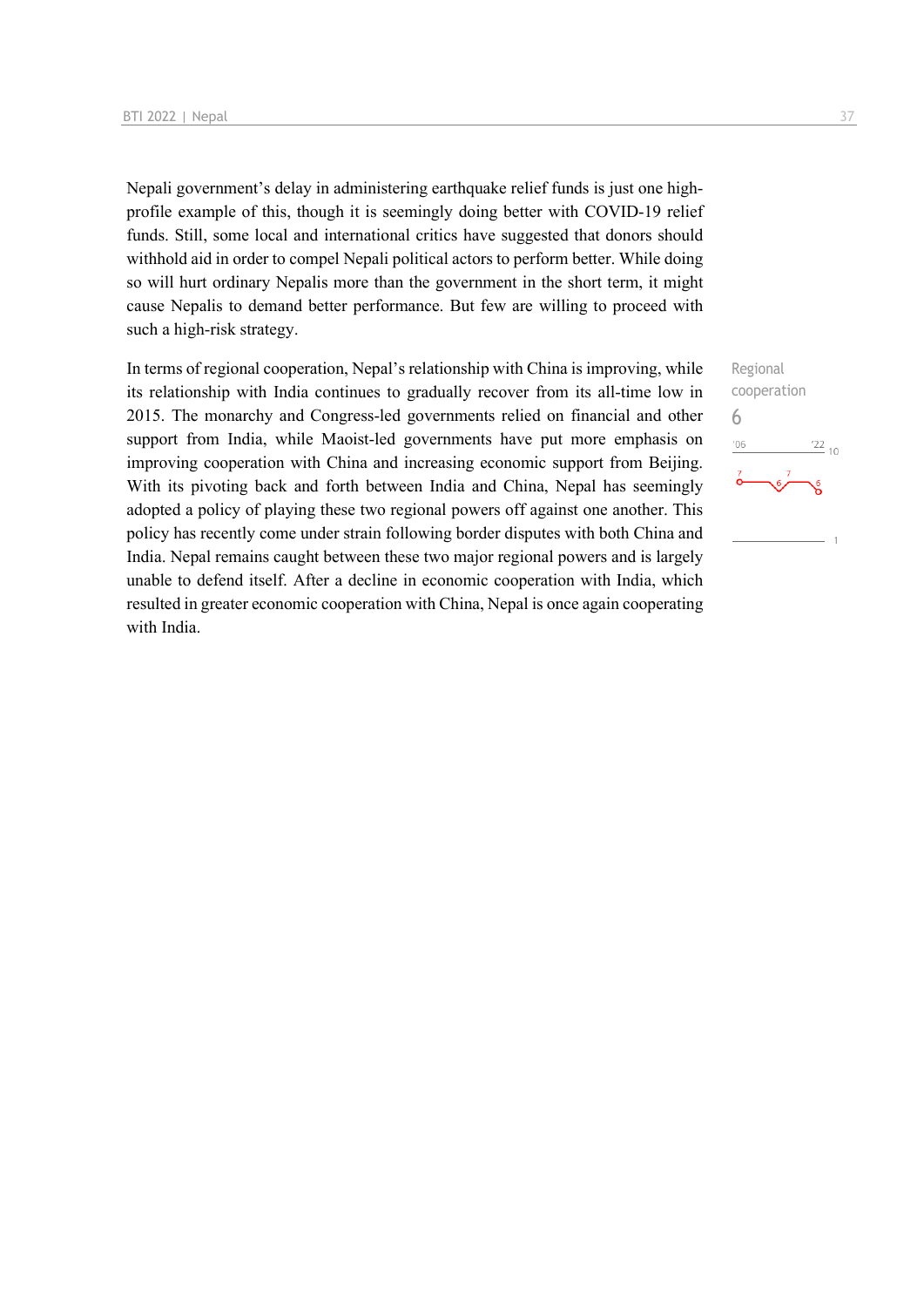## Strategic Outlook

Having sustained progress during 2019 and 2020, even in the midst of the COVID-19 pandemic, Nepal appears to have turned a corner and moved away from an especially troubled period in its history. In January 2020, Nepal held national-level elections to replace legislators who were retiring as their term limits had been reached. The fact that these elections were conducted without a hitch is telling.

In December 2020, the House of Representatives was dissolved. After the Supreme Court had reinstated the chamber, it was dissolved again in May 2021. Elections are scheduled for November 2021, which most believe will go ahead as planned – which would be a remarkable achievement given Nepal's history. Nepal must be careful, however, to consolidate recent political gains. Few Nepalis, regardless of political affiliation, would like to return to open political conflict. Yet, governing political parties have struggled to articulate and then implement clear policy agendas. Identity-based political agendas often dominate. When politically relevant groups do not see the gains they were hoping for, they renew their political demands. Political parties, both inside and outside of government must be vigilant about funneling discontent into institutionalized channels rather than questioning those institutions. Federalism, which was widely debated before Nepal's move away from its unitary-state status, is still being implemented. It will take time to see the associated gains. If political actors mobilize against federalism, recent progress may be lost. If, however, they focus on further implementation, and improving policy and governance processes, Nepal may finally exit its long period of instability.

Out of necessity, Nepal must also deal with the fallout from and aftermath of the pandemic. While the COVID-19 pandemic has certainly presented Nepal with a panoply of problems, it has also presented a whole host of opportunities. Nepal, with its young population, has been spared the worst of the pandemic, despite its weak public health care infrastructure. Nepal's government has handled the pandemic better than many would have anticipated, rising to the occasion and building state capacity in the process, including the capacity of provincial and local governments. Going forward, Nepal should build on these successes by continuing to strengthen its federal setup, and decentralize power and resources, while taking advantage of another unexpected boon of the pandemic era: the return of many young, skilled and talented Nepalis from abroad. As economies shut down, Nepal's expatriate workers returned. At present, the return of Nepal's expat population, which previously supported Nepal's remittance-based economy, is widely viewed as a problem and significant focus has been directed toward encouraging these workers to once again emigrate as quickly as possible. This would be a waste, however. Many of these Nepalis have the desire and necessary skills to give back to Nepal, if their talents can be properly marshaled. Nepal would do well to capitalize on this reverse brain drain and facilitate their inclusion into the Nepali economy. The state could take a more active role in this by providing opportunities to those who want to work, and getting out of the way of entrepreneurs, and those with their own ideas about what to do and how to do it. If the state can achieve this, many may look back on the pandemic as a turning point in Nepali history.